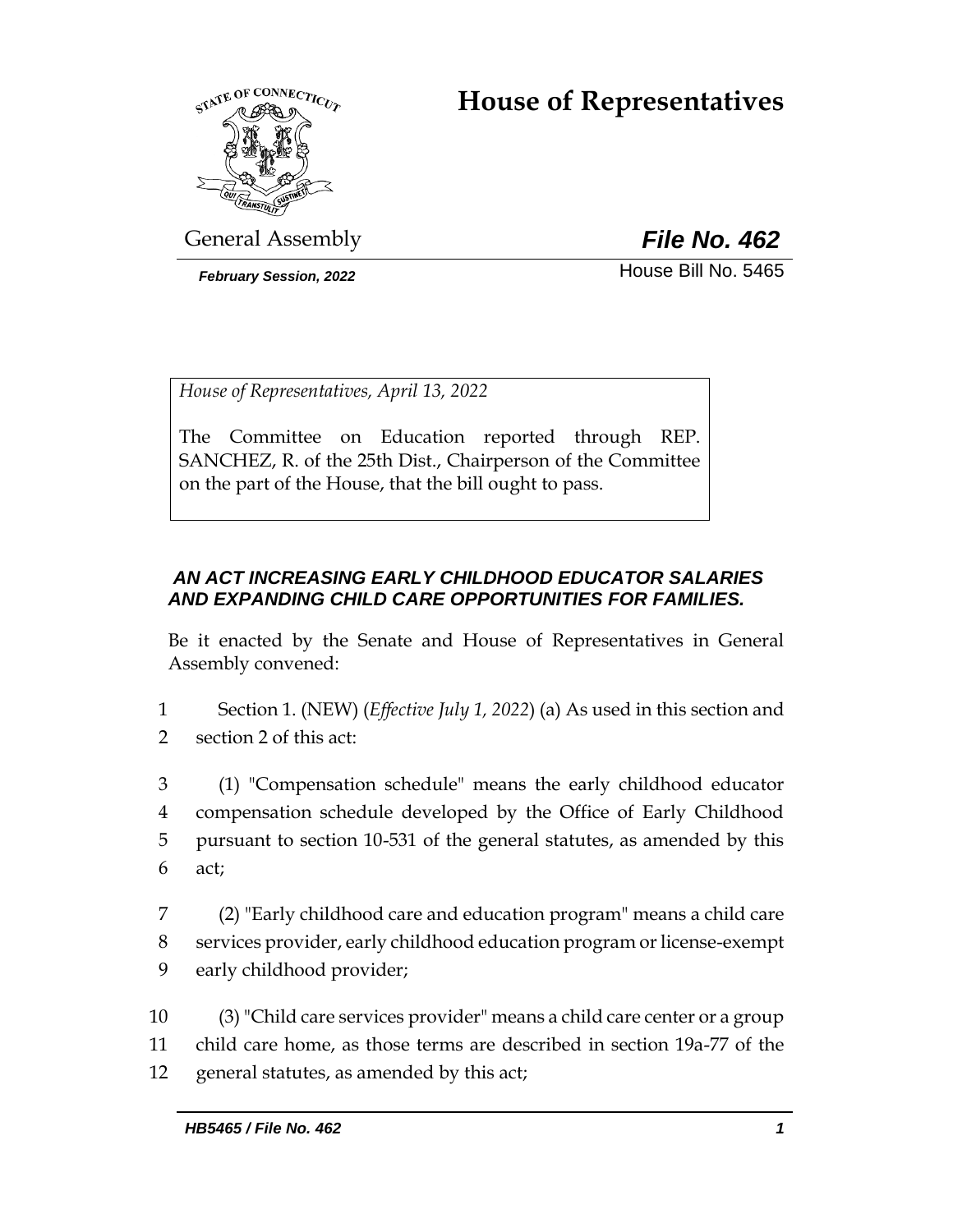(4) "Early childhood education program" means a private preschool program, a school readiness program or program pursuant to section 8- 210 of the general statutes, as amended by this act; (5) "School readiness program" has the same meaning as provided in section 10-16p of the general statutes, as amended by this act; (6) "License-exempt early childhood provider" means any child care services provider or school readiness program that accepts state funds for infant, toddler and preschool spaces associated with such program that is not required to be licensed pursuant to subsection (b) of section 19a-77 of the general statutes, and is located in a public school building but is not administered by a public school system; (7) "Employee" means a person who is employed by an early childhood care and education program and meets the eligibility criteria described in the compensation schedule and policy developed by the Office of Early Childhood pursuant to subsection (e) of this section; (8) "Base salary" means the annual salary that an employee was paid on December 31, 2021, or, if the position was vacant on December 31, 2021, the starting annual salary for such position on said date; (9) "Benefits amount" means seven thousand five hundred dollars; (10) "Individual employee salary enhancement amount" means, for any fiscal year, the sum of (A) the difference between (i) the salary prescribed in the compensation schedule for an employee, and (ii) the amount of such employee's base salary, and (B) the benefits amount; (11) "Salary enhancement amount" means the sum of the total individual employee salary enhancement amounts for all employees of an early childhood care and education program for the fiscal year; and (12) "Family child care home" has the same meaning as provided in section 19a-77 of the general statutes, as amended by this act. (b) For the fiscal year ending June 30, 2023, and each fiscal year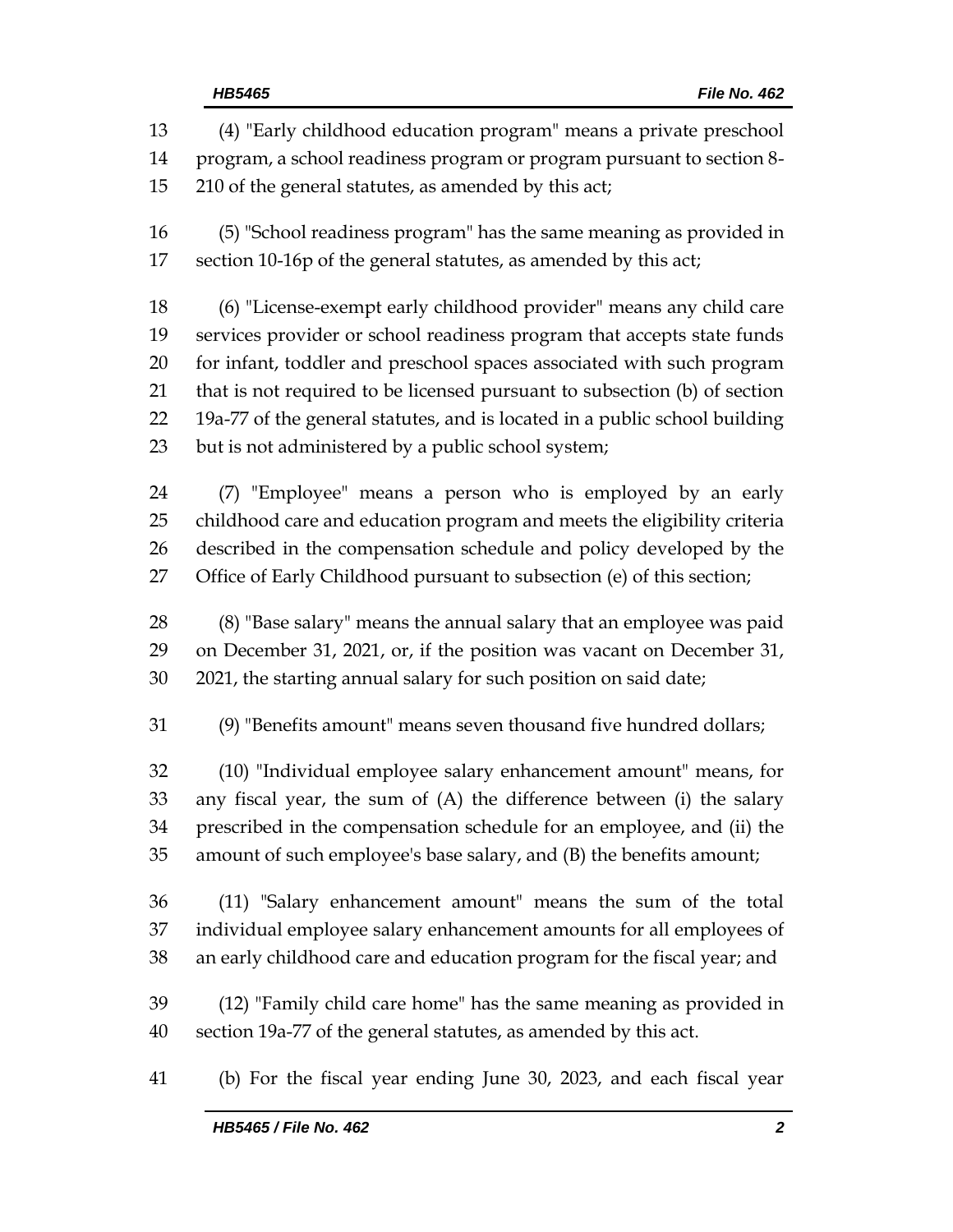thereafter, the Office of Early Childhood shall administer the early childhood care and education salary enhancement grant program. The office shall annually pay to each early childhood care and education program a salary enhancement grant in the amount of such program's salary enhancement amount. Such programs shall distribute such grant funds to its employees in accordance with the policy developed by the Commissioner of Early Childhood pursuant to subsection (e) of this section.

 (c) For the fiscal year ending June 30, 2023, and each fiscal year thereafter, the office shall annually pay to each family child care home a salary enhancement grant as follows: (1) Twenty thousand dollars for each licensee of a family child care home, (2) six thousand dollars for each full-time assistant or substitute staff member approved by the Commissioner of Early Childhood pursuant to section 19a-87b of the general statutes, and (3) three thousand dollars for each part-time assistant or substitute staff member approved by the commissioner pursuant to section 19a-87b of the general statutes, and employed by the family child care home. The licensee shall distribute such grant funds in accordance with the policy developed by the commissioner pursuant to subsection (e) of this section.

 (d) Each early childhood care and education program shall register, at such time and in such manner as prescribed by the commissioner, with the Office of Early Childhood to receive a grant under the program. Upon registration, such program shall provide any information required by the office, in accordance with the policy developed by the commissioner pursuant to subsection (e) of this section.

 (e) Not later than October 1, 2022, the commissioner shall develop a policy for the administration of the early childhood care and education salary enhancement grant program. The policy shall include, but need not be limited to, eligibility criteria for the program, the registration process for the program, the distribution requirements of the grant and any other requirements the commissioner deems necessary.

*HB5465 / File No. 462 3* Sec. 2. (NEW) (*Effective July 1, 2022*) On and after July 1, 2022, each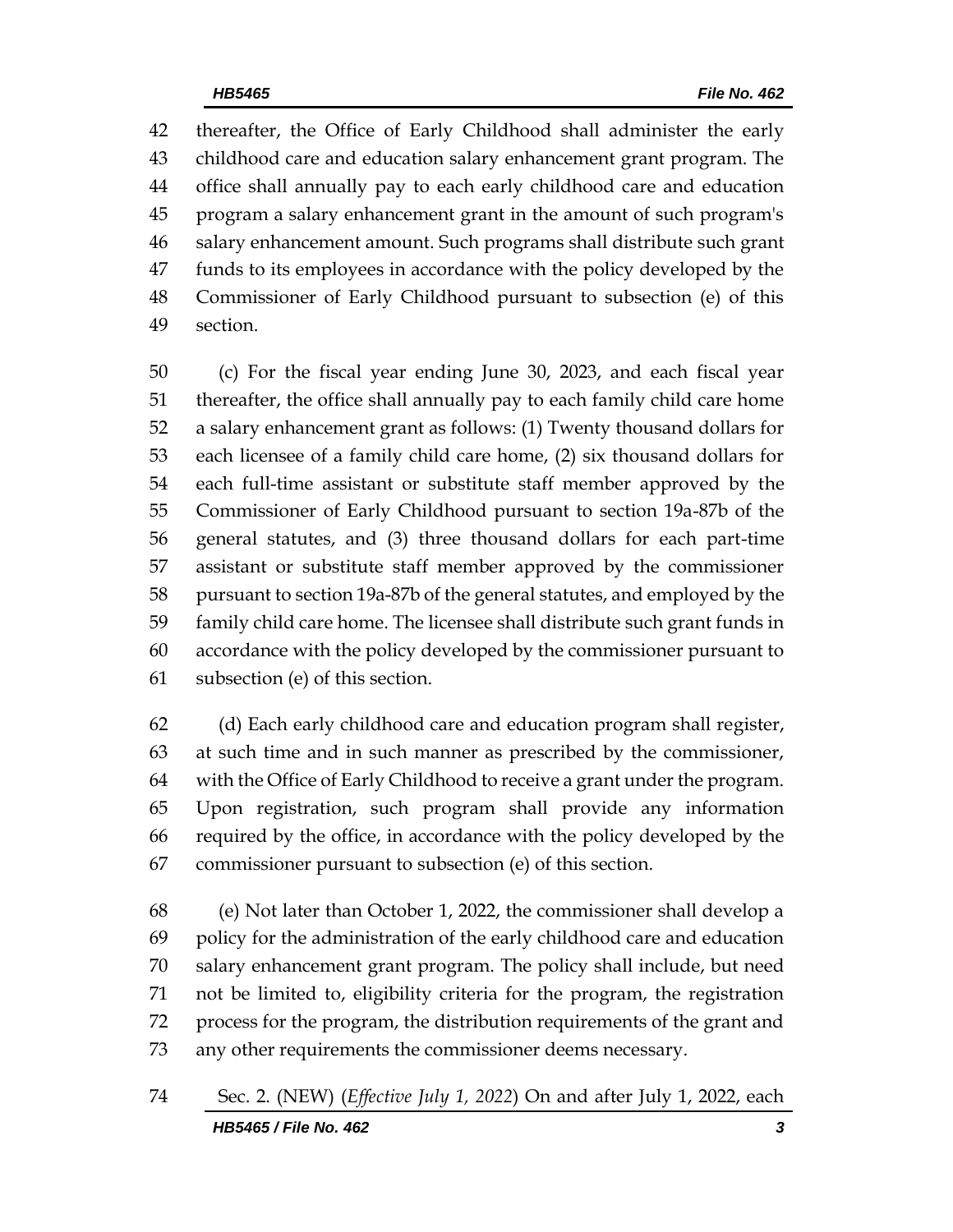employee of an early childhood care and education program shall be paid an annual salary as prescribed in the compensation schedule developed pursuant to section 10-531 of the general statutes, as amended by this act, except if an employee's salary is greater than the amount prescribed in such compensation schedule then such employee shall be paid such greater amount.

 Sec. 3. Section 10-531 of the general statutes is repealed and the following is substituted in lieu thereof (*Effective July 1, 2022*):

(a) As used in this section:

 (1) "Early childhood education program" means any child care or school readiness program that accepts state funds for infant, toddler and preschool spaces associated with such program;

 (2) "Employee" means any person who is employed by an **[**early childhood education program and meets the applicable staff qualifications requirement, as defined in section 10-16p**]** early childhood 90 care and education program and meets the eligibility criteria described in the compensation schedule and policy developed by the Office of Early Childhood pursuant to subsection (e) of section 1 of this act;

 (3) "Compensation" means the salary, wages, benefits and other forms of valuable consideration earned by and provided to an employee in remuneration for services rendered; **[**and**]**

 (4) "Compensation schedule" means a list or lists specifying a series of compensation steps and ranges; **[**.**]**

 (5) "Early childhood care and education program" means a child care services provider or an early childhood education program;

(6) "Child care services provider" means a child care center or a group

child care home, as those terms are described in section 19a-77, as

102 amended by this act;

(7) "Early childhood education program" means a private preschool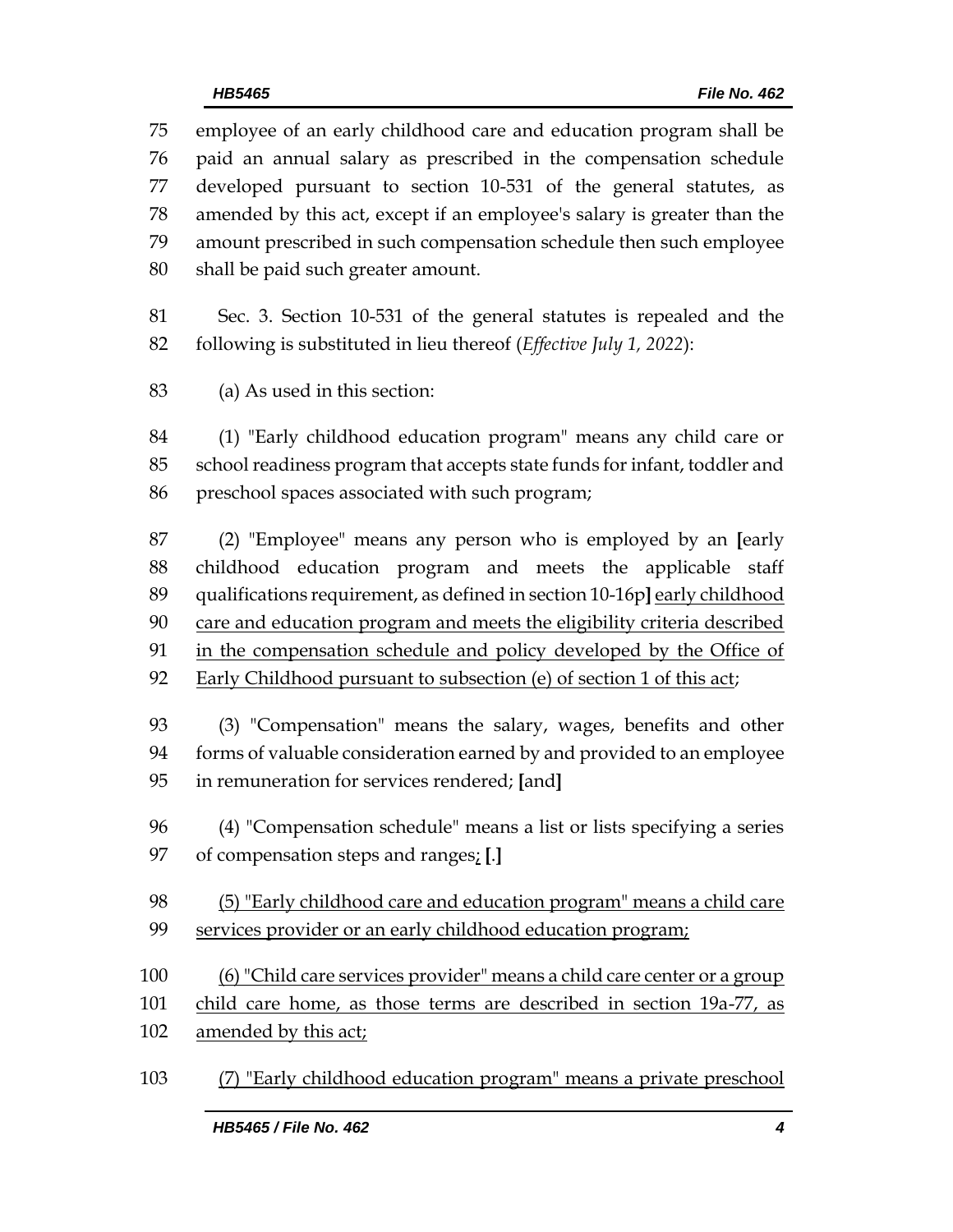|     | HB5465<br>File No. 462                                                      |
|-----|-----------------------------------------------------------------------------|
| 104 | program, a school readiness program or program pursuant to section 8-       |
| 105 | 210, as amended by this act; and                                            |
| 106 | (8) "School readiness program" has the same meaning as provided in          |
| 107 | section 10-16p, as amended by this act.                                     |
| 108 | (b) The Office of Early Childhood shall establish, after notice and         |
| 109 | opportunity for public comment, a proposed early childhood educator         |
| 110 | compensation schedule for employees of early childhood education            |
| 111 | programs.                                                                   |
| 112 | (c) (1) The office shall consider the following factors in developing the   |
| 113 | proposed early childhood educator compensation schedule: (A) Level          |
| 114 | of education, (B) training in early childhood education or child            |
| 115 | development, (C) relevant employment experience, including the              |
| 116 | number of years an individual has been employed in an early childhood       |
| 117 | education program, (D) compensation levels for certified teachers           |
| 118 | employed in a preschool program operated by a local or regional board       |
| 119 | of education or regional educational service center, and (E) cost of living |
| 120 | in the state.                                                               |
| 121 | $(2)$ In doveloping the proposed early childhood educator                   |

 (2) In developing the proposed early childhood educator compensation schedule, the office may (A) consider the findings and recommendations provided in "A Plan to Assist Early Education State Funded Providers to Degree Attainment and Increased Compensation" created by the office, pursuant to section 4 of public act 15-134, to create a standardized salary scale and incentive package for early childhood educators, (B) utilize state and federal funding, and (C) examine existing programs that address early childhood educator compensation and staff retention through financial incentives, such as bonuses for degree or course completion.

 (3) The office shall establish a recommended minimum salary for employees as part of the proposed early childhood educator compensation schedule.

(d) Not later than January 1, 2021, the office shall submit the proposed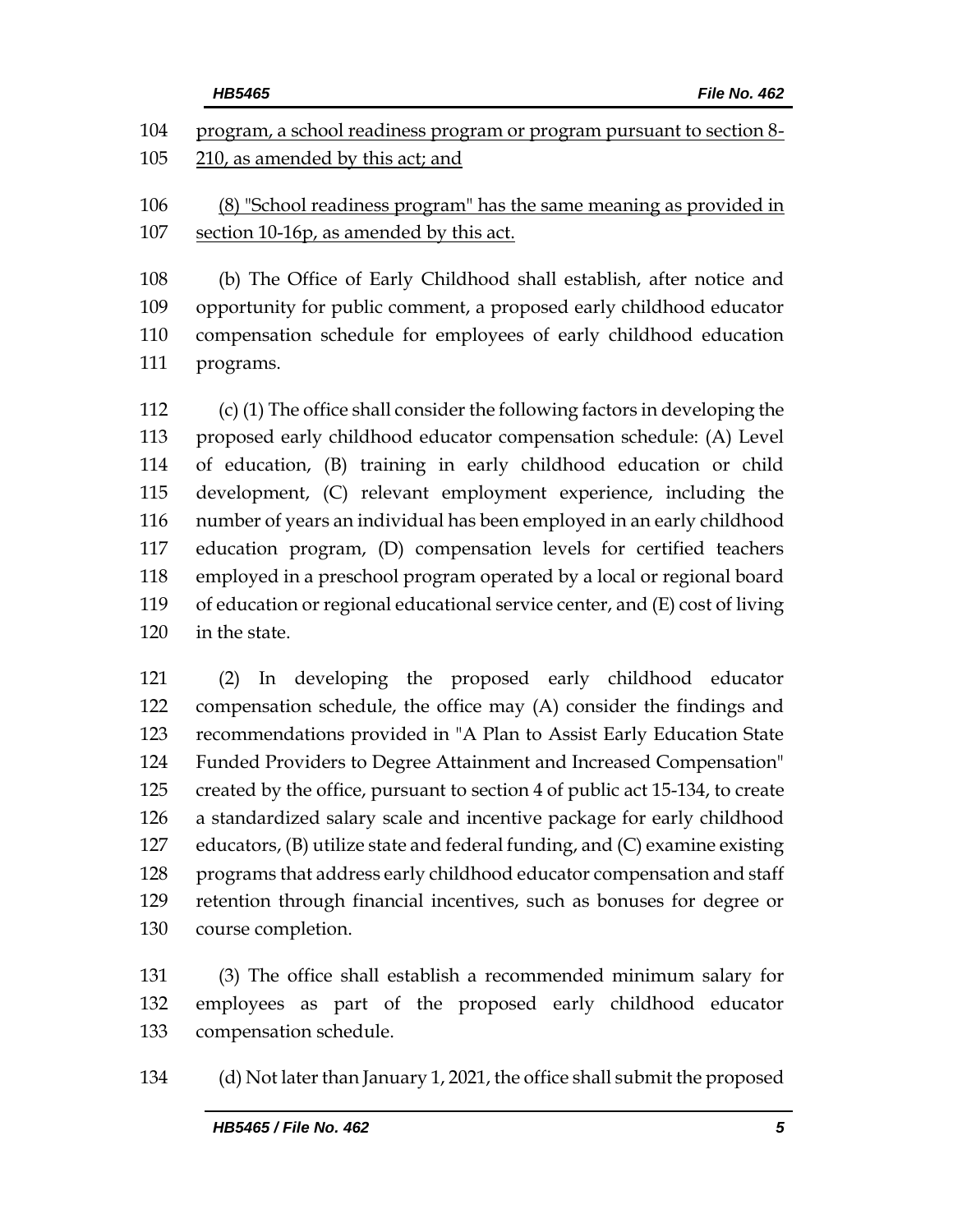early childhood educator compensation schedule and a report to the joint standing committees of the General Assembly having cognizance of matters relating to education and appropriations and the budgets of state agencies, in accordance with the provisions of section 11-4a. Such report shall include: (1) Any recommendations for legislation relating to state-wide implementation of the proposed early childhood educator compensation schedule, (2) an estimate of the cost of implementing the proposed early childhood educator compensation schedule state-wide, (3) an analysis of the effect of the state-wide implementation of the proposed early childhood educator compensation schedule on the number of available preschool seats, and (4) an explanation of how the proposed early childhood educator compensation schedule will be included in any quality rating and improvement system developed by the office, pursuant to subdivision (15) of subsection (b) of section 10- 500.

# (e) Not later than January 1, 2023, the office shall amend the compensation schedule to include employees of early childhood care and education programs.

 Sec. 4. (NEW) (*Effective July 1, 2022*) (a) For the fiscal year ending June 30, 2023, and each fiscal year thereafter, the Office of Higher Education, in collaboration with the Office of Early Childhood, shall, within available appropriations, administer an early childhood educator loan forgiveness grant program to persons who meet the eligibility requirements described in subsection (b) of this section.

 (b) The program shall provide a student loan forgiveness grant to any person who (1) has been continuously employed by a licensed child care center, group child care home or family child care home, as described in section 19a-77 of the general statutes, as amended by this act, for at least four years at the time of application, and (2) holds (A) an associate degree with a concentration in early childhood education from a public institution of higher education in the state that is regionally accredited, provided such associate degree program is approved by (i) the Board of Regents for Higher Education or the Office of Higher Education, and (ii)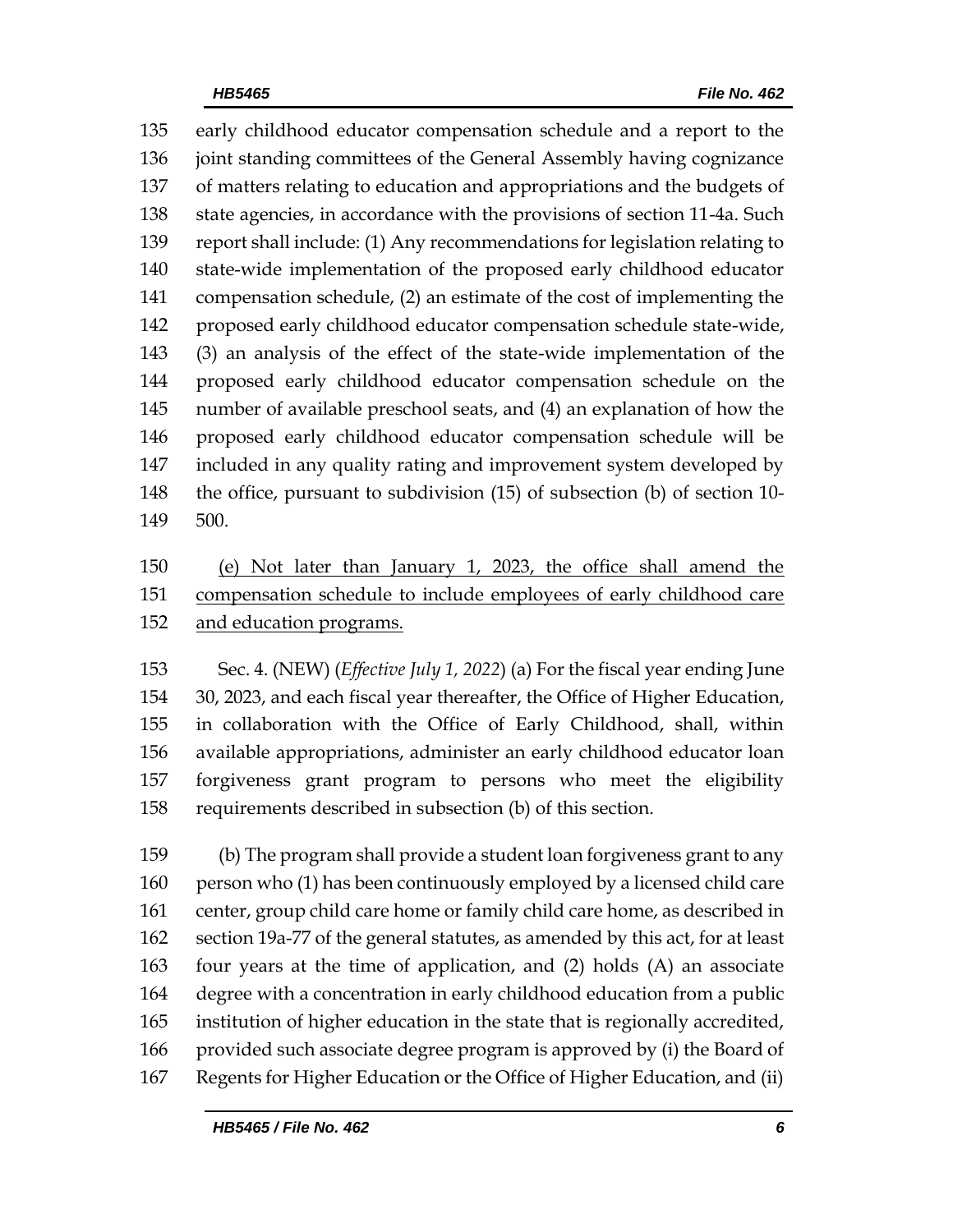the Office of Early Childhood, or (B) a bachelor's degree with a concentration in early childhood education from a public institution of higher education in the state that is regionally accredited, provided such bachelor's degree program is approved by (i) the Board of Regents for Higher Education or the Office of Higher Education, and (ii) the Office of Early Childhood. As used in this subsection, "concentration in early childhood education" has the same meaning as provided in section 10- 16p of the general statutes. (c) Any person who satisfies the eligibility requirements prescribed in subsection (b) of this section shall receive a grant in an amount equal to the remaining balance of such person's federal or state educational loans. (d) Persons may apply to the Office of Higher Education for grants under this section at such time and in such manner as the executive director of the Office of Higher Education prescribes. (e) Any unexpended funds appropriated for purposes of this section shall not lapse at the end of the fiscal year but shall be available for expenditure during the next fiscal year.

 Sec. 5. Subdivision (1) of subsection (b) of section 10-16q of the general statutes is repealed and the following is substituted in lieu thereof (*Effective July 1, 2022*):

 (b) (1) **[**For the fiscal year ending June 30, 2020, the per child cost of the Office of Early Childhood school readiness program offered by a school readiness provider shall not exceed eight thousand nine hundred twenty-seven dollars.**]** For the fiscal year ending June 30, **[**2021**]** 2023, and each fiscal year thereafter, the per child cost of the Office of Early Childhood school readiness program offered by a school readiness provider shall not exceed **[**nine**]** ten thousand twenty-seven dollars.

 Sec. 6. Section 10-16p of the 2022 supplement to the general statutes is repealed and the following is substituted in lieu thereof (*Effective July 1, 2022*):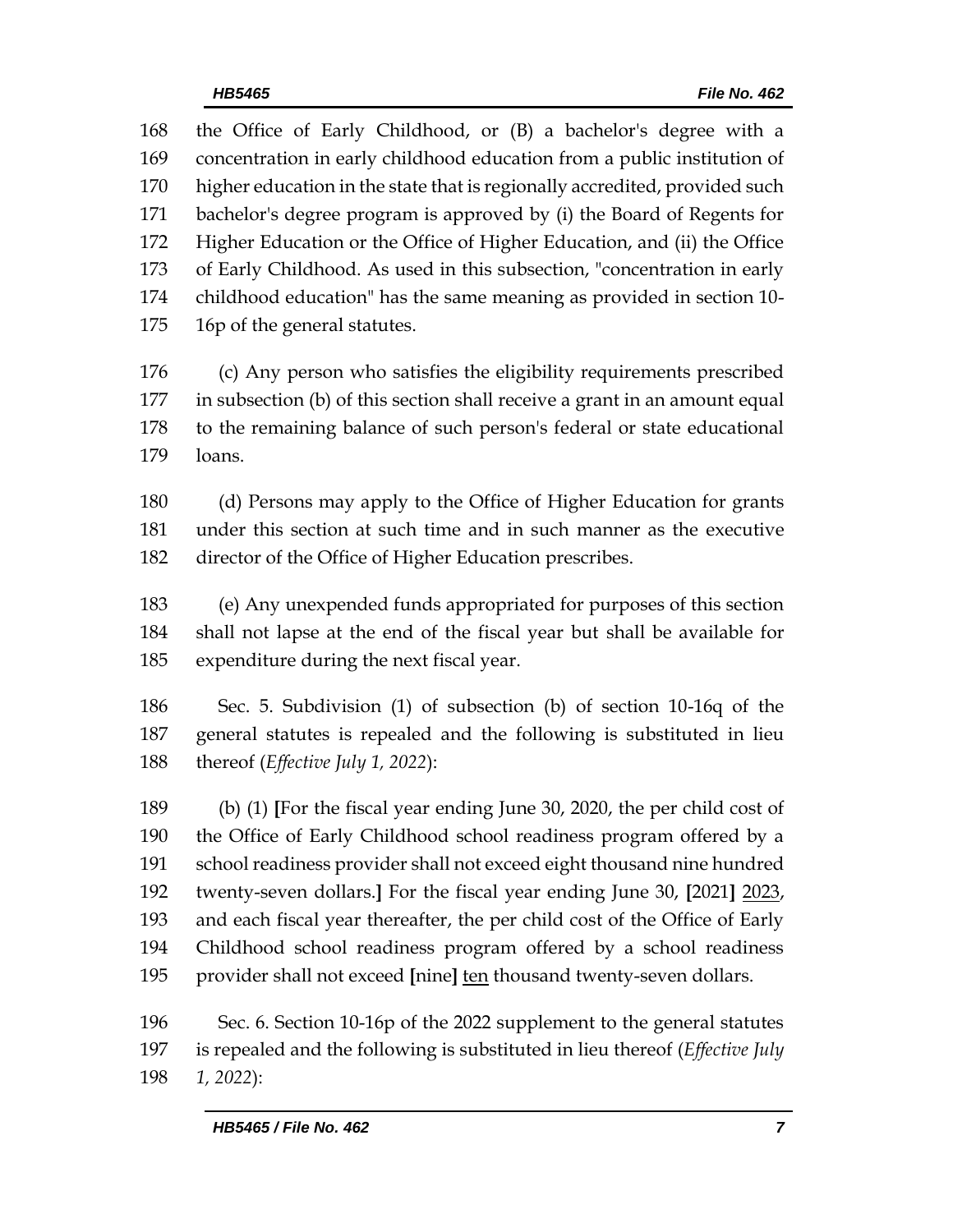| 199 | (a) As used in sections 10-160 to 10-16r, inclusive, as amended by this     |
|-----|-----------------------------------------------------------------------------|
| 200 | act, 10-16u, 17b-749a and 17b-749c:                                         |
| 201 | (1) "School readiness program" means a nonsectarian program that            |
| 202 | (A) meets the standards set by the Office of Early Childhood pursuant       |
| 203 | to subsection (b) of this section and the requirements of section 10-16q,   |
| 204 | as amended by this act, and (B) provides a developmentally appropriate      |
| 205 | learning experience of not less than four hundred fifty hours and one       |
| 206 | hundred eighty days for eligible children, except as provided in            |
| 207 | subsection (d) of section 10-16q;                                           |
| 208 | (2) "Eligible children" means children three and four years of age and      |
| 209 | children five years of age who are not eligible to enroll in school         |
| 210 | pursuant to section 10-15c, or who are eligible to enroll in school and     |
| 211 | will attend a school readiness program pursuant to section 10-16t;          |
| 212 | (3) "Priority school" means a school in which forty per cent or more        |
| 213 | of the lunches served are served to students who are eligible for free or   |
| 214 | reduced price lunches pursuant to federal law and regulations,              |
| 215 | excluding such a school located in a priority school district pursuant to   |
| 216 | section 10-266p or in a former priority school district receiving a grant   |
| 217 | pursuant to subsection (c) of this section and, on and after July 1, 2001,  |
| 218 | excluding such a school in a transitional school district receiving a grant |

pursuant to section 10-16u;

 (4) "Severe need school" means a school in a priority school district pursuant to section 10-266p or in a former priority school district in which forty per cent or more of the lunches served are served to students who are eligible for free or reduced price lunches;

 (5) "Accredited" means accredited by the National Association for the Education of Young Children, National Association for Family Child Care, a Head Start on-site program review instrument or a successor instrument pursuant to federal regulations, or otherwise meeting such criteria as may be established by the commissioner, unless the context otherwise requires;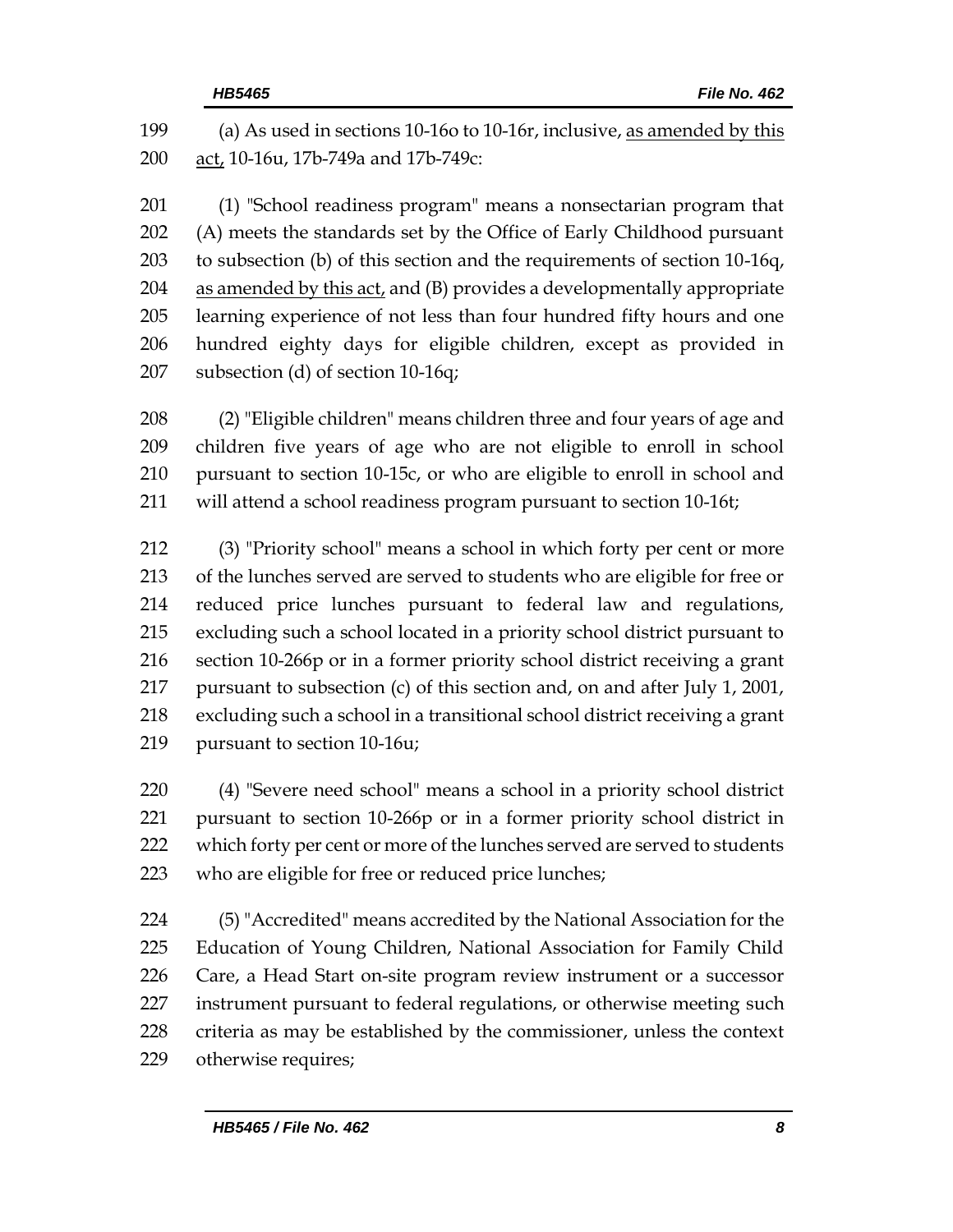| 230<br>231                             | (6) "Year-round" means fifty weeks per year, except as provided in<br>subsection (d) of section 10-16q;                                                                                                                                                                                                                                                                                                |
|----------------------------------------|--------------------------------------------------------------------------------------------------------------------------------------------------------------------------------------------------------------------------------------------------------------------------------------------------------------------------------------------------------------------------------------------------------|
| 232                                    | (7) "Commissioner" means the Commissioner of Early Childhood;                                                                                                                                                                                                                                                                                                                                          |
| 233                                    | (8) "Office" means the Office of Early Childhood;                                                                                                                                                                                                                                                                                                                                                      |
| 234<br>235<br>236<br>237<br>238<br>239 | (9) "Seeking accreditation" means a school readiness program seeking<br>accreditation by the National Association for the Education of Young<br>Children, National Association for Family Child Care or a Head Start<br>on-site program review instrument or successor instrument pursuant to<br>federal regulations, or attempting to meet criteria as may be established<br>by the commissioner; and |
| 240<br>241<br>242<br>243               | (10) "Concentration in early childhood education" means a program<br>of study in early childhood education, including, but not limited to,<br>early childhood education, child study, child development or human<br>growth and development.                                                                                                                                                            |
| 244<br>245                             | (b) (1) The office shall be the lead agency for school readiness. For<br>purposes of this section and section 10-16u, school readiness program                                                                                                                                                                                                                                                         |
| 246                                    | providers eligible for funding from the office shall include local and                                                                                                                                                                                                                                                                                                                                 |
| 247                                    | regional boards of education, regional educational service centers,                                                                                                                                                                                                                                                                                                                                    |
| 248                                    | family resource centers and providers of child care centers, group child                                                                                                                                                                                                                                                                                                                               |
| 249                                    | care homes and family child care homes, as described in section 19a-77,                                                                                                                                                                                                                                                                                                                                |
| 250                                    | as amended by this act, Head Start programs, preschool programs and                                                                                                                                                                                                                                                                                                                                    |
| 251                                    | other programs that meet any standards established by the                                                                                                                                                                                                                                                                                                                                              |
| 252                                    | commissioner. The office shall establish standards for school readiness                                                                                                                                                                                                                                                                                                                                |
| 253                                    | programs. The standards may include, but need not be limited to,                                                                                                                                                                                                                                                                                                                                       |
| 254                                    | guidelines for staff-child interactions, curriculum content, including                                                                                                                                                                                                                                                                                                                                 |
| 255                                    | preliteracy development, lesson plans, parental involvement, staff                                                                                                                                                                                                                                                                                                                                     |
| 256                                    | qualifications and training, transition to school and administration. The                                                                                                                                                                                                                                                                                                                              |
| 257                                    | office shall develop age-appropriate developmental skills and goals for                                                                                                                                                                                                                                                                                                                                |
| 258                                    | children attending such programs. The commissioner, in consultation                                                                                                                                                                                                                                                                                                                                    |
| 259                                    | with the president of the Connecticut State Colleges and Universities,                                                                                                                                                                                                                                                                                                                                 |
|                                        |                                                                                                                                                                                                                                                                                                                                                                                                        |

 the Commissioners of Education and Social Services and other appropriate entities, shall develop a professional development program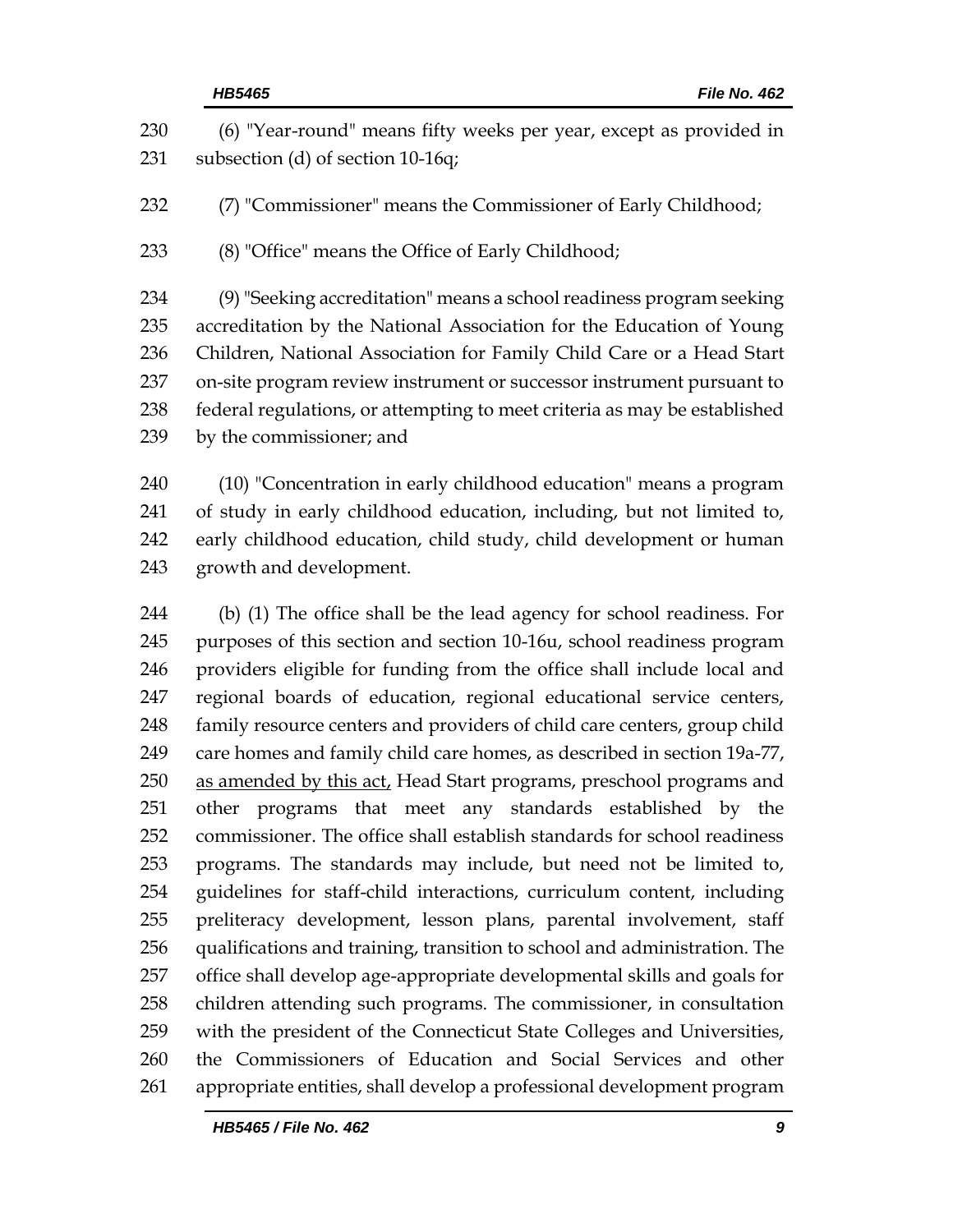for the staff of school readiness programs.

(2) For purposes of this section:

 (A) Prior to July 1, 2022, "staff qualifications" means that for each early childhood education program accepting state funds for infant, toddler and preschool spaces associated with such program's child care program or school readiness program, there is in each classroom an individual who has at least the following: (i) A childhood development associate credential or an equivalent credential issued by an organization approved by the commissioner and twelve credits or more in early childhood education or child development, as determined by 272 the commissioner or the president of the Connecticut State Colleges and Universities, after consultation with the commissioner, from an institution of higher education (I) accredited by the Board of Regents for Higher Education or Office of Higher Education, and (II) regionally accredited; (ii) an associate degree with twelve credits or more in early childhood education or child development, as determined by the commissioner or the president of the Connecticut State Colleges and Universities, after consultation with the commissioner, from such an institution; (iii) a four-year degree with twelve credits or more in early childhood education or child development, as determined by the commissioner or the president of the Connecticut State Colleges and Universities, after consultation with the commissioner, from such an institution; (iv) certification pursuant to section 10-145b with an endorsement in early childhood education or special education; (v) an associate degree with a concentration in early childhood education from an institution of higher education that is regionally accredited; or (vi) a bachelor's degree with a concentration in early childhood education from an institution of higher education that is regionally accredited;

 (B) From July 1, 2022, until June 30, 2025, "staff qualifications" means that for each early childhood education program accepting state funds for infant, toddler and preschool spaces associated with such program's child care program or school readiness program, (i) at least fifty per cent of those individuals with the primary responsibility for a classroom of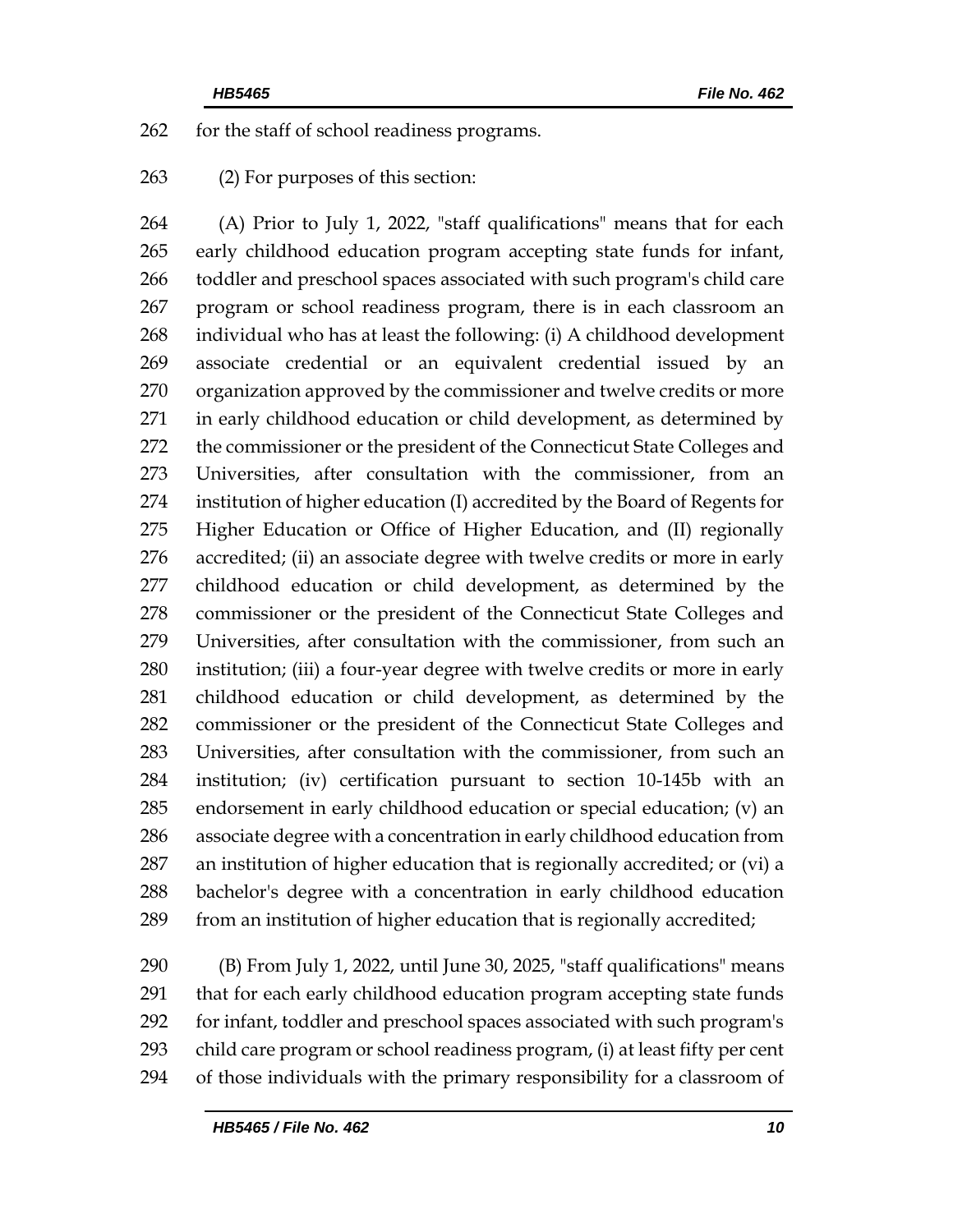children (I) hold certification pursuant to section 10-145b with an endorsement in early childhood education or early childhood special education, (II) have been issued an early childhood teacher credential, pursuant to section 10-520b, (III) hold at least an associate degree with a concentration in early childhood education from an institution of higher education that is regionally accredited, or (IV) satisfy the requirements of subdivision (3), (4) or (5) of this subsection, and (ii) such remaining individuals with the primary responsibility for a classroom of children hold a childhood development associate credential or an equivalent credential issued by an organization approved by the commissioner and twelve credits or more in early childhood education or child development, as determined by the commissioner or the president of the Connecticut State Colleges and Universities, after consultation with the commissioner, from an institution of higher education (I) accredited by the Board of Regents for Higher Education or Office of Higher Education, and (II) regionally accredited;

 (C) From July 1, 2025, until June 30, 2029, "staff qualifications" means that for each early childhood education program accepting state funds for infant, toddler and preschool spaces associated with such program's child care program or school readiness program, (i) at least fifty per cent of those individuals with the primary responsibility for a classroom of children (I) hold certification pursuant to section 10-145b with an endorsement in early childhood education or early childhood special education, (II) have been issued an early childhood teacher credential, pursuant to subdivision (2) of section 10-520b, (III) hold at least a bachelor's degree with a concentration in early childhood education from an institution of higher education that is regionally accredited, or (IV) satisfy the requirements of subdivision (3), (4) or (5) of this subsection, and (ii) such remaining individuals with the primary responsibility for a classroom of children (I) hold an associate degree with a concentration in early childhood education from an institution of higher education that is regionally accredited, or (II) have been issued an early childhood teacher credential, pursuant to subdivision (1) of section 10-520b; and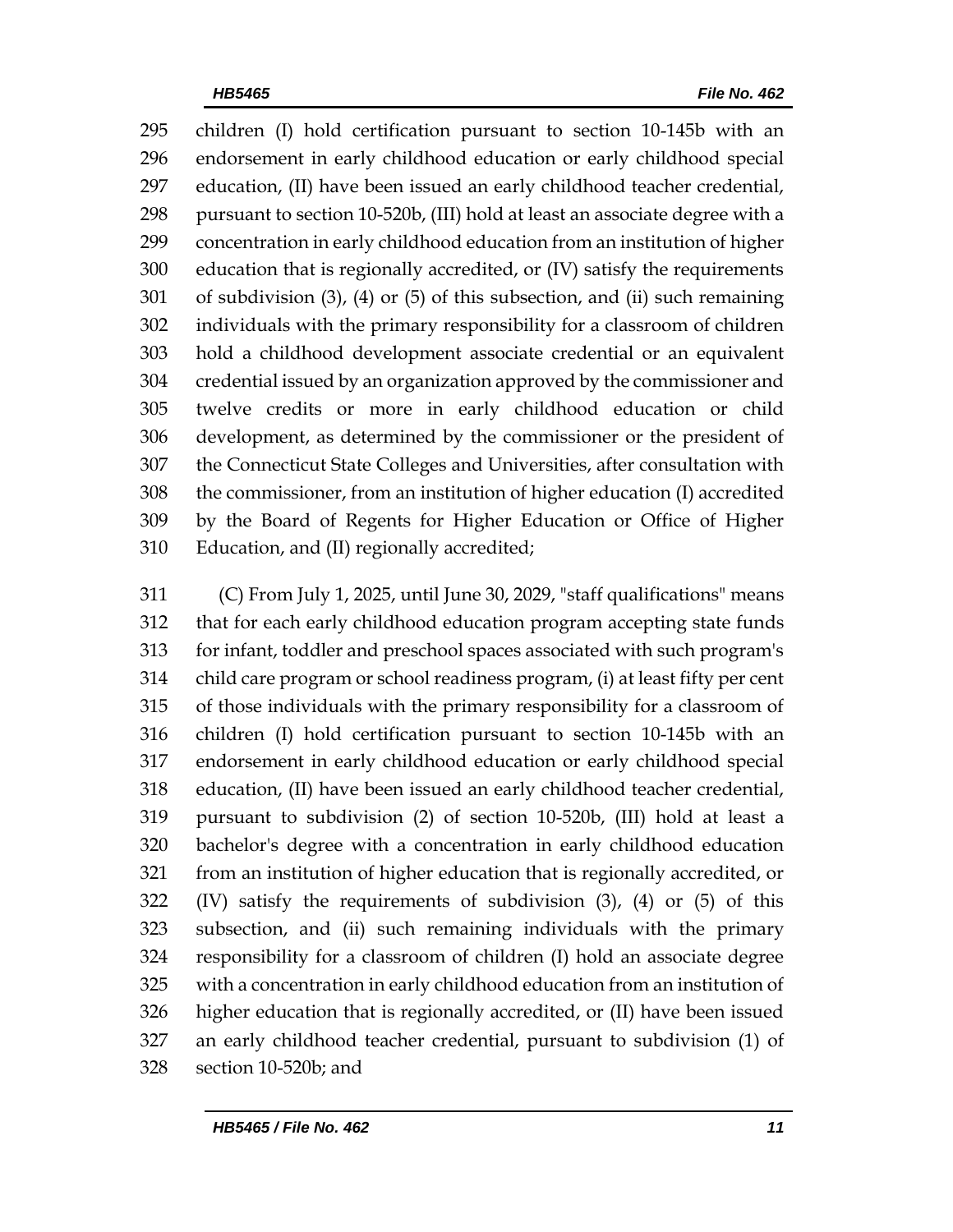(D) On and after July 1, 2029, "staff qualifications" means that for each early childhood education program accepting state funds for infant, toddler and preschool spaces associated with such program's child care program or school readiness program, one hundred per cent of those individuals with the primary responsibility for a classroom of children (i) hold certification pursuant to section 10-145b with an endorsement in early childhood education or early childhood special education, (ii) have been issued an early childhood teacher credential, pursuant to subdivision (2) of section 10-520b, (iii) hold at least a bachelor's degree with a concentration in early childhood education from an institution of higher education that is regionally accredited, or (iv) satisfy the requirements of subdivision (3), (4) or (5) of this subsection.

 (3) Any individual with a bachelor's degree in early childhood education or child development or a bachelor's degree and twelve credits or more in early childhood education or child development, who, on or before June 30, 2015, is employed by an early childhood education program that accepts state funds for infant, toddler and preschool spaces associated with such program's child care program or school readiness program shall be considered to meet the staff qualifications required under subparagraphs (B) to (D), inclusive, of subdivision (2) of this subsection. No such early childhood education program shall terminate any such individual from employment for purposes of meeting the staff qualification requirements set forth in 352 subparagraph  $(B)$ ,  $(C)$  or  $(D)$  of subdivision  $(2)$  of this subsection.

 (4) Any individual with an associate degree or a bachelor's degree in early childhood education or child development or an associate degree or a bachelor's degree and twelve credits or more in early childhood education or child development from an institution of higher education that is regionally accredited, other than an associate degree or a bachelor's degree with a concentration in early childhood education, may submit documentation concerning such degree for review and assessment by the office as to whether such degree has a sufficient concentration in early childhood education so as to satisfy the requirements set forth in subparagraphs (B) to (D), inclusive, of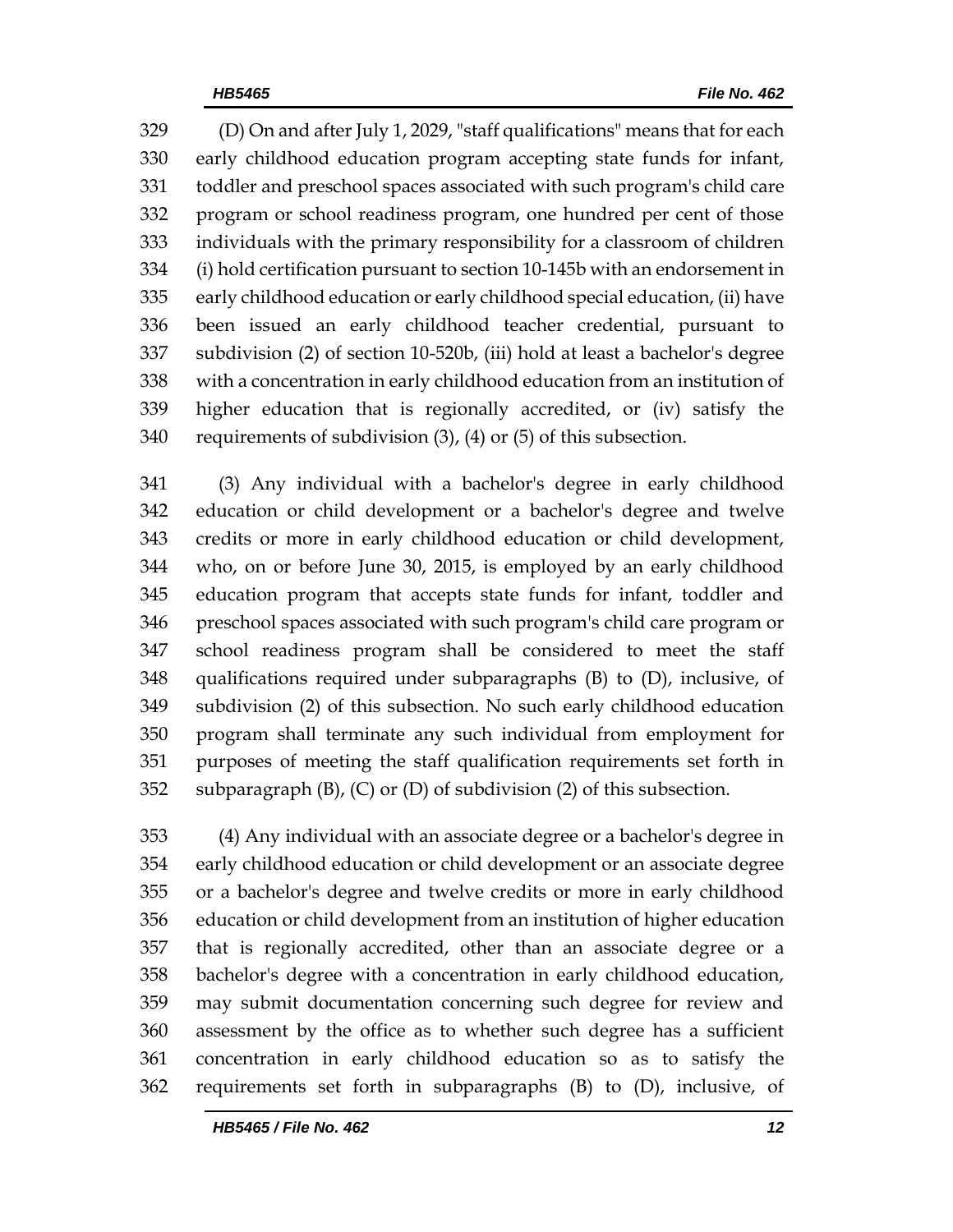subdivision (2) of this subsection.

 (5) Any individual with an associate degree with twelve credits or more in early childhood education or child development, as determined by the commissioner or the president of the Connecticut State Colleges and Universities, after consultation with the commissioner, from an institution of higher education (A) accredited by the Board of Regents for Higher Education or Office of Higher Education, and (B) regionally accredited, who has been employed in the same early childhood education program that accepts state funds for infant, toddler and preschool spaces associated with such program's child care program or school readiness program since 1995 shall be considered to meet the staff qualifications required under subparagraphs (B) to (D), inclusive, of subdivision (2) of this subsection until June 30, 2025. On and after July 1, 2025, such individual shall hold a childhood development associate credential or an equivalent credential, described in subparagraph (A) of subdivision (2) of this subsection, or otherwise meet the staff qualifications required under subparagraphs (C) and (D) of subdivision (2) of this subsection. Any such individual who terminates his or her employment with such early childhood education program on or before June 30, 2025, and accepts a position at another early childhood education program accepting state funds for spaces associated with such program's child care program or school readiness program shall submit documentation of such individual's progress toward meeting 386 the staff qualification requirements set forth in subparagraph  $(B)$  to  $(D)$ , inclusive, of subdivision (2) of this subsection in a manner determined by the office.

 (c) The commissioner shall establish a grant program to provide spaces in accredited school readiness programs located in priority school districts, as described in section 10-266p, or in former priority school districts for eligible children. The state, acting by and in the discretion of the Commissioner of Early Childhood, in consultation with a town or regional school readiness council, may enter into a contract with a municipality, local or regional board of education, regional educational service center, family resource center, provider of a child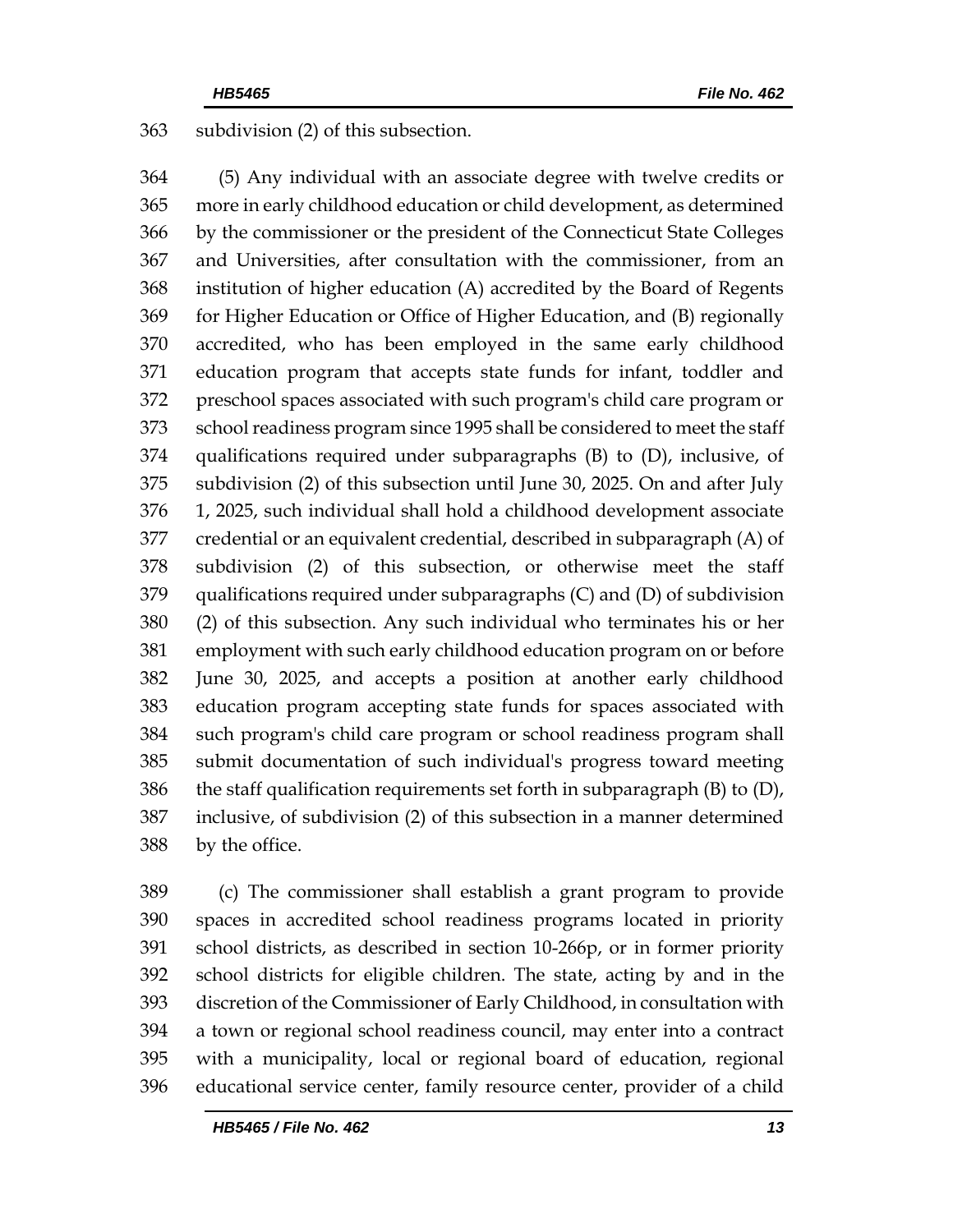care center, group child care home or family child care home, as described in section 19a-77, as amended by this act, Head Start program, preschool program or other program that meets such standards established by the commissioner, to provide, within available appropriations, state financial assistance. Eligibility shall be determined for a five-year period based on an applicant's designation as a priority school district for the initial year of application, except that if a school district that receives a grant pursuant to this subsection is no longer designated as a priority school district at the end of such five-year period, such former priority school district shall continue to be eligible to receive a grant pursuant to this subsection. Grant awards shall be made annually contingent upon available funding and a satisfactory annual evaluation. The chief elected official of such town and the superintendent of schools for such priority school district or former priority school district shall submit a plan for the expenditure of grant funds and responses to the local request for proposal process to the commissioner. The commissioner shall review and approve such plans. The plan shall: (1) Be developed in consultation with the local or 415 regional school readiness council established pursuant to section 10-16r. 416 as amended by this act; (2) be based on a needs and resource assessment; (3) provide for the issuance of requests for proposals for providers of accredited school readiness programs, provided, after the initial requests for proposals, facilities that have been approved to operate a child care program financed through the Connecticut Health and Education Facilities Authority and have received a commitment for debt service from the Department of Social Services, pursuant to section 17b- 749i, on or before June 30, 2014, and on or after July 1, 2014, from the office, are exempt from the requirement for issuance of annual requests for proposals; and (4) identify the need for funding pursuant to section 17b-749a in order to extend the hours and days of operation of school readiness programs in order to provide child care services for children attending such programs.

 (d) (1) The commissioner shall establish a competitive grant program to provide spaces in accredited school readiness programs or school readiness programs seeking accreditation located in (A) an area served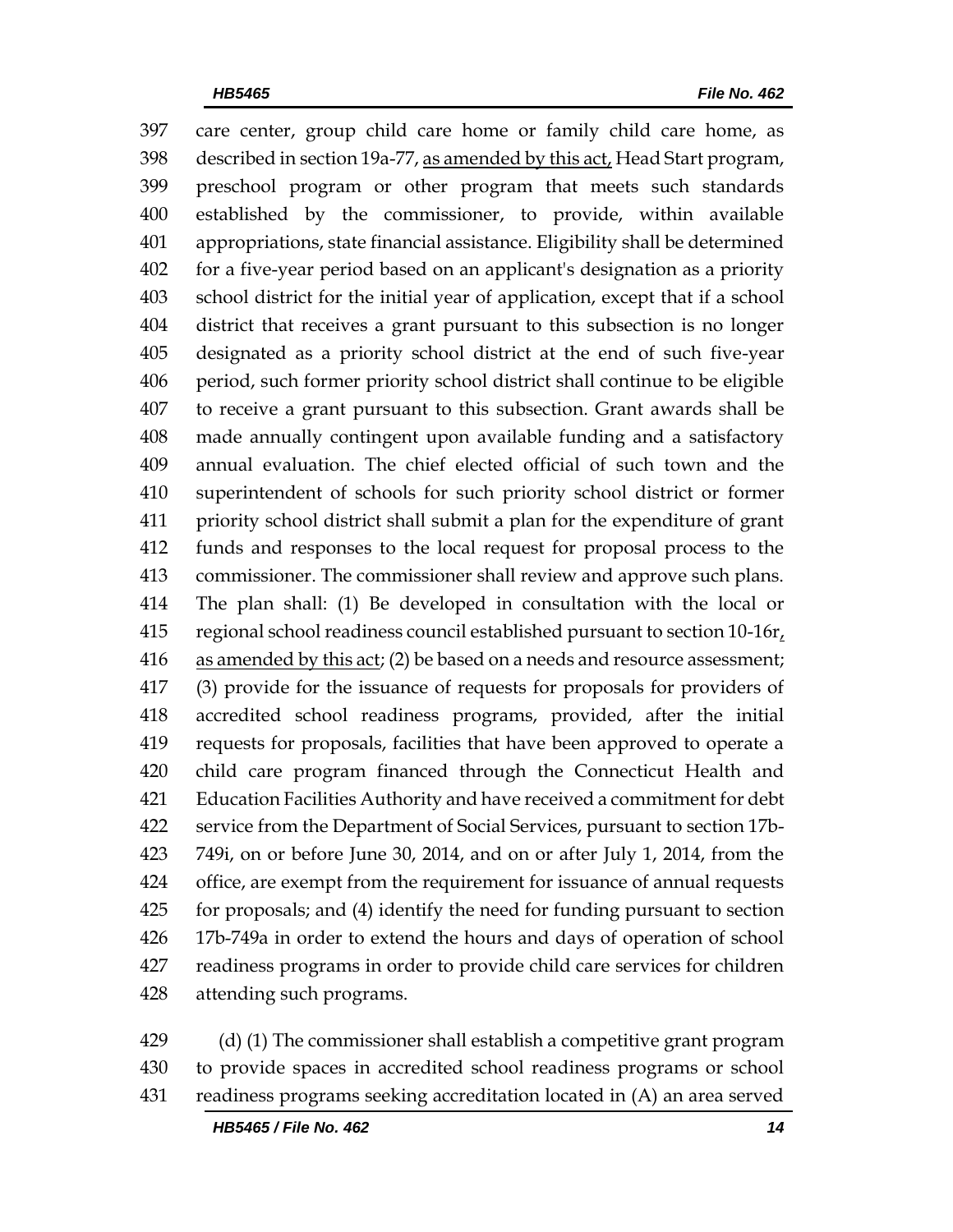by a priority school or a former priority school, (B) a town ranked one to fifty when all towns are ranked in ascending order according to town wealth, as defined in subdivision (26) of section 10-262f, whose school district is not a priority school district pursuant to section 10-266p, (C) a town formerly a town described in subparagraph (B) of this subdivision, as provided for in subdivision (2) of this subsection, or (D) a town designated as an alliance district, as defined in section 10-262u, whose school district is not a priority school district pursuant to section 10- 266p. A town in which a priority school is located, a regional school readiness council, pursuant to subsection (c) of section 10-16r, as 442 amended by this act, for a region in which such a school is located or a town described in subparagraph (B) of this subdivision may apply for such a grant in an amount equal to the number of spaces in an accredited school readiness program or a school readiness program seeking accreditation multiplied by the per child cost set forth in subdivision (1) 447 of subsection (b) of section 10-16q, as amended by this act. Eligibility shall be determined for a three-year period based on an applicant's designation as having a priority school or being a town described in subparagraph (B) of this subdivision for the initial year of application. The state, acting by and in the discretion of the Commissioner of Early Childhood, in consultation with a town or regional school readiness council, may enter into a contract with a municipality, local or regional board of education, regional educational service center, family resource center, provider of a child care center, group child care home or family child care home, as described in section 19a-77, as amended by this act, Head Start program, preschool program or other program that meets such standards established by the commissioner, to provide, within available appropriations, state financial assistance. The chief elected official of such town and the superintendent of schools of the school district or the regional school readiness council shall submit a plan, as described in subsection (c) of this section, for the expenditure of such grant funds to the commissioner. In awarding grants pursuant to this subsection, the commissioner shall give preference to applications submitted by regional school readiness councils and may, within available appropriations, provide a grant to such town or regional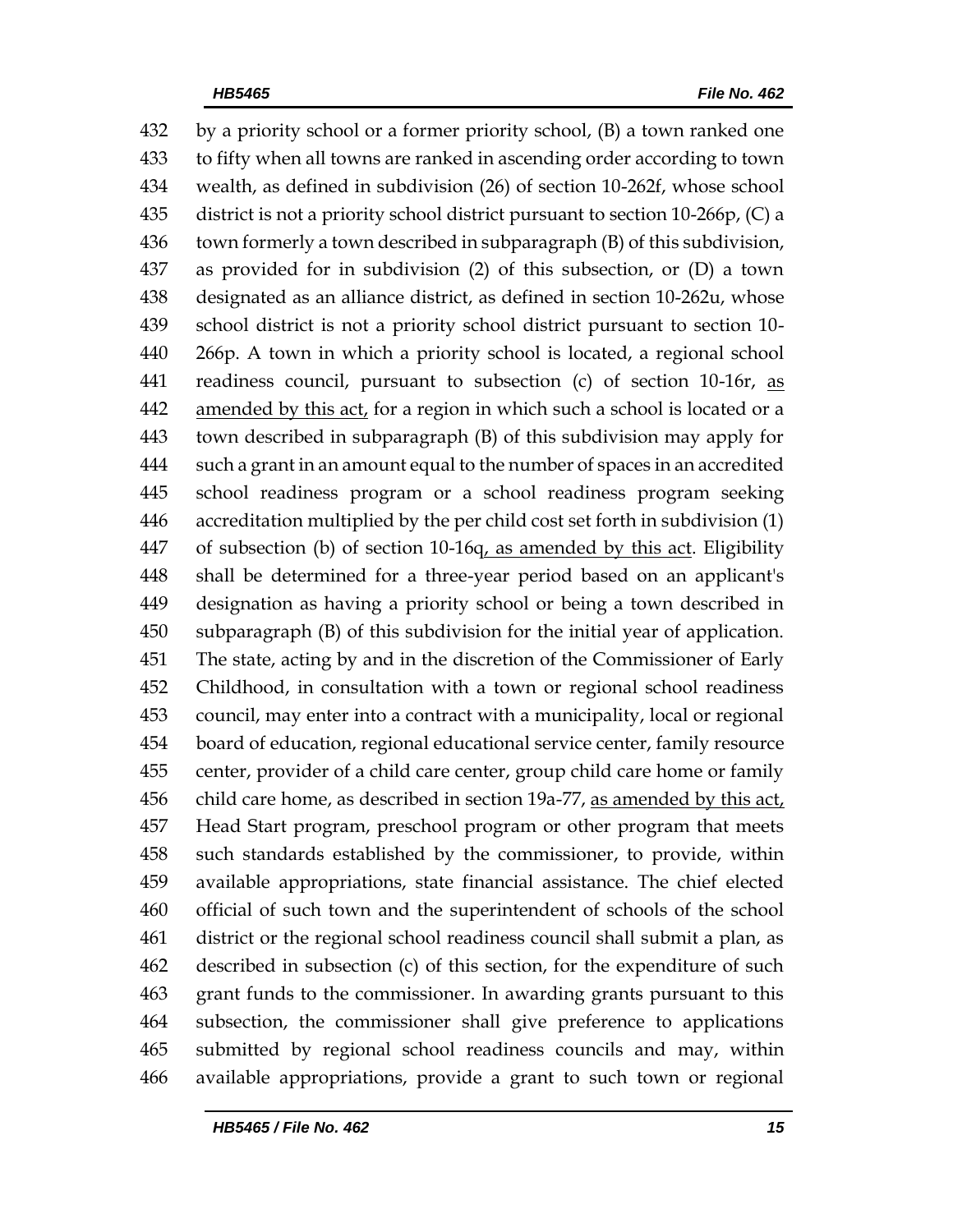school readiness council that increases the number of spaces for eligible children who reside in an area or town described in subparagraphs (A) to (D), inclusive, of this subdivision, in an accredited school readiness program or a school readiness program seeking accreditation.

 (2) (A) Except as provided in subparagraph (C) of this subdivision, commencing with the fiscal year ending June 30, 2005, if a town received a grant pursuant to subdivision (1) of this subsection and is no longer eligible to receive such a grant, the town may receive a phase-out grant for each of the three fiscal years following the fiscal year such town received its final grant pursuant to subdivision (1) of this subsection.

 (B) The amount of such phase-out grants shall be determined as follows: (i) For the first fiscal year following the fiscal year such town received its final grant pursuant to subdivision (1) of this subsection, in an amount that does not exceed seventy-five per cent of the grant amount such town received for the town or school's final year of eligibility pursuant to subdivision (1) of this subsection; (ii) for the second fiscal year following the fiscal year such town received its final grant pursuant to subdivision (1) of this subsection, in an amount that does not exceed fifty per cent of the grant amount such town received for the town's or school's final year of eligibility pursuant to subdivision (1) of this subsection; and (iii) for the third fiscal year following the fiscal year such town received its final grant pursuant to subdivision (1) of this subsection, in an amount that does not exceed twenty-five per cent of the grant amount such town received for the town's or school's final year of eligibility pursuant to subdivision (1) of this subsection.

 (C) For the fiscal year ending June 30, 2011, and each fiscal year thereafter, any town that received a grant pursuant to subparagraph (B) of subdivision (1) of this subsection for the fiscal year ending June 30, 2010, shall continue to receive a grant under this subsection even if the town no longer meets the criteria for such grant pursuant to subparagraph (B) of subdivision (1) of this subsection.

 (e) (1) If funds appropriated for the purposes of subsection (c) of this section are not expended, the commissioner may deposit such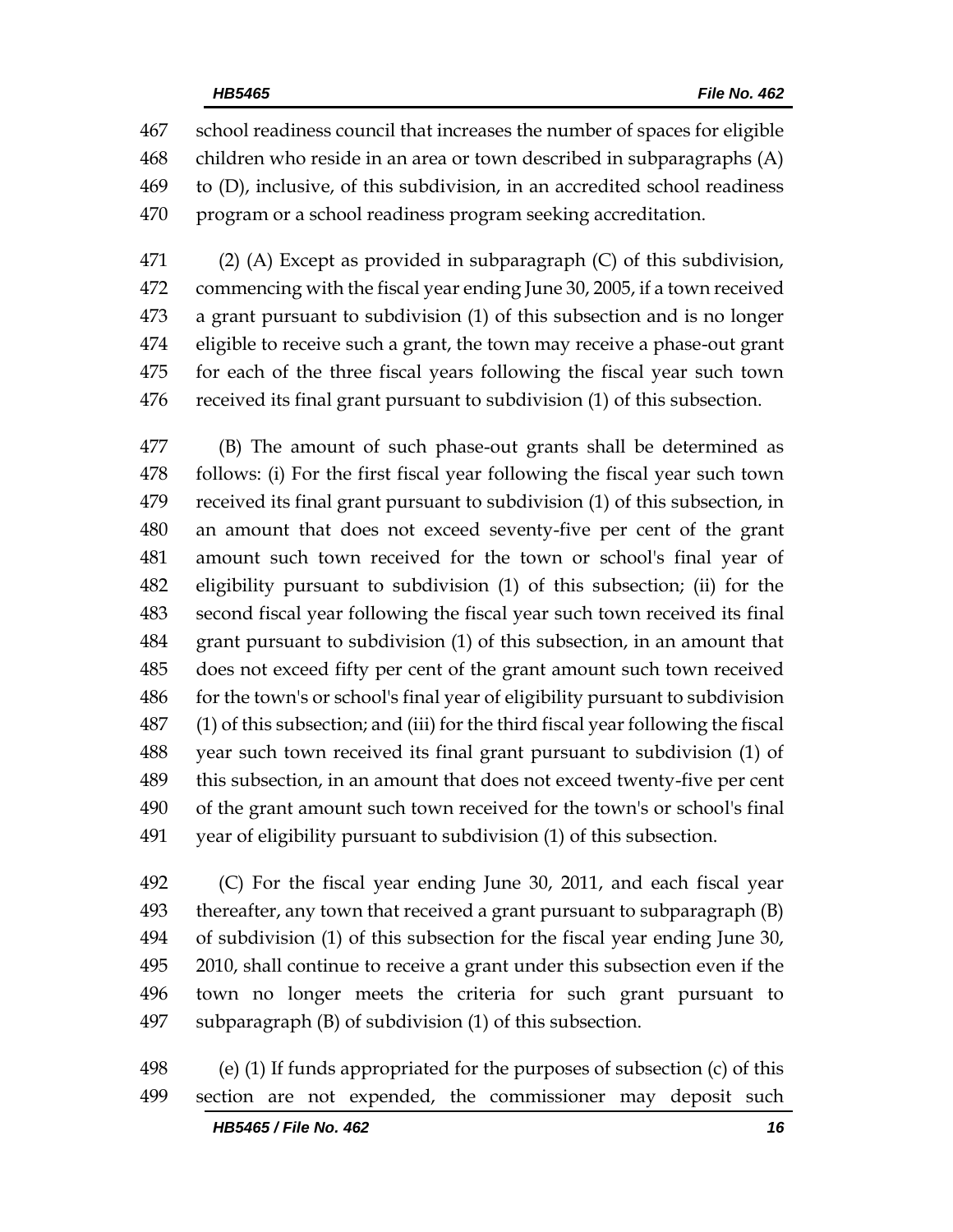unexpended funds in the account established under section 10-16aa and use such unexpended funds in accordance with the provisions of section 10-16aa.

 (2) For the fiscal year ending June 30, 2015, and each fiscal year thereafter, if funds appropriated for the purposes of subsection (c) of this section are not expended, an amount up to one million dollars of such unexpended funds may be available for the provision of 507 scholarships and professional development for early childhood care and education program providers, and individual staff members employed in such programs, provided such programs accept state funds for infant, toddler and preschool slots. Such unexpended funds may be available for use in accordance with the provisions of this **[**subparagraph**]** 512 subdivision for the subsequent fiscal year. The commissioner may use such unexpended funds on and after July 1, 2015, to support early childhood education programs accepting state funds in satisfying the staff qualifications requirements of subparagraphs (B) and (C) of subdivision (2) of subsection (b) of this section. The commissioner shall use any such funds to provide assistance to individual staff members, giving priority to those staff members (A) attending an institution of higher education accredited by the Board of Regents for Higher Education or the Office of Higher Education, and approved by the Office of Early Childhood, and regionally accredited, at a maximum of ten thousand dollars per staff member per year for the cost of higher education courses leading to a bachelor's degree or, not later than December 31, 2015, an associate degree, as such degrees are described in said subparagraphs (B) and (C), or (B) receiving noncredit competency-based training approved by the office, at a maximum of one thousand dollars per staff member per year, provided such staff members have applied for all available federal and state scholarships and grants, and such assistance does not exceed such staff members' financial need. Individual staff members shall apply for such unexpended funds in a manner determined by the commissioner. The commissioner shall determine how such unexpended funds shall be distributed.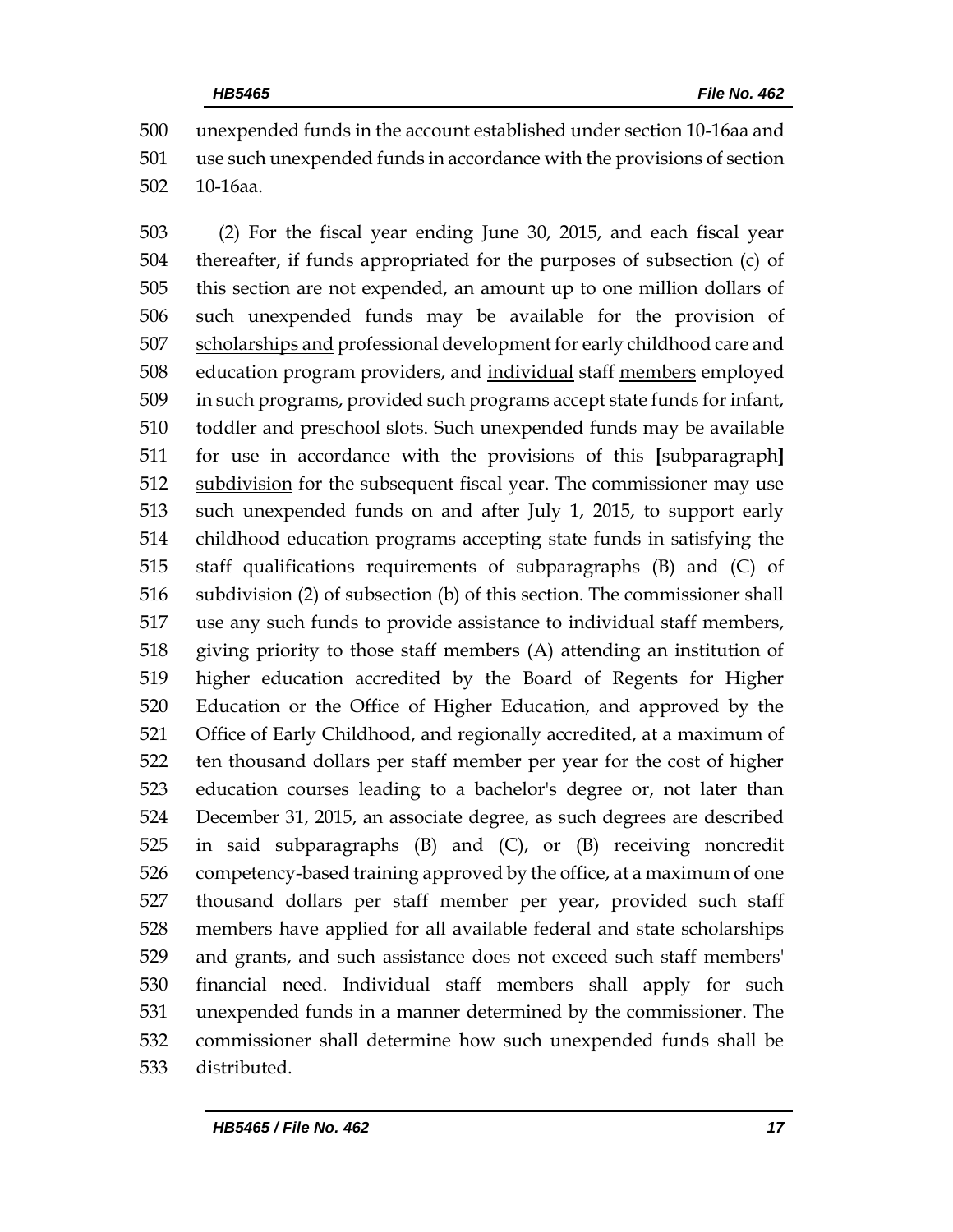(3) If funds appropriated for the purposes of subsection (c) of this section are not expended pursuant to subsection (c) of this section, deposited pursuant to subdivision (1) of this subsection, or used pursuant to subdivision (2) of this subsection, the commissioner may use such unexpended funds to support local school readiness programs. The commissioner may use such funds for purposes including, but not limited to, (A) assisting local school readiness programs in meeting and maintaining accreditation requirements, (B) providing training in implementing the preschool assessment and curriculum frameworks, including training to enhance literacy teaching skills, (C) developing a state-wide preschool curriculum, (D) developing student assessments for students in grades kindergarten to two, inclusive, (E) developing and implementing best practices for parents in supporting preschool and kindergarten student learning, (F) developing and implementing strategies for children to successfully transition to preschool and from preschool to kindergarten, including through parental engagement and whole-family supports that may be utilized through the two- generational initiative, established pursuant to section 17b-112*l*, or through other available resources, (G) providing for professional development, including assisting in career ladder advancement, for school readiness staff, (H) providing supplemental grants to other towns that are eligible for grants pursuant to subsection (c) of this section, and (I) developing a plan to provide spaces in an accredited school readiness program or a school readiness program seeking accreditation to all eligible children who reside in an area or town described in subparagraphs (A) to (D), inclusive, of subdivision (1) of subsection (d) of this section.

 (f) Any school readiness program that receives funds pursuant to this section or section 10-16u shall not discriminate on the basis of race, color, national origin, gender, religion or disability. For purposes of this section, a nonsectarian program means any public or private school readiness program that is not violative of the Establishment Clause of the Constitution of the State of Connecticut or the Establishment Clause of the Constitution of the United States of America.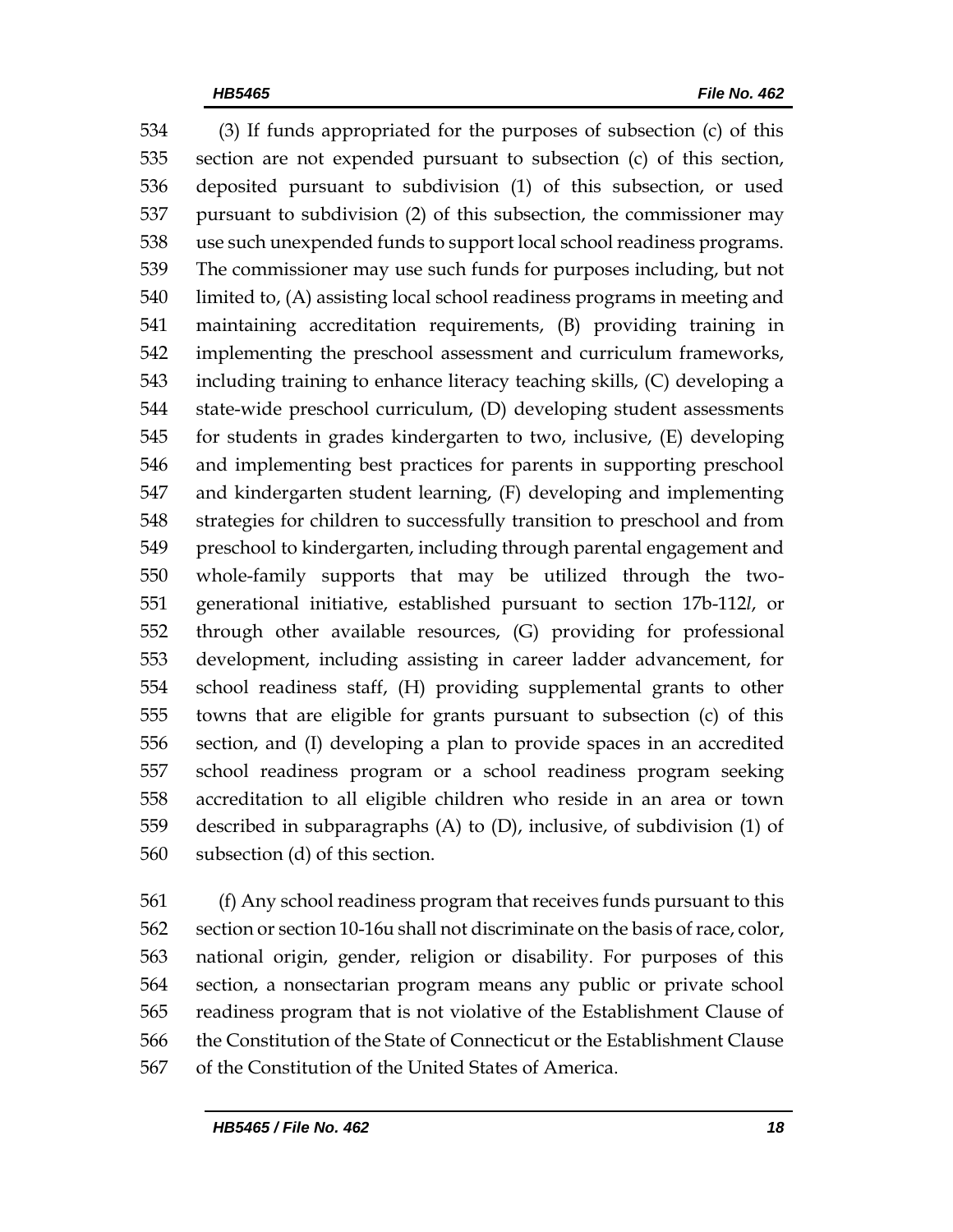(g) Subject to the provisions of this subsection, no funds received by a town pursuant to subsection (c) or (d) of this section or section 10-16u shall be used to supplant federal, state or local funding received by such town for early childhood education, provided a town may use an amount determined in accordance with this subsection for coordination, program evaluation and administration. Such amount shall be at least five per cent of the total grant allocation, but not more than seventy-five thousand dollars and shall be determined by the commissioner based on the school readiness grant award allocated to the town pursuant to subsection (c) or (d) of this section or section 10-16u and the number of operating sites for coordination, program evaluation and administration. Such amount shall be increased by an amount equal to local funding provided for early childhood education coordination, program evaluation and administration, not to exceed twenty-five thousand dollars. Each town that receives a grant pursuant to subsection (c) or (d) of this section or section 10-16u shall designate a person to be responsible for such coordination, program evaluation and administration and to act as a liaison between the town and the commissioner. Each school readiness program that receives funds pursuant to this section or section 10-16u shall provide information to the commissioner or the school readiness council, as requested, that is necessary for purposes of any school readiness program evaluation.

 (h) Any town receiving a grant pursuant to this section may use such grant, with the approval of the commissioner, to prepare a facility or staff for operating a school readiness program and shall be adjusted based on the number of days of operation of a school readiness program if a shorter term of operation is approved by the commissioner.

 (i) A town may use grant funds to purchase spaces for eligible children who reside in such town at an accredited school readiness program located in another town. A regional school readiness council may use grant funds to purchase spaces for eligible children who reside in the region covered by the council at an accredited school readiness program located outside such region.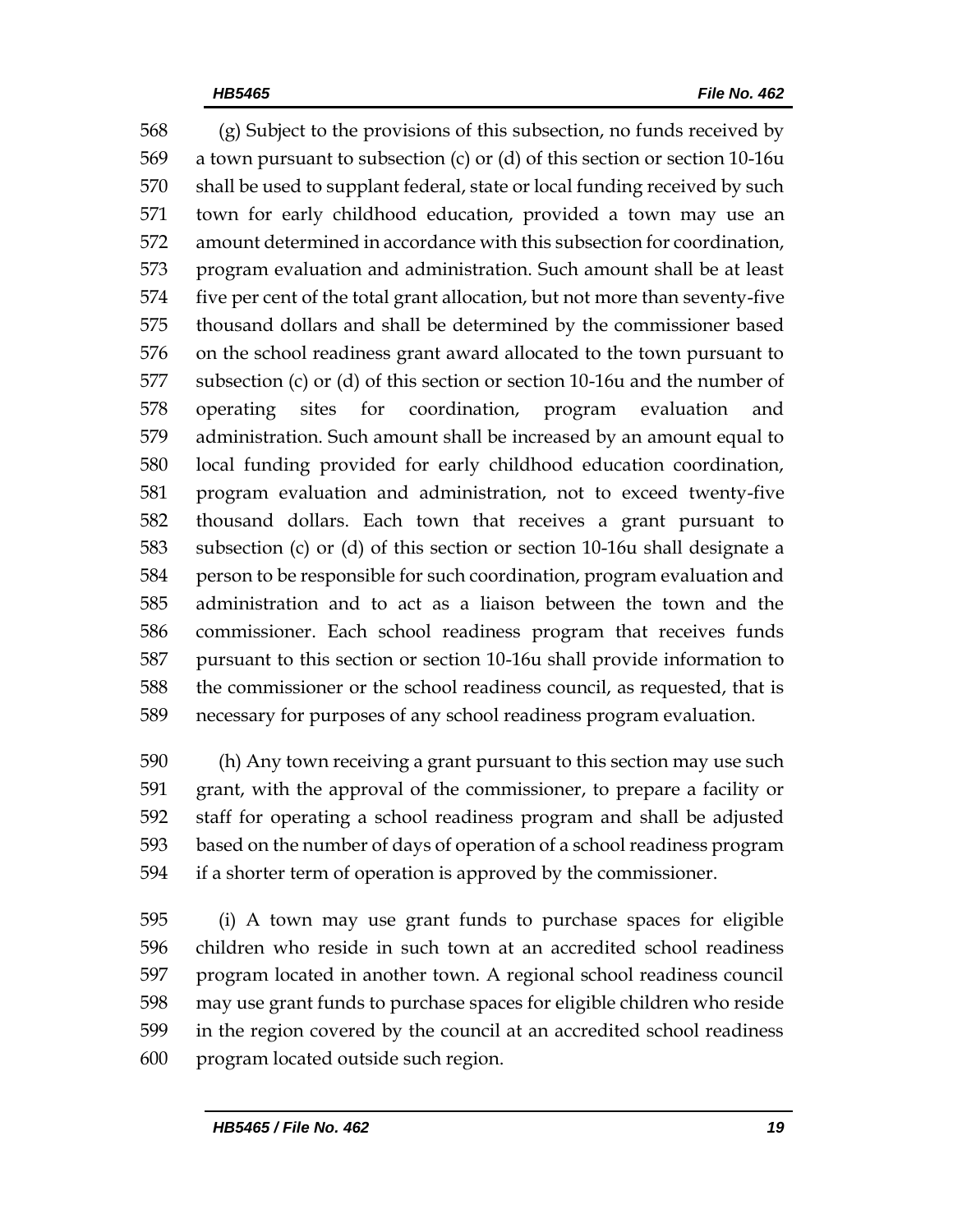(j) Children enrolled in school readiness programs funded pursuant to this section shall not be counted (1) as resident students for purposes of subdivision (22) of section 10-262f, or (2) in the determination of average daily membership pursuant to subdivision (2) of subsection (a) of section 10-261.

606 (k) (1) Up to two per cent of the amount of the appropriation for this section may be allocated to the competitive grant program pursuant to subsection (d) of this section. The determination of the amount of such allocation shall be made on or before August first.

 (2) Up to two per cent of the amount of the appropriation for this section may be used by the commissioner in a manner consistent with the provisions of section 10-509.

 **[**(l) For the fiscal year ending June 30, 2020, and each fiscal year thereafter, any school readiness program that (1) is licensed by the Office of Early Childhood pursuant to chapter 368a, (2) provides full- day and year-round child care and education programs for children, and (3) receives funds pursuant to this section or section 10-16u, shall use any amount of the per child cost as described in subdivision (1) of subsection (b) of section 10-16q that is over the amount of eight thousand nine hundred twenty-seven dollars, exclusively to increase the salaries of those individuals with direct responsibility for teaching or caring for children in a classroom at such school readiness program.**]**

 Sec. 7. Subsection (b) of section 8-210 of the 2022 supplement to the general statutes is repealed and the following is substituted in lieu thereof (*Effective July 1, 2022*):

 (b) The state, acting by and in the discretion of the Commissioner of Early Childhood, may enter into a contract with a municipality, a group child care home or family child care home, as described in section 19a-629 77, as amended by this act, a human resource development agency or a nonprofit corporation for state financial assistance in developing and operating child care centers, group child care homes and family child care homes for children disadvantaged by reasons of economic, social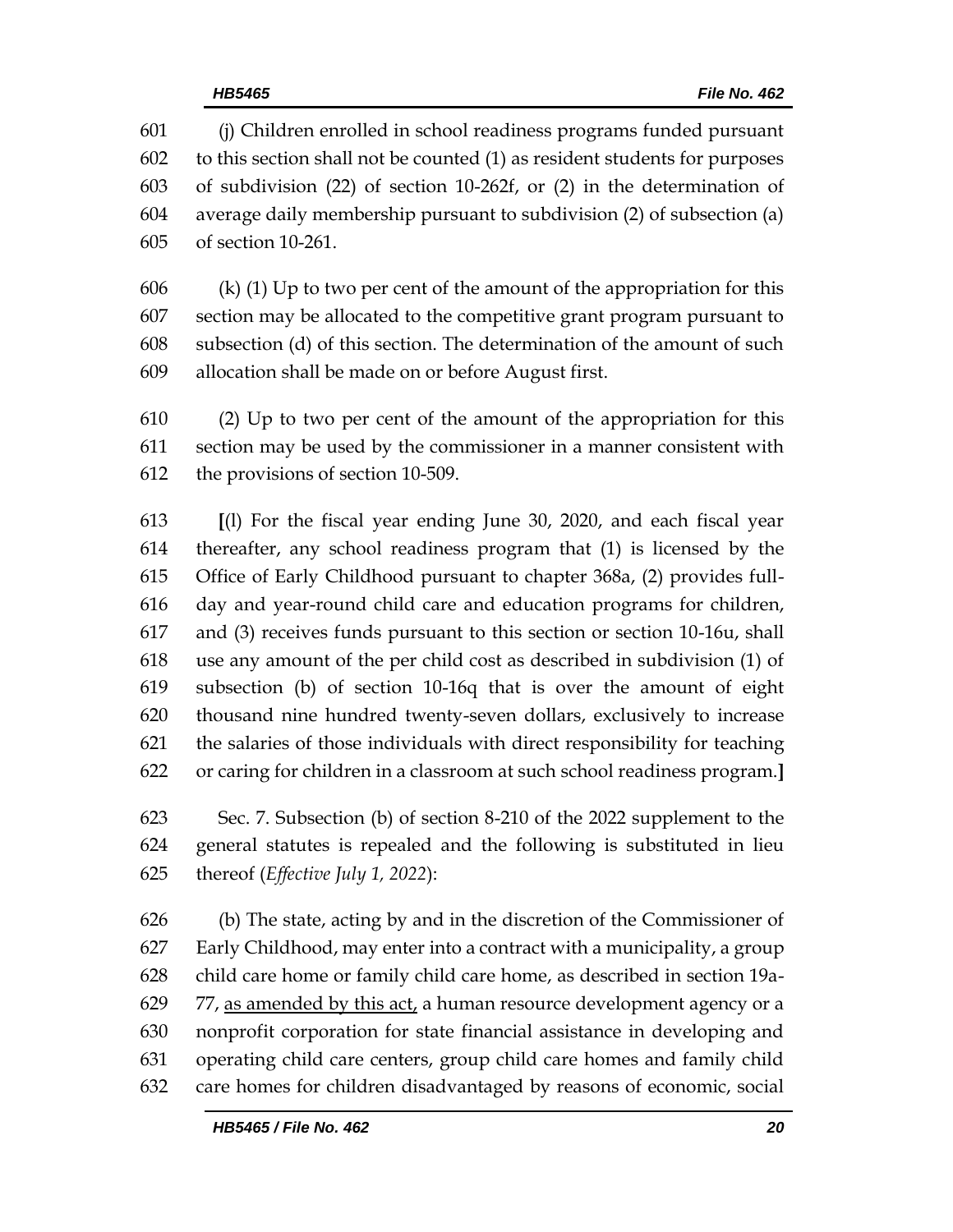or environmental conditions, provided no such financial assistance shall be available for the operating costs of any such child care center, group child care home or family child care home unless it has been licensed by the Commissioner of Early Childhood pursuant to section 19a-80. Such financial assistance shall be available for a program of a municipality, of a group child care home or family child care home, of a human resource development agency or of a nonprofit corporation which may provide for personnel, equipment, supplies, activities, program materials and renovation and remodeling of the physical facilities of such child care centers, group child care homes or family child care homes. Such contract shall provide for state financial assistance, within available appropriations, in the form of a state grant-in-aid (1) for a portion of the cost of such program, as determined by the Commissioner of Early Childhood, if not federally assisted, (2) equal to one-half of the amount by which the net cost of such program, as approved by the Commissioner of Early Childhood, exceeds the federal grant-in-aid thereof, or (3) in an amount not less than the per child cost as described in subdivision (1) of subsection (b) of section 10-16q, as amended by this act, for each child in such program that is three or four years of age and each child that is five years of age who is not eligible to enroll in school, pursuant to section 10-15c, while maintaining services to children under three years of age under this section. **[**For the fiscal year ending June 30, 2020, and each fiscal year thereafter, the amount per child pursuant to subdivision (3) of this subsection that is over the amount of the per child cost that was prescribed pursuant to the contract for the fiscal year ending June 30, 2019, shall be used exclusively to increase the salaries of early childhood educators employed at the child care center.**]** The Commissioner of Early Childhood may authorize child care centers, group child care homes and family child care homes receiving financial assistance under this subsection to apply a program surplus to the next program year. The Commissioner of Early Childhood shall consult with directors of child care centers in establishing fees for the operation of such centers.

 Sec. 8. Subsections (a) and (b) of section 17b-749 of the 2022 supplement to the general statutes are repealed and the following is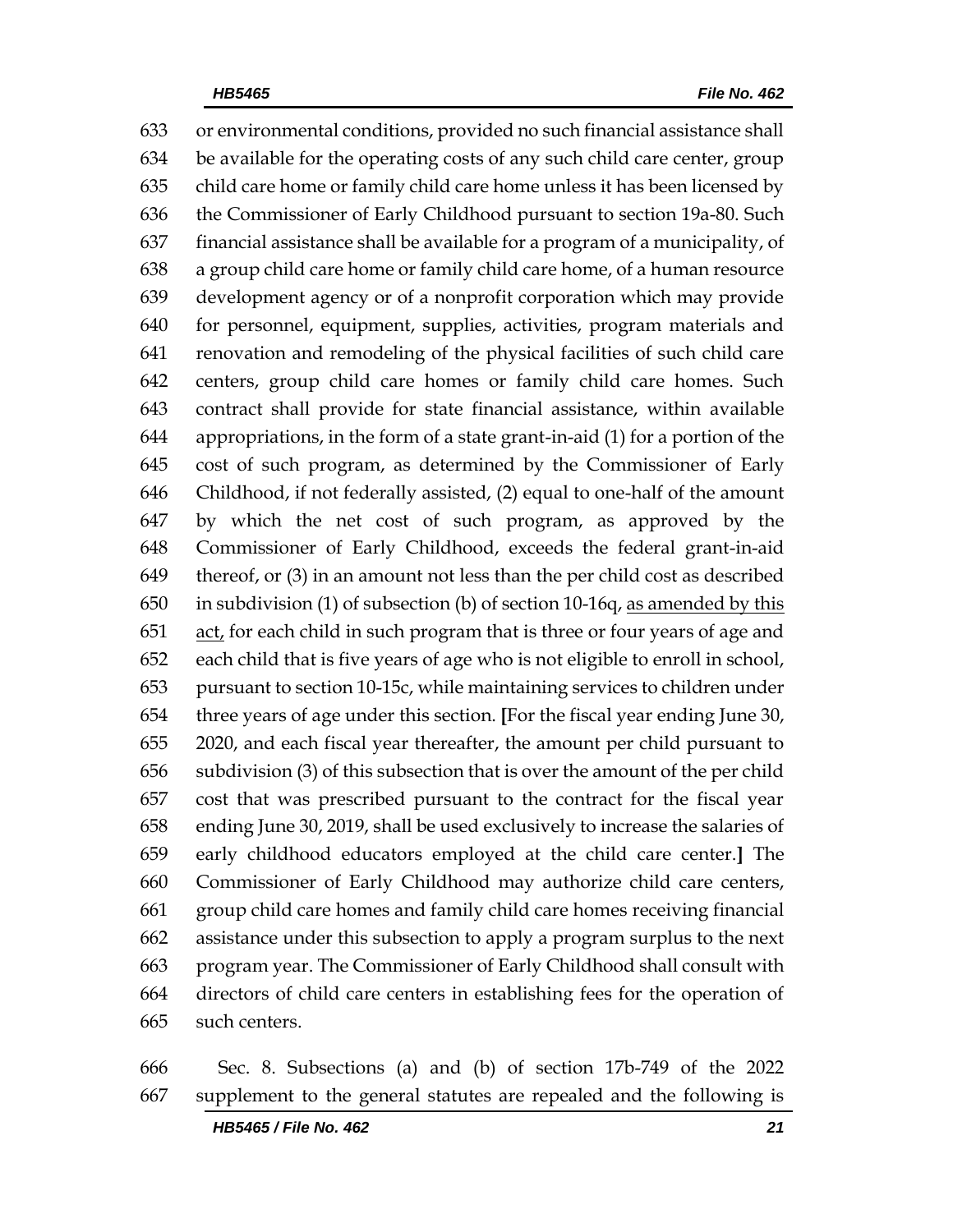#### substituted in lieu thereof (*Effective July 1, 2022*):

 (a) The Commissioner of Early Childhood shall establish and operate a child care subsidy program to increase the availability, affordability and quality of child care services for families with a parent or caretaker who (1) is (A) working or attending high school, or (B) **[**subject to the provisions of subsection (d) of this section,**]** is enrolled or participating in (i) a public or independent institution of higher education, (ii) a private occupational school authorized pursuant to sections 10a-22a to 10a-22o, inclusive, (iii) a job training or employment program administered by a regional workforce development board, (iv) an apprenticeship program administered by the Labor Department's office of apprenticeship training, (v) an alternate route to certification program approved by the State Board of Education, (vi) an adult education program pursuant to section 10-69 or other high school equivalency program, or (vii) a local Even Start program or other adult education program approved by the Commissioner of Early Childhood; or (2) receives cash assistance under the temporary family assistance program from the Department of Social Services and is participating in an education, training or other job preparation activity approved pursuant to subsection (b) of section 17b-688i or subsection (b) of section 17b- 689d. Services available under the child care subsidy program shall include the provision of child care subsidies for children under the age of thirteen or children under the age of nineteen with special needs. The Office of Early Childhood shall open and maintain enrollment for the child care subsidy program and shall administer such program within the existing budgetary resources available. The office shall issue a notice on the office's Internet web site any time the office closes the program to new applications, changes eligibility requirements, changes program benefits or makes any other change to the program's status or terms, except the office shall not be required to issue such notice when the office expands program eligibility. Any change in the office's acceptance of new applications, eligibility requirements, program benefits or any other change to the program's status or terms for which the office is required to give notice pursuant to this subsection, shall not be effective until thirty days after the office issues such notice.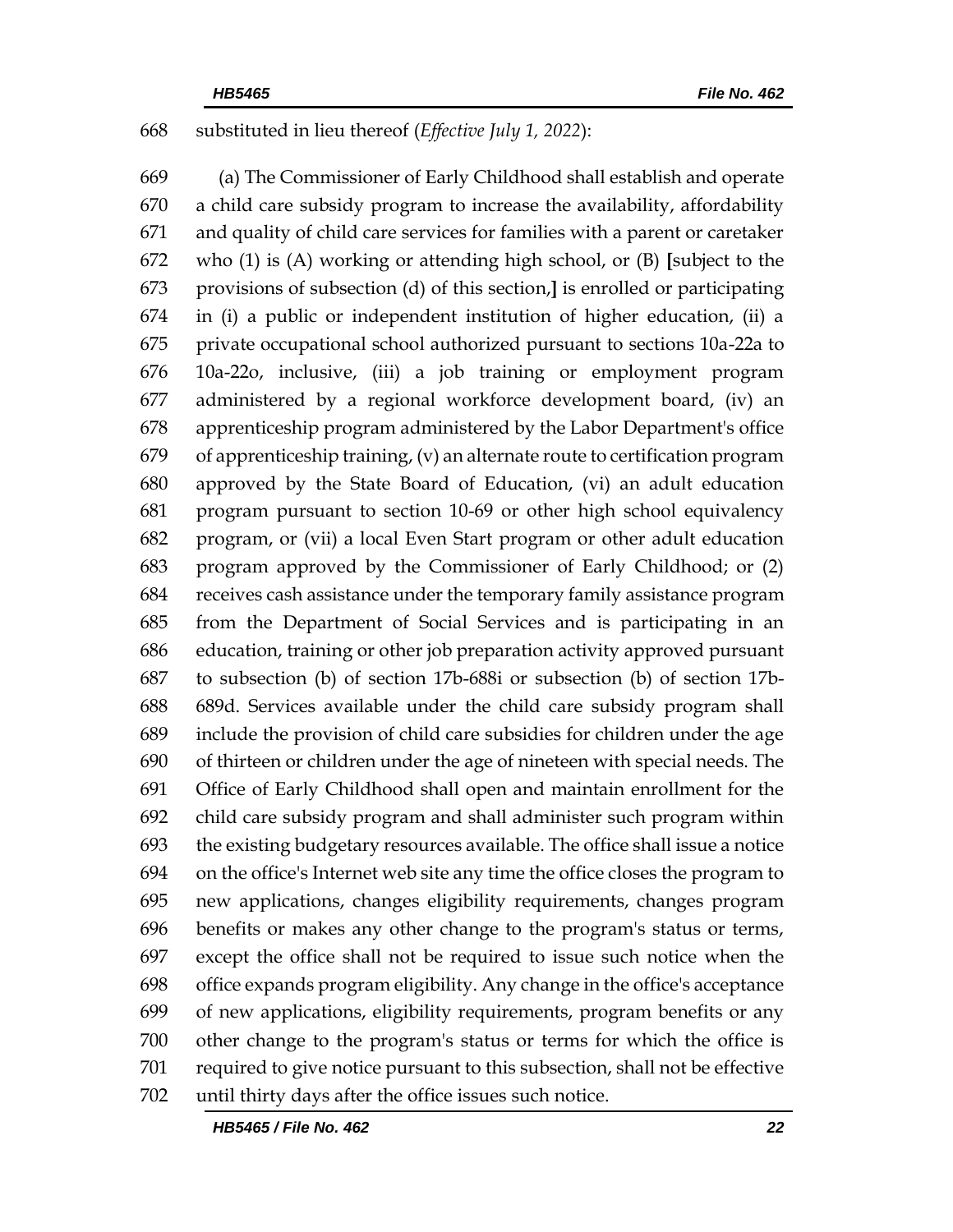(b) The commissioner shall (1) establish income standards for applicants and recipients at a level to include a family with gross income up to **[**fifty**]** seventy-five per cent of the state-wide median income, except the commissioner, **[**(1) may increase the income level up to the maximum level allowed under federal law, (2)**]** upon the request of the Commissioner of Children and Families, may waive the income standards for adoptive families so that children adopted on or after October 1, 1999, from the Department of Children and Families are eligible for the child care subsidy program, and **[**(3) on and after March 1, 2003, shall reduce the income eligibility level to up to fifty-five per cent of the state-wide median income for applicants and recipients who qualify based on their loss of eligibility for temporary family assistance**]** (2) limit the amount of a family copay to a maximum of seven per cent of a family's household income. The commissioner may adopt regulations in accordance with chapter 54 to establish income criteria and durational requirements for such waiver of income standards.

 Sec. 9. Subsection (d) of section 17b-749 of the 2022 supplement to the general statutes is repealed and the following is substituted in lieu thereof (*Effective July 1, 2022*):

 (d) (1) Not later than July 1, 2015, an applicant determined to be eligible for program benefits by the Commissioner of Early Childhood shall remain eligible for such benefits for a period prescribed by federal law. **[**, except any applicant determined to be eligible for program benefits by the commissioner under subparagraph (B) of subdivision (1) of subsection (a) of this section shall only be eligible for and receive such benefits upon the availability of federal funds received pursuant to Coronavirus Response and Relief Supplemental Appropriations Act, P.L. 116-260, as amended from time to time, or the American Rescue Plan Act of 2021, P.L. 117-2, as amended from time to time, and designated by the commissioner for such benefits.**]**

 (2) For purposes of determining the eligibility of an applicant for program benefits under subparagraph (A) of subdivision (1) of subsection (a) of this section, the commissioner shall accept evidence of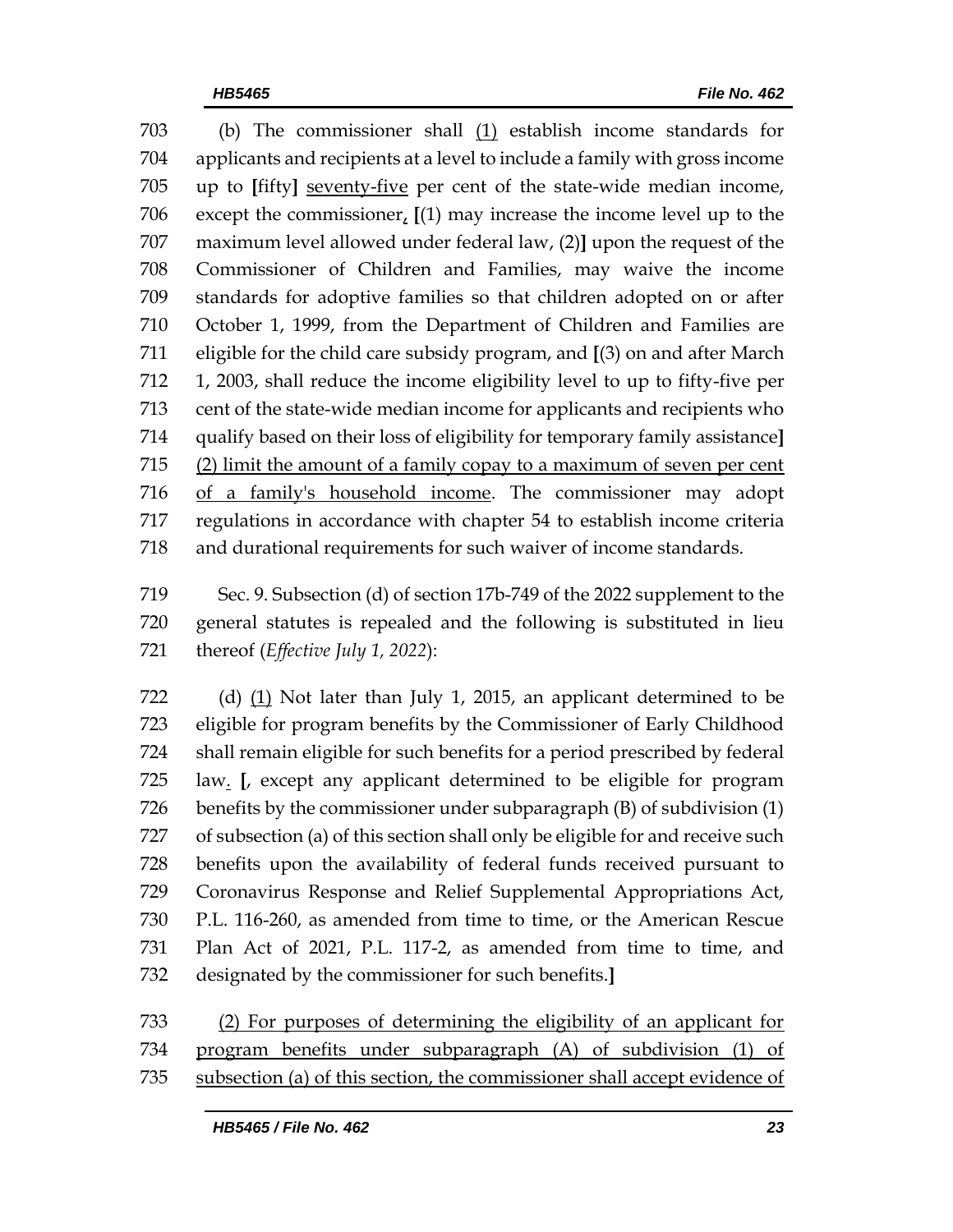registration with a job search assistance program administered by the Labor Department. An applicant determined to be eligible for program benefits under this subdivision shall be considered employed half-time and eligible for such benefits for a period of ninety days while such applicant seeks employment. Sec. 10. Section 17b-749 of the 2022 supplement to the general statutes is amended by adding subsection (l) as follows (*Effective July 1, 2022*): (NEW) (l) For the fiscal year ending June 30, 2023, and each fiscal year thereafter, the amount of the subsidy paid to providers under the child care subsidy program shall be at least seventy-five per cent of the market rate, as determined by the Commissioner of Early Childhood pursuant to the current market rate study required under federal law.

 Sec. 11. Subdivision (3) of subsection (a) of section 19a-77 of the general statutes is repealed and the following is substituted in lieu thereof (*Effective July 1, 2022*):

 (3) A "family child care home" which consists of a private family home (A) caring for not more than six children, including the provider's own children not in school full time, or if there is an assistant or substitute staff member approved by the Commissioner of Early Childhood present, not more than nine children, (B) where the children are cared for not less than three or more than twelve hours during a twenty-four-hour period, and (C) where care is given on a regularly recurring basis except that care may be provided in excess of twelve hours but not more than seventy-two consecutive hours to accommodate a need for extended care or intermittent short-term overnight care. **[**During the regular school year, a maximum of three additional children who are in school full time, including the provider's own children, shall be permitted, except that if the provider has more than three children who are in school full time**]** At any time during the year, all of the provider's children shall be permitted; **[**. During the summer months when regular school is not in session, a maximum of three additional children who are otherwise enrolled in school full time, including the provider's own children, shall be permitted if there is an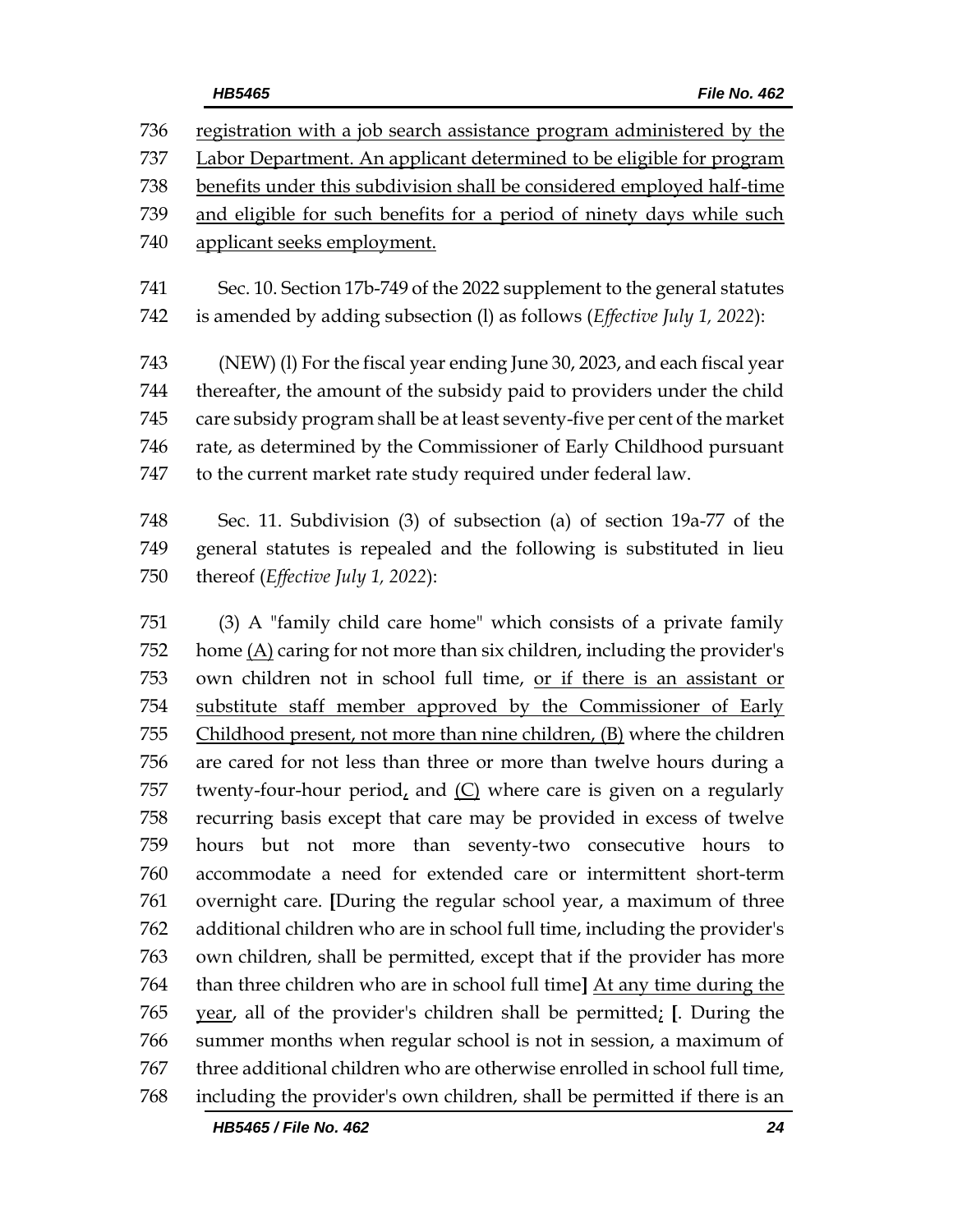assistant or substitute staff member approved by the Commissioner of Early Childhood, pursuant to section 19a-87b, present and assisting the provider, except that (A) if the provider has more than three such additional children who are the provider's own children, all of the provider's own children shall be permitted, and (B) such approved assistant or substitute staff member shall not be required if all of such additional children are the provider's own children;**]**

 Sec. 12. Section 10-16r of the 2022 supplement to the general statutes is repealed and the following is substituted in lieu thereof (*Effective July 1, 2022*):

 (a) A town seeking to apply for a grant pursuant to subsection (c) of section 10-16p, as amended by this act, or section 10-16u shall convene a local school readiness council or shall establish a regional school readiness council pursuant to subsection (c) of this section. Any other town may convene such a council. The chief elected official of the town or, in the case of a regional school district, the chief elected officials of the towns in the school district and the superintendent of schools for the school district shall jointly appoint and convene such council. Each school readiness council shall be composed of: (1) The chief elected official, or the official's designee; (2) the superintendent of schools, or a management level staff person as the superintendent's designee; (3) parents; (4) representatives from local programs such as Head Start, child care providers receiving state financial assistance pursuant to section 8-210, as amended by this act, family resource centers, nonprofit and for-profit child care centers, group child care homes, prekindergarten and nursery schools, and family child care home providers; (5) a representative from a health care provider in the community; (6) the local homeless education liaison designated by the local or regional board of education for the school district, pursuant to Subtitle B of Title VII of the McKinney-Vento Homeless Assistance Act, 42 USC 11431 et seq., as amended from time to time; (7) a representative from a workforce or job training entity in the community; (8) a representative from a local business in the community; and (9) other representatives from the community who provide services to children.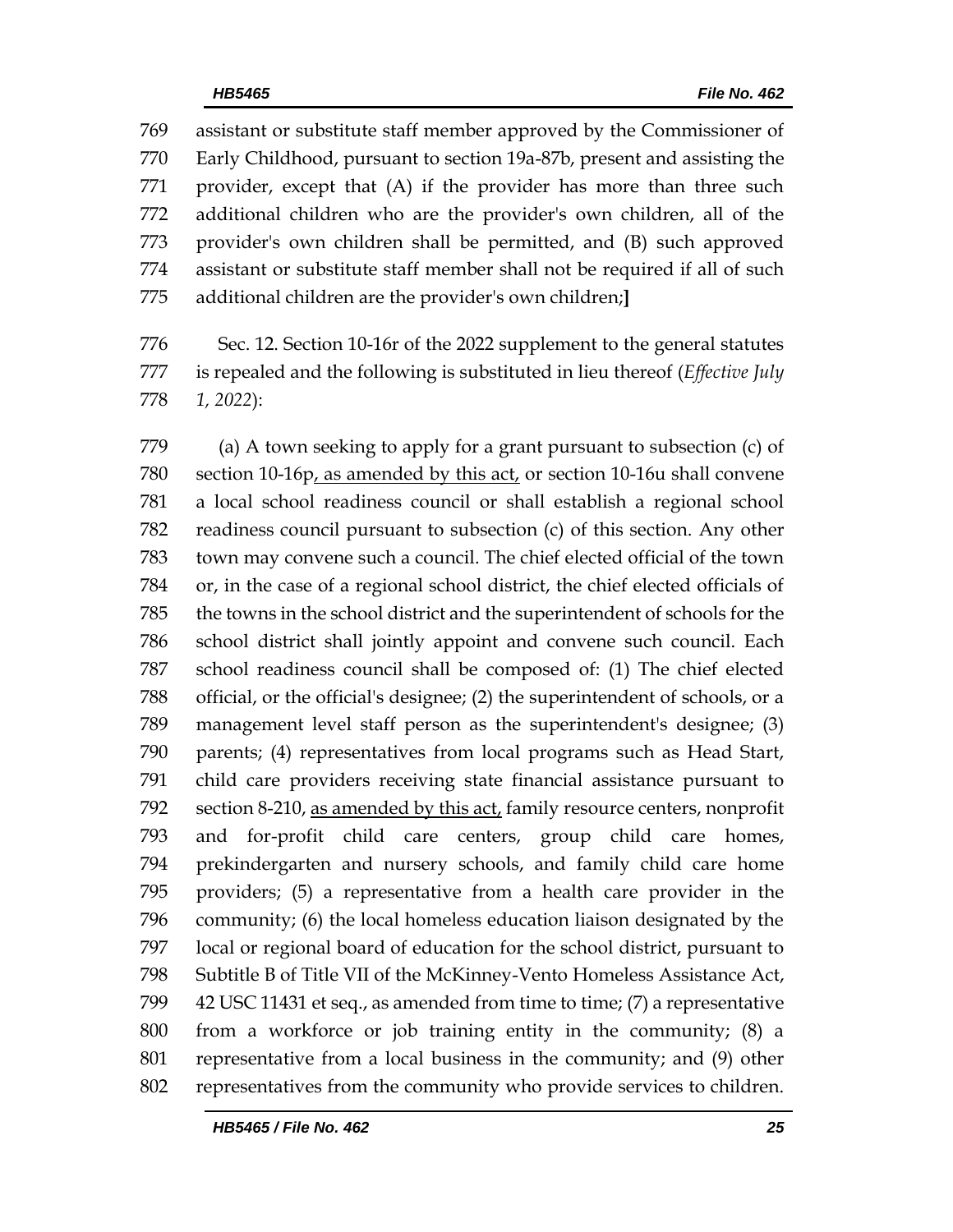On and after July 1, 2021, the members of the school readiness council shall elect the chairperson of the school readiness council. Each school readiness council is required to document efforts to ensure that the racial, ethnic and socioeconomic composition of the council reflects that of its town or region, as applicable. At least twenty-five per cent of the membership of the school readiness council shall be parents or guardians of children eligible to attend a school readiness program. Such parents or guardians may, within available appropriations, be compensated for any time and travel related to council meetings, and any activities related to training, leadership and community engagement. School readiness council meetings shall be held at times and locations that are convenient for the council members, including the parent and guardian members.

 (b) The local school readiness council shall: (1) Make recommendations to the chief elected official and the superintendent of schools on issues relating to school readiness, including any applications for grants pursuant to sections 10-16p, as amended by this act, 10-16u, 17b-749a and 17b-749c; (2) foster partnerships among providers of school readiness programs; (3) cooperate with the Office of Early Childhood in any evaluation of a school readiness program; (4) identify existing and prospective resources and services available to children and families; (5) facilitate the coordination of the delivery of services to children and families, including (A) referral procedures, and (B) before and after-school child care for children attending kindergarten programs; (6) exchange information with other councils, the community and organizations serving the needs of children and families; (7) make recommendations to school officials concerning transition from school readiness programs to kindergarten; (8) encourage public participation; **[**and**]** (9) collaborate with the Office of Early Childhood related to planning improvements to the state early care and education governance structure; and (10) conduct, as necessary, a needs assessment for early childhood education for children and families in the community.

(c) Two or more towns or school districts and appropriate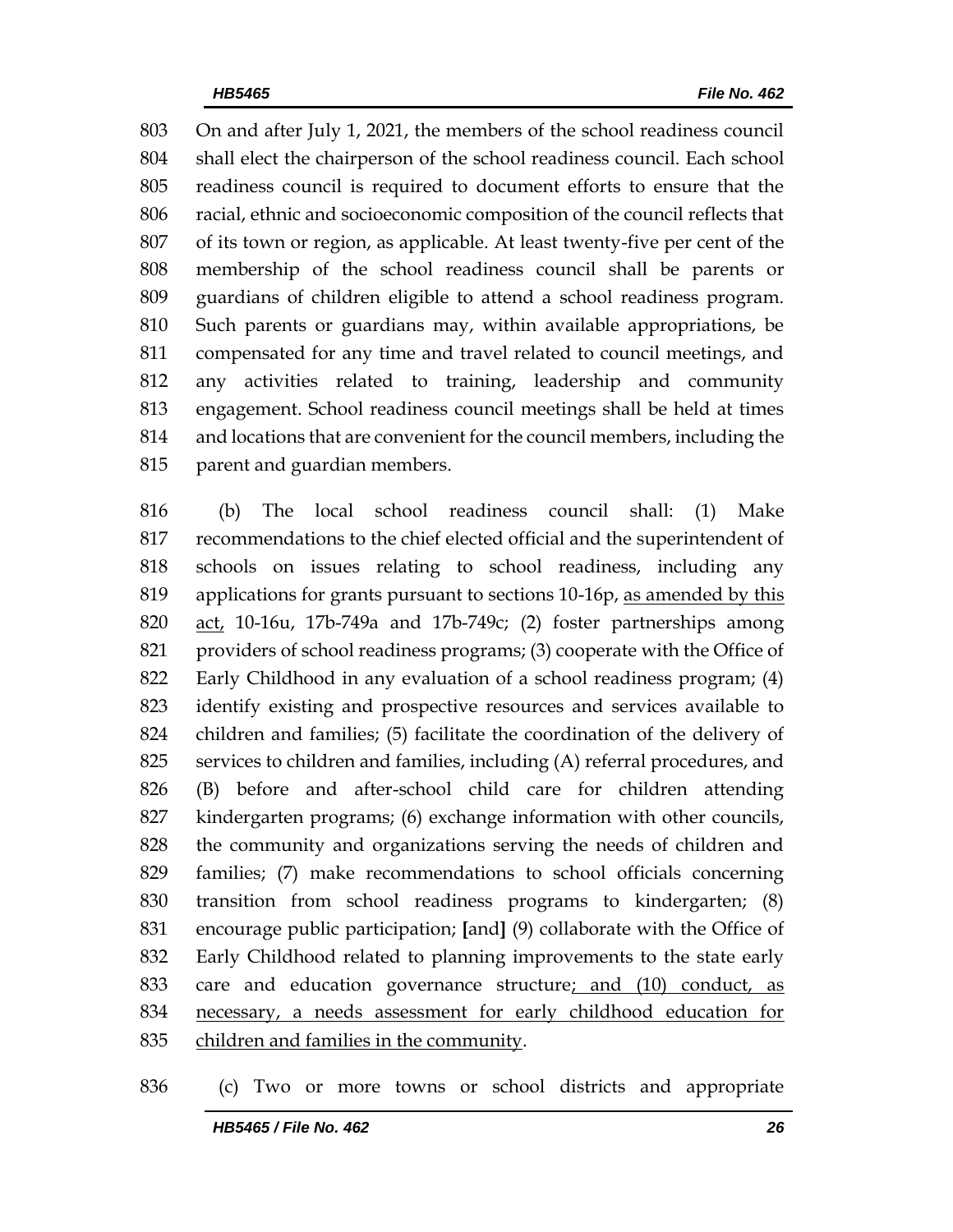representatives of groups or entities interested in early childhood education in a region may establish a regional school readiness council. If a priority school is located in at least one of such school districts, the regional school readiness council may apply for a grant pursuant to subsection (d) of section 10-16p, as amended by this act. The regional school readiness council may perform the duties outlined in subdivisions (2) to (8), inclusive, and (10) of subsection (b) of this 844 section.

 (d) On and after July 1, 2022, following a local needs assessment conducted pursuant to subdivision (10) of subsection (b) of this section, that reveals a surplus of unused school readiness spaces, a local or regional school readiness council may convert such unused school readiness spaces to infant and toddler spaces, provided the per child cost for such converted spaces does not exceed the per child cost for infant and toddler spaces for state-funded child care centers pursuant to section 8-210, as amended by this act.

 Sec. 13. (*Effective July 1, 2022*) The sum of \_\_\_\_ dollars is appropriated to the Office of Early Childhood from the General Fund, for the fiscal year ending June 30, 2023, for the purpose of expending such funds in accordance with the provisions of subdivision (2) of subsection (e) of section 10-16p of the general statutes, as amended by this act.

> This act shall take effect as follows and shall amend the following sections:

| Section 1 | July 1, 2022 | New section          |
|-----------|--------------|----------------------|
| Sec. 2    | July 1, 2022 | New section          |
| Sec. 3    | July 1, 2022 | 10-531               |
| Sec. 4    | July 1, 2022 | New section          |
| Sec. 5    | July 1, 2022 | $10-16q(b)(1)$       |
| Sec. 6    | July 1, 2022 | $10-16p$             |
| Sec. 7    | July 1, 2022 | $8-210(b)$           |
| Sec. 8    | July 1, 2022 | 17b-749(a) and $(b)$ |
| Sec. 9    | July 1, 2022 | $17b-749(d)$         |
| Sec. 10   | July 1, 2022 | 17b-749              |
| Sec. 11   | July 1, 2022 | $19a-77(a)(3)$       |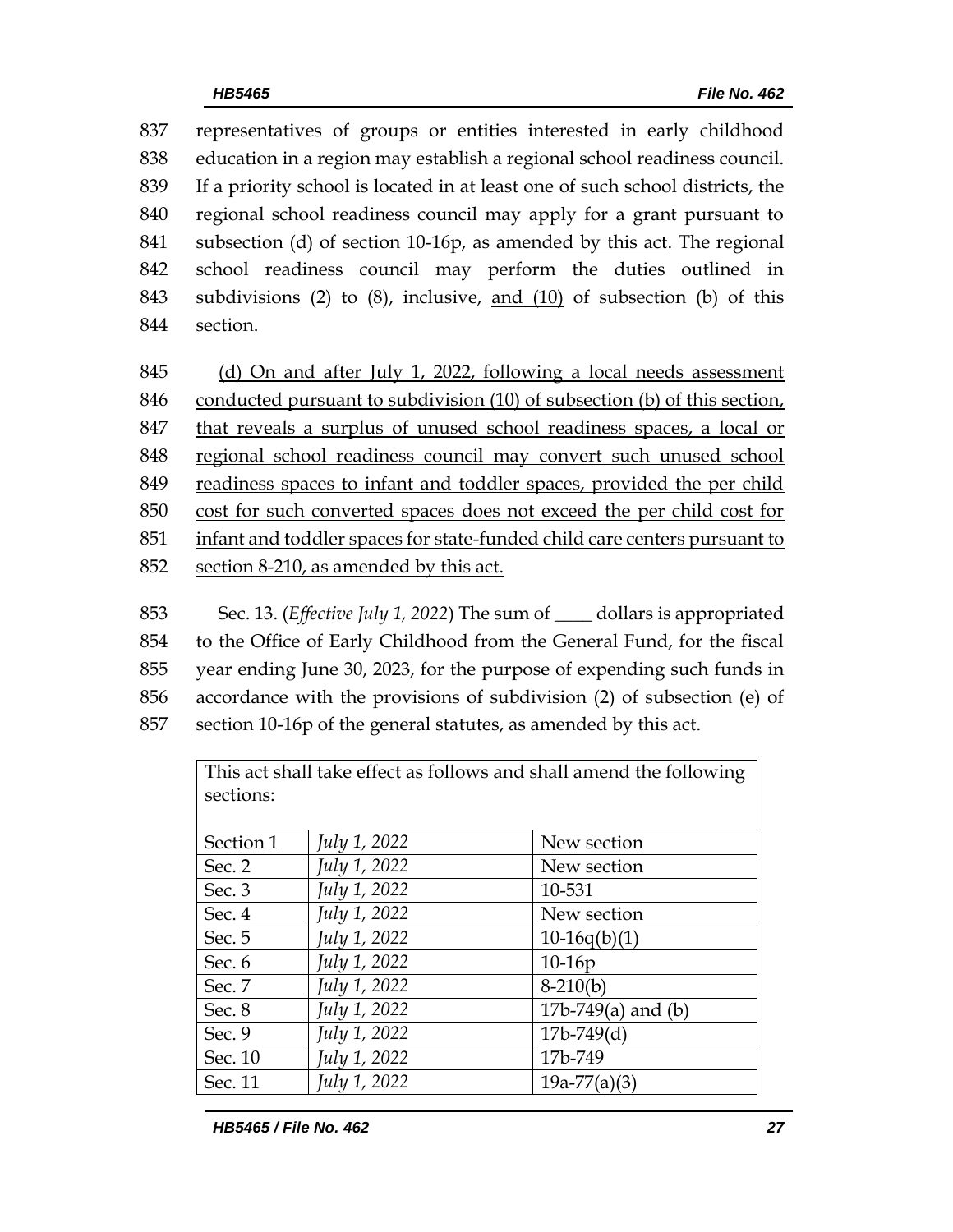*HB5465 File No. 462*

| $\epsilon$ Sec. 12 | July 1, 2022 | 10-16r      |
|--------------------|--------------|-------------|
| Sec. $13$          | July 1, 2022 | New section |

*ED Joint Favorable*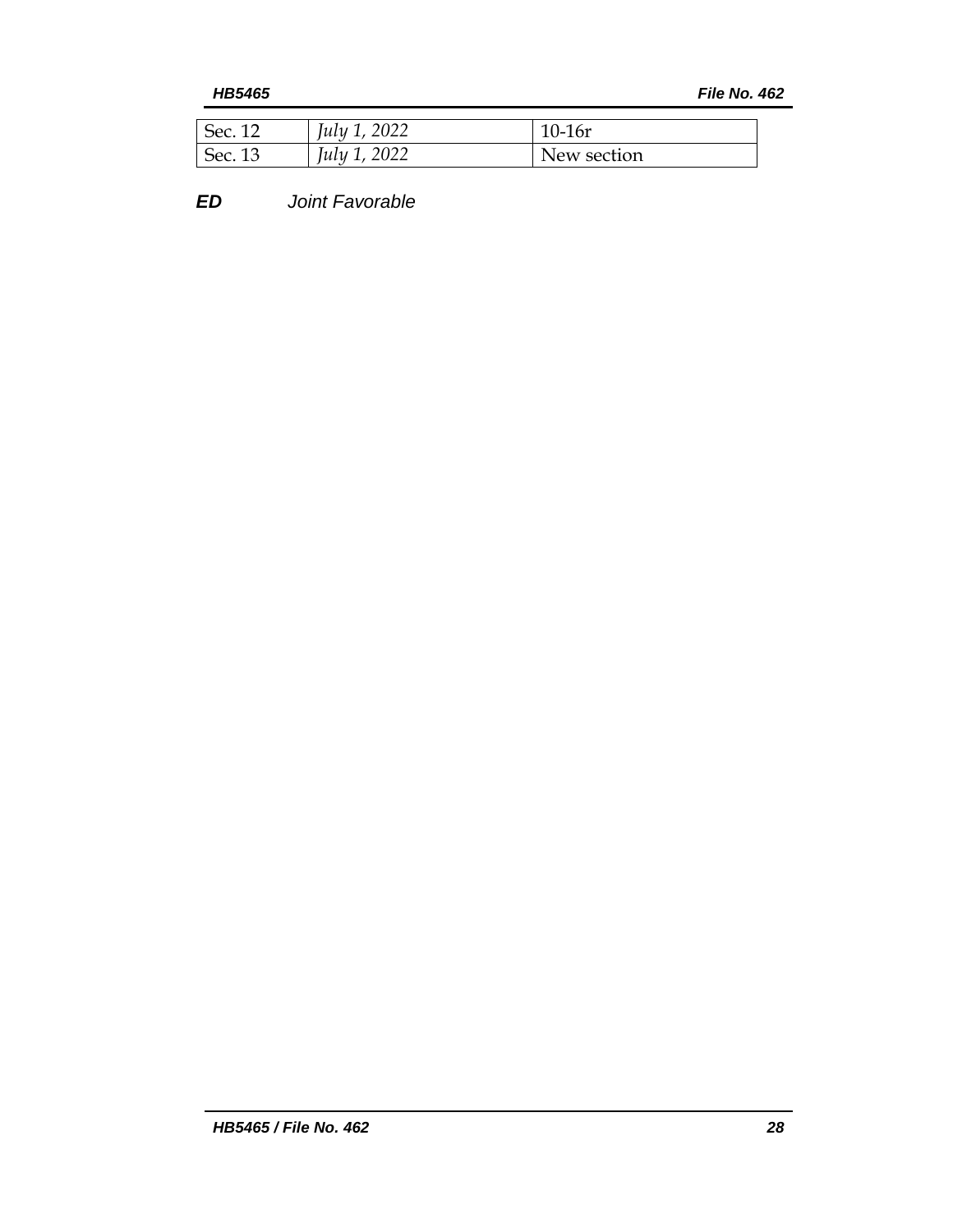*The following Fiscal Impact Statement and Bill Analysis are prepared for the benefit of the members of the General Assembly, solely for purposes of information, summarization and explanation and do not represent the intent of the General Assembly or either chamber thereof for any purpose. In general,*  fiscal impacts are based upon a variety of informational sources, including the analyst's professional *knowledge. Whenever applicable, agency data is consulted as part of the analysis, however final products do not necessarily reflect an assessment from any specific department.*

#### *OFA Fiscal Note*

#### *State Impact:*

| <b>Agency Affected</b>     | <b>Fund-Effect</b> | FY 23 \$       | FY 24 \$       |
|----------------------------|--------------------|----------------|----------------|
| Office of Early Childhood  | GF - Cost          | at least \$120 | at least \$120 |
|                            |                    | million        | million        |
| Higher Ed., Off.           | GF - Cost          | Significant    | Significant    |
| Higher Ed., Off.           | GF - Cost          | 90,000         | 90,000         |
| State Comptroller - Fringe | GF - Cost          | at least       | at least       |
| Benefits <sup>1</sup>      |                    | \$103,000      | \$103,000      |
| Note: CE-Ceneral Fund      |                    |                |                |

Note: GF=General Fund

#### *Municipal Impact:*

| <b>Municipalities</b>  | Effect               | FY 23 \$  | FY 24 \$  |
|------------------------|----------------------|-----------|-----------|
| Various Municipalities | <b>STATE</b>         | See Below | See Below |
|                        | MANDATE <sup>2</sup> |           |           |
|                        | - Potential          |           |           |

#### *Explanation*

The bill results in significant costs to the Office of Early Childhood (OEC) associated with increasing child care rates, administering a salary enhancement program for early child care employees, and expanding Care4Kids. The bill also results in a cost to the Office of Higher Education (OHE) associated with administering an early childhood

<sup>&</sup>lt;sup>1</sup>The fringe benefit costs for most state employees are budgeted centrally in accounts administered by the Comptroller. The estimated active employee fringe benefit cost associated with most personnel changes is 40.53% of payroll in FY 23.

<sup>2</sup> State mandate is defined in Sec. 2-32b(2) of the Connecticut General Statutes, "state mandate" means any state initiated constitutional, statutory or executive action that requires a local government to establish, expand or modify its activities in such a way as to necessitate additional expenditures from local revenues.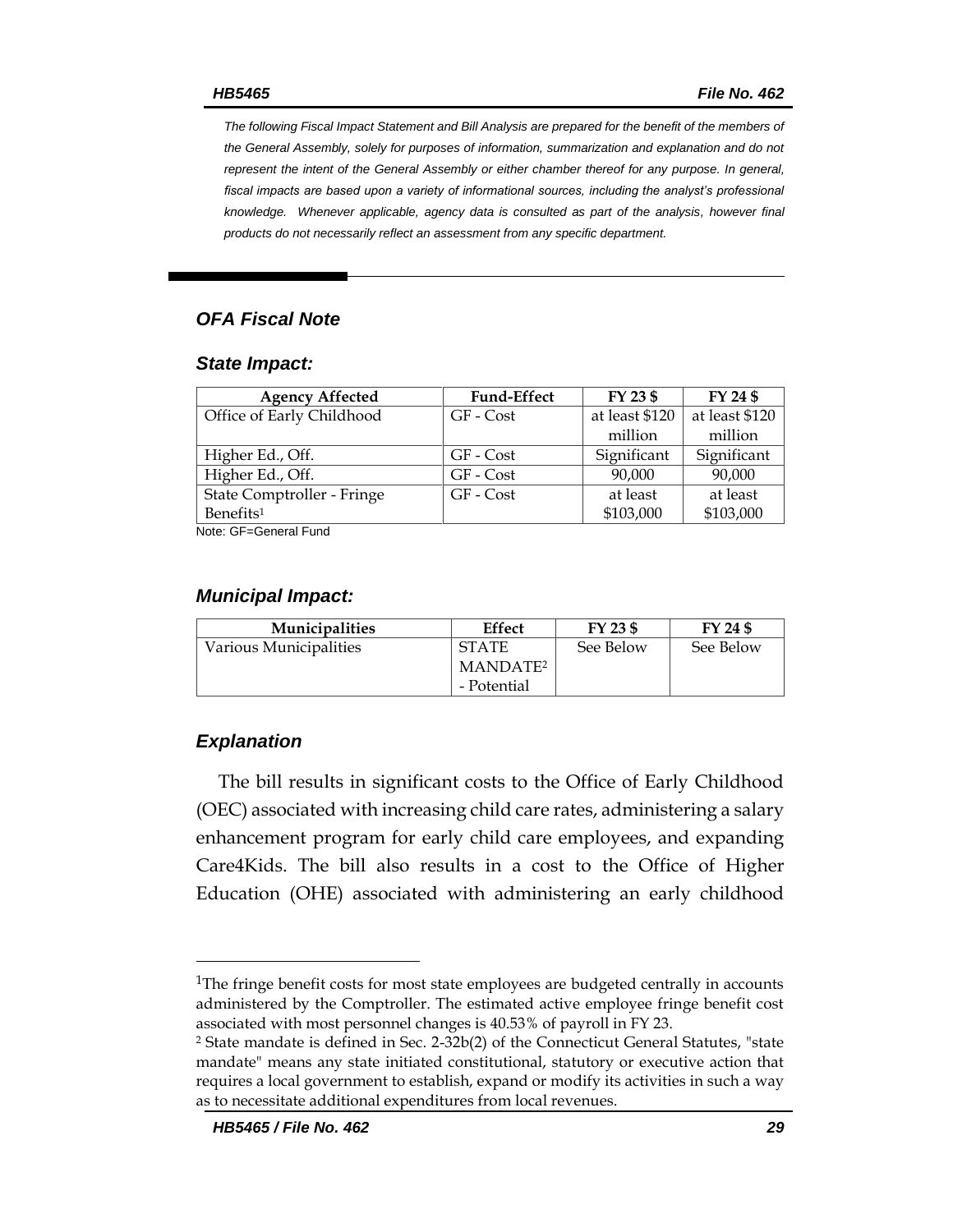educator loan forgiveness grant program.

**Sections 1-3** result in a cost to OEC to administer and implement the early childhood care and education salary enhancement grant program beginning in FY 23. The total cost of grants is dependent the current salaries of early child care employees, the OEC compensation schedule, and the increases provided in the bill. The salary enhancement program is anticipated to impact up to approximately 21,000 employees. OEC will incur additional staffing costs of at least \$164,000 annually (with associated fringe of \$66,500) to administer the salary enhancement grant program.

The bill results in a cost to town-based early childhood care and education programs to the extent employee salaries are below the levels prescribed in OEC's early childhood educator compensation schedule, as well as a revenue increase associated with the salary enhancement grant provided by OEC.

**Section 4** results in a significant cost to the Office of Higher Education (OHE) associated with the creation of a new early childhood educator loan reimbursement program.

OHE does not currently have the funds available to operate this program. This results in a significant cost to OHE; the scope of the costs are dependent upon the number of eligible grantees and the value of the remaining balance of such grantee's federal or state educational loans.

OHE would require one full-time program administrator, resulting in annual salary expenses of approximately \$90,000 and corresponding fringe benefit costs of approximately \$36,500.

**Section 5** increases the annual, full-time rate for School Readiness programs by \$1,000 per child from \$9,027 to \$10,027, beginning in FY 23. The increased cost for existing seats is approximately \$10 million annually. Town based providers will receive a corresponding revenue gain associated with the increased rate.

**Sections 6-7**, which allow certain lapsing funds to be used for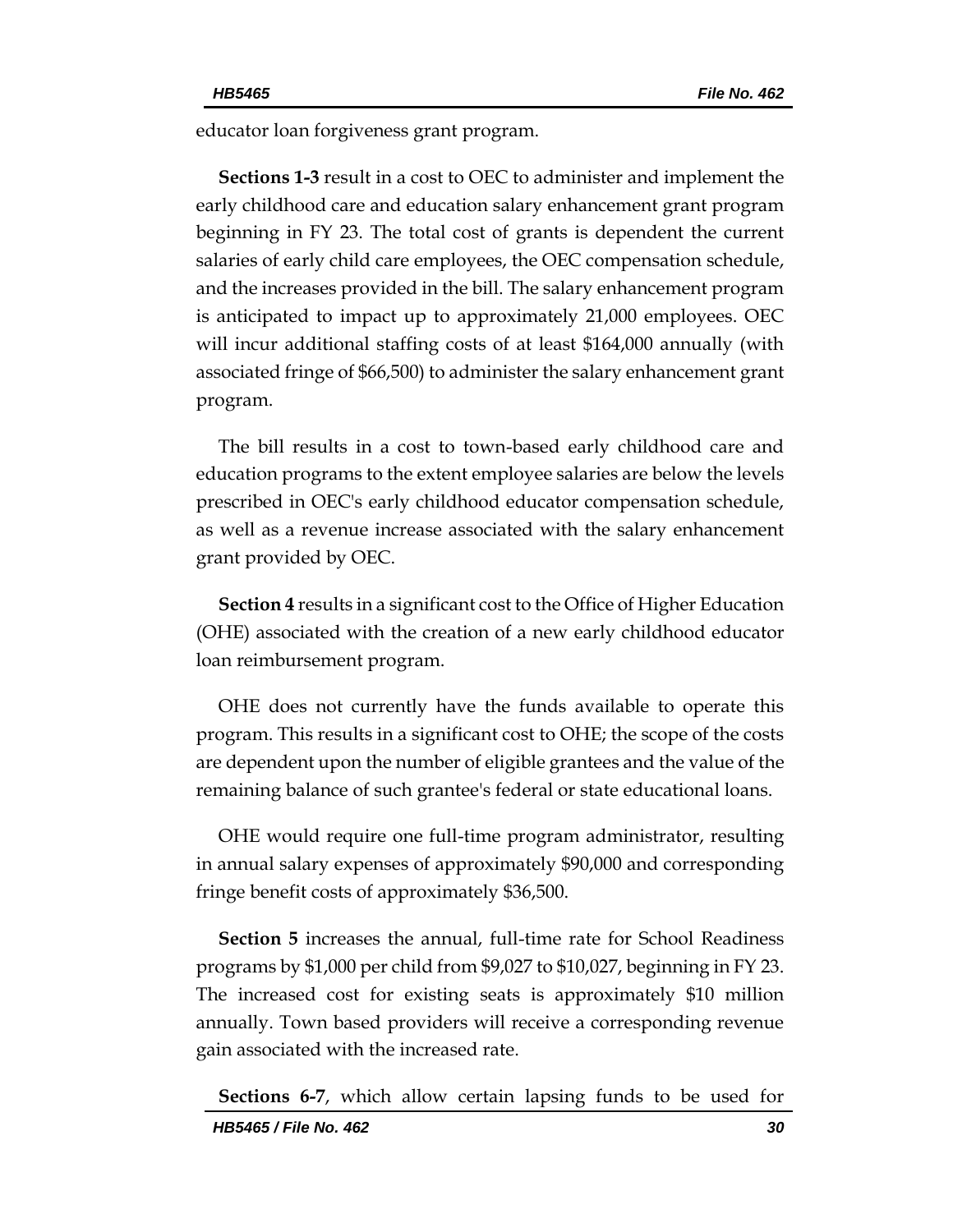scholarships and eliminate provisions requiring that increases in the per child rate be used for educator salaries, have no net fiscal impact.

**Sections 8-10** result in increased costs for Care4Kids totaling approximately \$109.3 million beginning in FY 23.

Section 8 increases the income eligibility threshold from 50% of the state median income (SMI) to 75% SMI, resulting in a cost of approximately \$22.8 million to support an estimated 2,860 additional children annually. This section also limits the family copay to a maximum of 7% of a family's household income resulting in an annual cost of \$8.1 million.

Sections 8-9 remove provisions limiting the availability of benefits for applicants participating in certain postsecondary education and workforce training programs. This results in a cost to the General Fund when such federal funds are no longer available. Section 9 also results in a cost of approximately \$380,000 associated with three months of benefits for individuals registered with a DOL-administered job search assistance program (considered half-time employment for benefit purposes).

Section 10 results in a cost of approximately \$78 million by increasing Care4Kids rates to 75% of the market rate, beginning in FY 23.

**Section 11**, which makes changes to family child care home staffing and enrollment, has no fiscal impact as it does not impact subsidy eligibility requirements.

**Section 12** requires local school readiness councils to conduct a needs assessment for early childhood education for children and families in the community, as needed. Following such assessment, councils may convert unused School Readiness spaces to infant and toddler spaces if the cost for conversion does not exceed the per child cost for infant and toddler spaces for state-funded child care centers. Towns could incur costs associated with conducting a needs assessment. To the extent an assessment shows unused School Readiness spaces and local school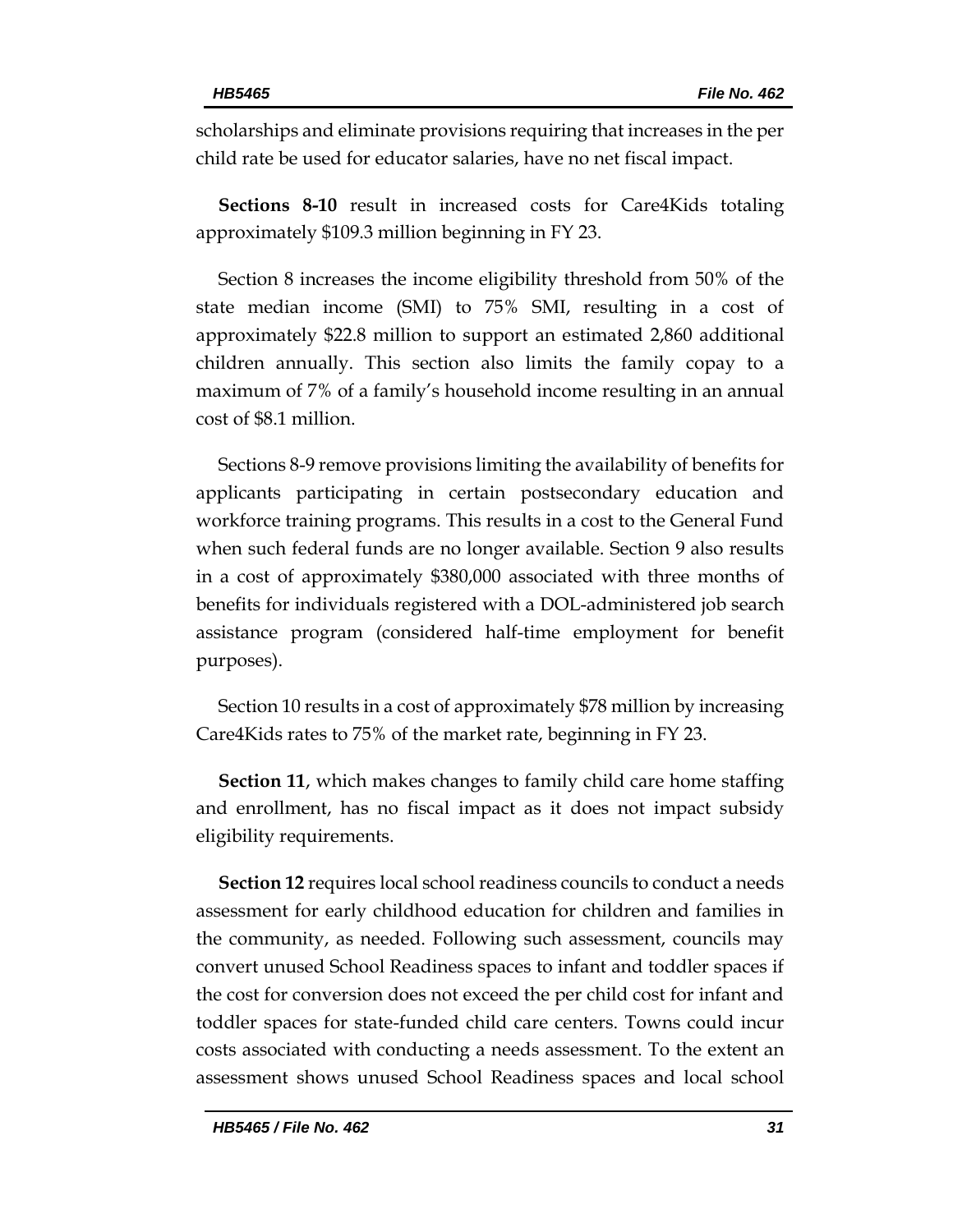readiness councils choose to convert such spaces to infant and toddler spaces, the state could forgo savings associated with unused School Readiness seats.

**Section 13** appropriates an unspecified amount of General Funds to OEC to provide support to early childhood care and education program providers and staff for scholarships, professional development and meeting staff qualification requirements.

# *The Out Years*

The annualized ongoing fiscal impact identified above would continue into the future subject to inflation.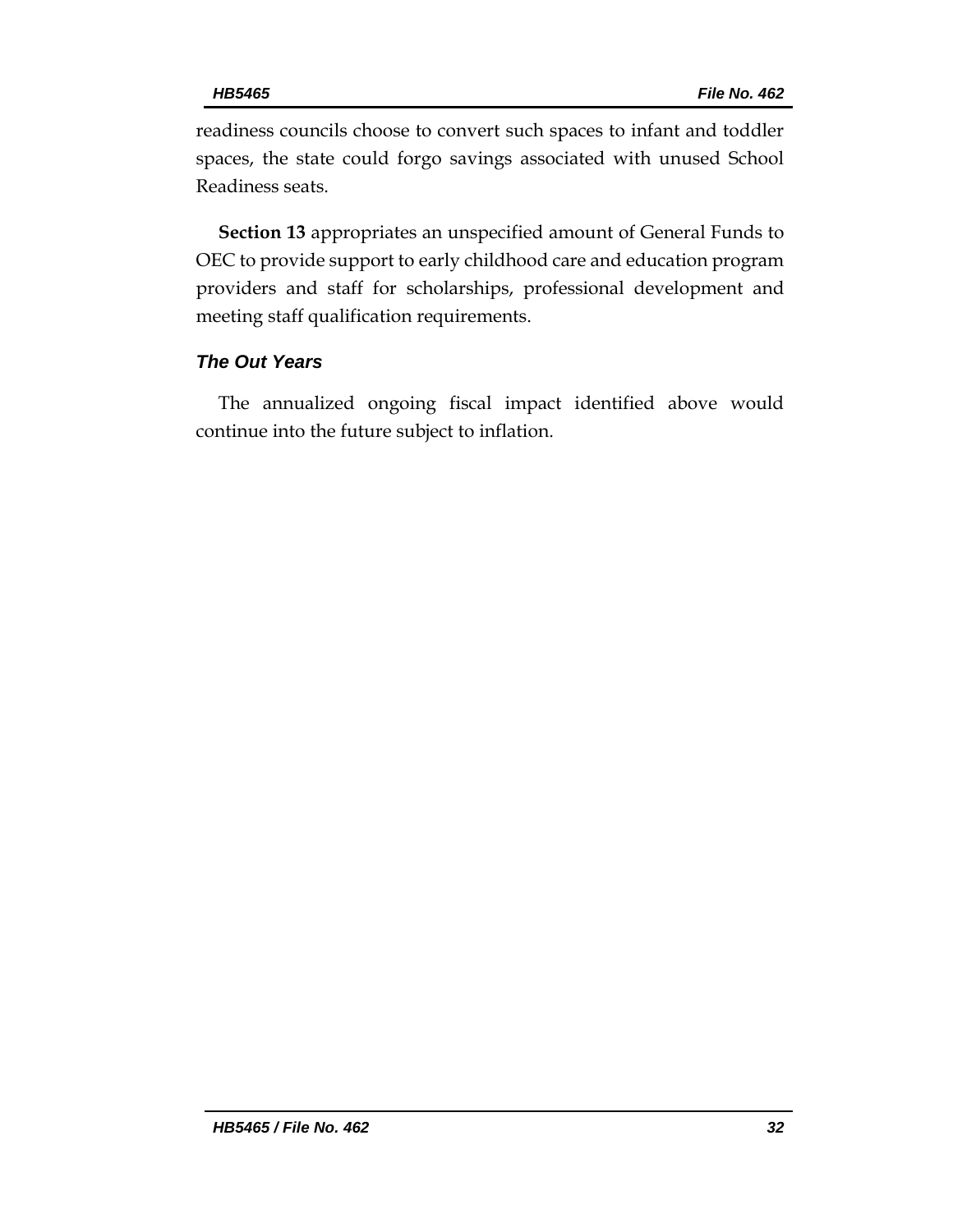# **OLR Bill Analysis**

**HB 5465** 

#### *AN ACT INCREASING EARLY CHILDHOOD EDUCATOR SALARIES AND EXPANDING CHILD CARE OPPORTUNITIES FOR FAMILIES.*

#### TABLE OF CONTENTS:

#### § 1 — [EARLY CHILDHOOD EDUCATOR SALARY ENHANCEMENT](#page-33-0)  [GRANT PROGRAM](#page-33-0)

[Requires OEC to administer an annual salary enhancement grant to](#page-33-1)  [eligible employees of family child care homes and early childhood](#page-33-1)  [care and education programs beginning in FY 23](#page-33-1)

## §§ 2 & 3 — [EARLY CHILDHOOD COMPENSATION SCHEDULE AND](#page-35-0)  **[SALARIES](#page-35-0)**

[Requires OEC to amend its proposed early childhood educator](#page-35-1)  [compensation schedule to include more employee categories;](#page-35-1)  [requires each early childhood care and education program employee](#page-35-1)  [to be paid an annual salary as prescribed in the OEC-developed](#page-35-1)  [compensation schedule beginning in FY 23](#page-35-1)

§ 4 — [EARLY CHILDHOOD EDUCATOR LOAN FORGIVENESS](#page-37-0)  [GRANT](#page-37-0)

[Requires OHE to administer an early childhood educator loan](#page-37-1)  [forgiveness grant in collaboration with OEC beginning in FY 23](#page-37-1)

#### § 5 — [SCHOOL READINESS COMPETITIVE GRANT PROGRAM](#page-38-0)

[Increases the per child cost cap used to calculate certain school](#page-38-1)  [readiness program grants beginning in FY 23](#page-38-1)

#### § 6 — [EXCESS SCHOOL READINESS GRANT FUNDS](#page-38-2)

[Allows OEC to use appropriated, unexpended school readiness funds](#page-38-3)  [to provide scholarships for early childhood care and education](#page-38-3)  [program providers and their staff; eliminates licensed school](#page-38-3)  [readiness programs' authority to use unspent school readiness grant](#page-38-3)  [funds that exceed the per child school readiness cost to increase](#page-38-3)  [classroom teacher or caregiver salaries](#page-38-3)

§ 7 — [EXCESS GRANT FUNDS FOR CHILD CARE CENTERS FOR](#page-39-0)  [DISADVANTAGED CHILDREN](#page-39-0)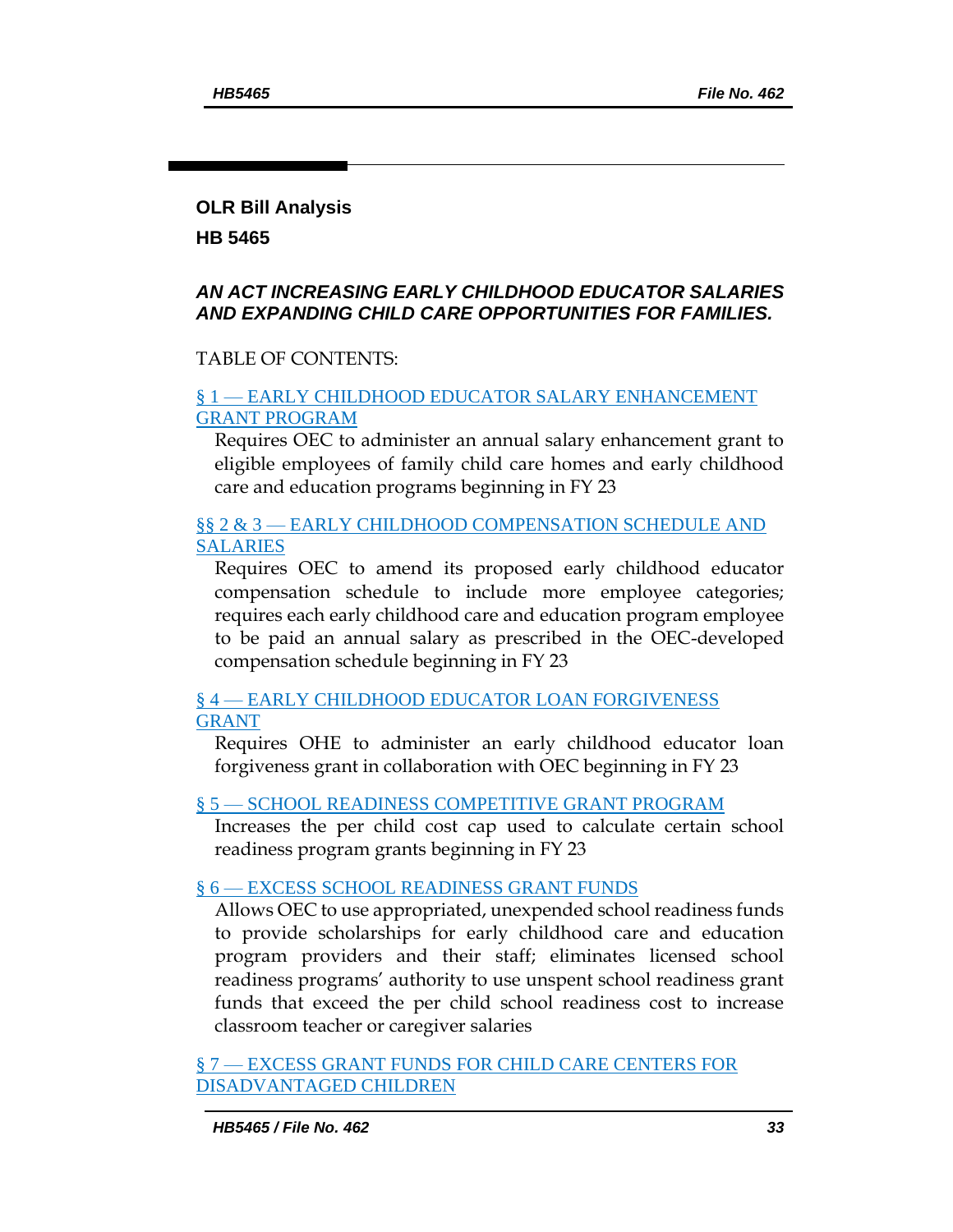[Eliminates the requirement that child care centers for disadvantaged](#page-39-1)  [children to use state per child grant amounts that exceed their FY 19](#page-39-1)  [per child costs exclusively to increa](#page-39-1)se their educators' salaries

#### §§ 8-10 — [CARE 4 KIDS CHILD CARE SUBSIDY PROGRAM](#page-40-0)

[Removes a program funding limitation related to federal COVID-19](#page-40-1)  [relief fund availability; makes changes to applicant income limits and](#page-40-1)  [copays; requires OEC acceptance of specific evidence of program](#page-40-1)  [eligibility; and requires provider subsidies to be at least 75% of the](#page-40-1)  [market rate](#page-40-1)

#### § 11 — [FAMILY CHILD CARE HOME STAFFING AND ENROLLMENT](#page-42-0)

[Requires family child care homes to employ an OEC-approved](#page-42-1)  [assistant to care for more than six and up nine children and removes](#page-42-1)  [a similar requirement in current law, limited to children enrolled in](#page-42-1)  [school, that only requires extra staff during the summer and for](#page-42-1)  [children that are not the provider's own children; allows all of a](#page-42-1)  [family child care home provider's own children to attend any time of](#page-42-1)  [year](#page-42-1)

## § 12 - [SCHOOL READINESS LOCAL NEEDS ASSESSMENT](#page-43-0)

[Requires local school readiness councils to conduct an early](#page-43-1)  [childhood education needs assessment for children and families in the](#page-43-1)  [community; allows a local or regional school readiness council to](#page-43-1)  [convert unused school readiness space into infant and toddler spaces](#page-43-1)

## § 13 — [SCHOOL READINESS APPROPRIATION](#page-44-0)

[Appropriates an unspecified amount to OEC in FY 23 to provide \(1\)](#page-44-1)  [scholarships and professional development for early childhood](#page-44-1)  [program providers and staff and \(2\) help](#page-44-1) for state-funded program [staff members to meet qualification requirements](#page-44-1)

## [BACKGROUND](#page-44-2)

[COMMENT](#page-46-0)

# <span id="page-33-0"></span>**§ 1 — EARLY CHILDHOOD EDUCATOR SALARY ENHANCEMENT GRANT PROGRAM**

<span id="page-33-1"></span>*Requires OEC to administer an annual salary enhancement grant to eligible employees of family child care homes and early childhood care and education programs beginning in FY 23*

Beginning in FY 23, the bill requires the Office of Early Childhood (OEC) to administer the early childhood care and education salary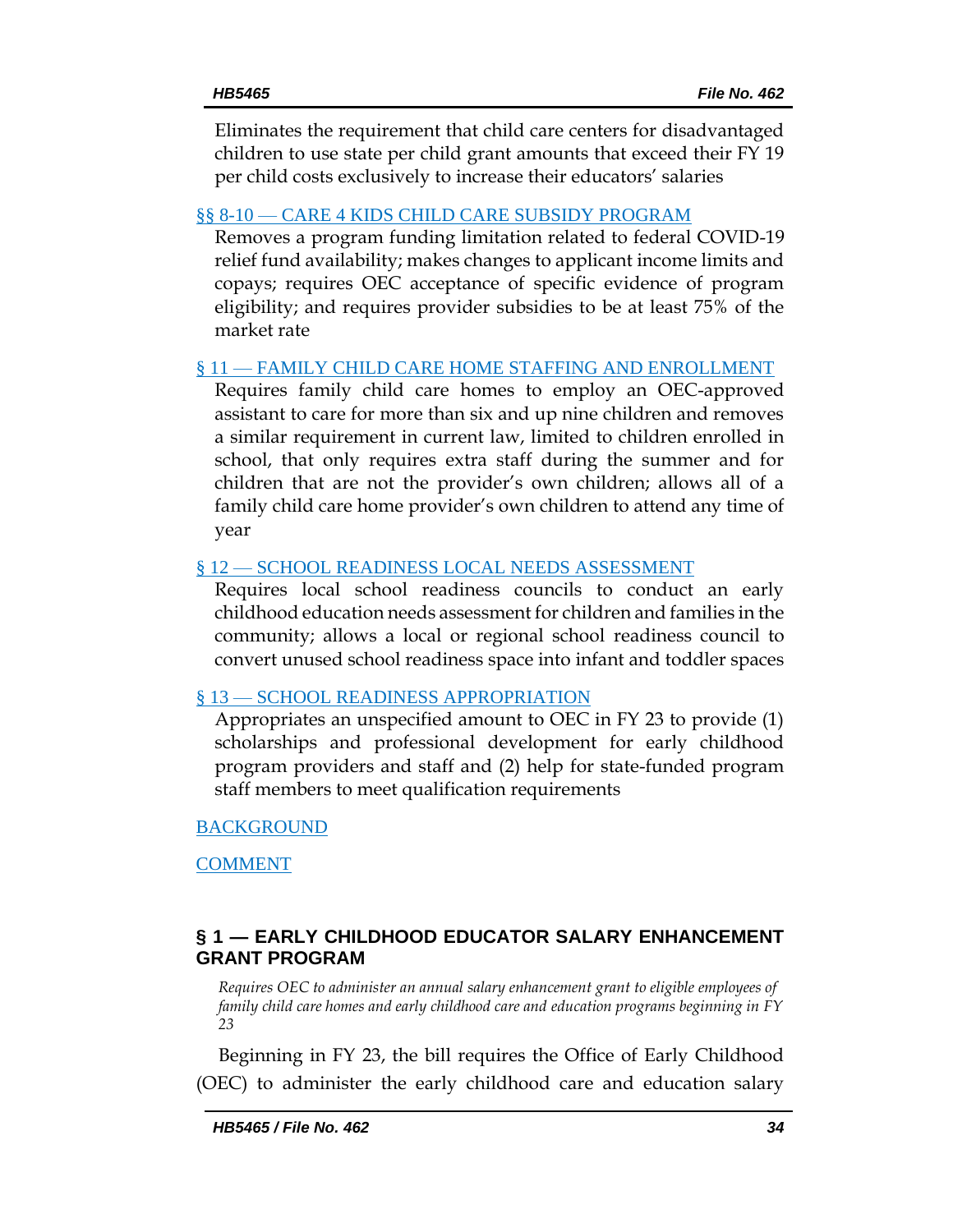enhancement grant program. OEC must annually pay a salary enhancement grant to each family child care home and early childhood care and education program, which in turn must distribute the funds to their eligible employees consistent with OEC policy. Under the bill, early childhood care and education programs are the following:

- 1. child care centers;
- 2. group child care homes;
- 3. private preschool programs;
- 4. school readiness programs;
- 5. state funded child care centers for disadvantaged children; and
- 6. any state-funded, unlicensed child care services provider or school readiness program with infant, toddler, and preschool spaces that is located in a public school building but not part of the public school system (see BACKGROUND).

The bill requires the OEC commissioner to develop a grant program policy by October 1, 2022, before distributing grant funds to these entities. The policy must address at least the following: eligibility criteria, registration process, grant distribution requirements, and any other requirements the commissioner finds necessary.

## *Grants to Family Child Care Homes*

Under the bill, OEC must annually pay each family child care home a salary enhancement grant in the following amount for each of the following employees: \$20,000 for each licensee; \$6,000 for each OECapproved full-time assistant or substitute staff member; and \$3,000 for each part-time OEC-approved assistant or substitute staff member.

Each licensee must distribute the grant funds consistent with the OEC-developed policy.

## *Grants to Early Childhood Care and Education Programs*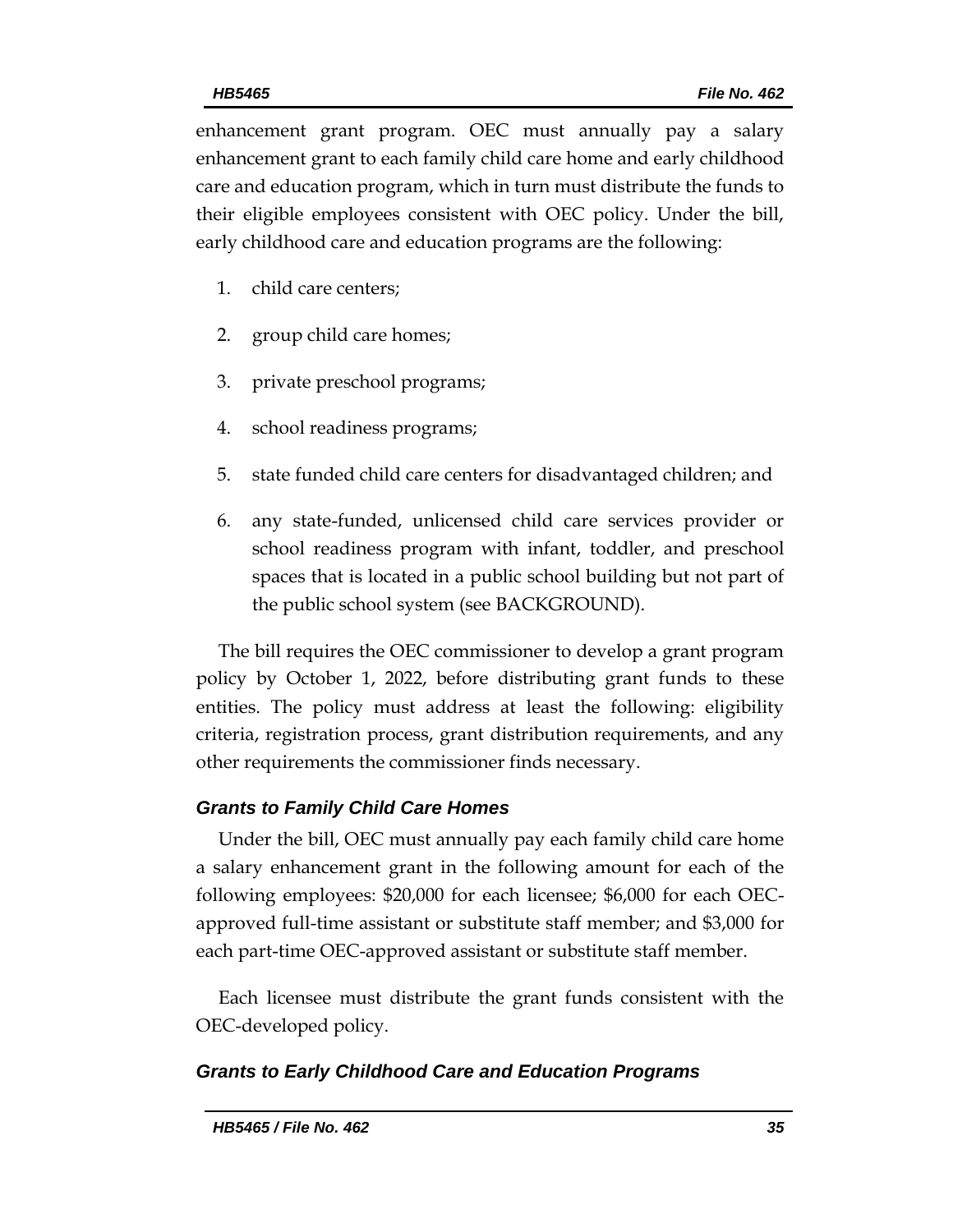The bill requires each early childhood care and education program to register with OEC to a receive a grant under the program, providing any information required by the office consistent with the program policy. The commissioner determines when and how the programs must register.

Under the bill, OEC must give each of these programs a grant that equals its respective salary enhancement amount. Each program's salary enhancement amount is calculated using the following formula:

- 1. finding the difference between each individual employee's (a) prescribed salary under the OEC's early childhood compensation schedule (see §§ 2 & 3 below) and (b) actual salary paid on December 31, 2021, or the annual starting salary for the position on that date if it was vacant;
- 2. adding \$7,500 to that number for each employee; and
- 3. adding together the above sums for each individual employee in the program for the fiscal year.

The bill requires these programs to distribute the grant funds to their employees consistent with the policy that OEC develops for the grant's administration.

EFFECTIVE DATE: July 1, 2022

# <span id="page-35-0"></span>**§§ 2 & 3 — EARLY CHILDHOOD COMPENSATION SCHEDULE AND SALARIES**

<span id="page-35-1"></span>*Requires OEC to amend its proposed early childhood educator compensation schedule to include more employee categories; requires each early childhood care and education program employee to be paid an annual salary as prescribed in the OEC-developed compensation schedule beginning in FY 23*

Existing law required OEC to develop a proposed early childhood educator compensation schedule for employees of early childhood education programs and submit it, along with cost estimates, implementation recommendations, and other analyses to the Appropriations and Education committees by January 1, 2021. Specifically, the compensation schedule must be a list or series of lists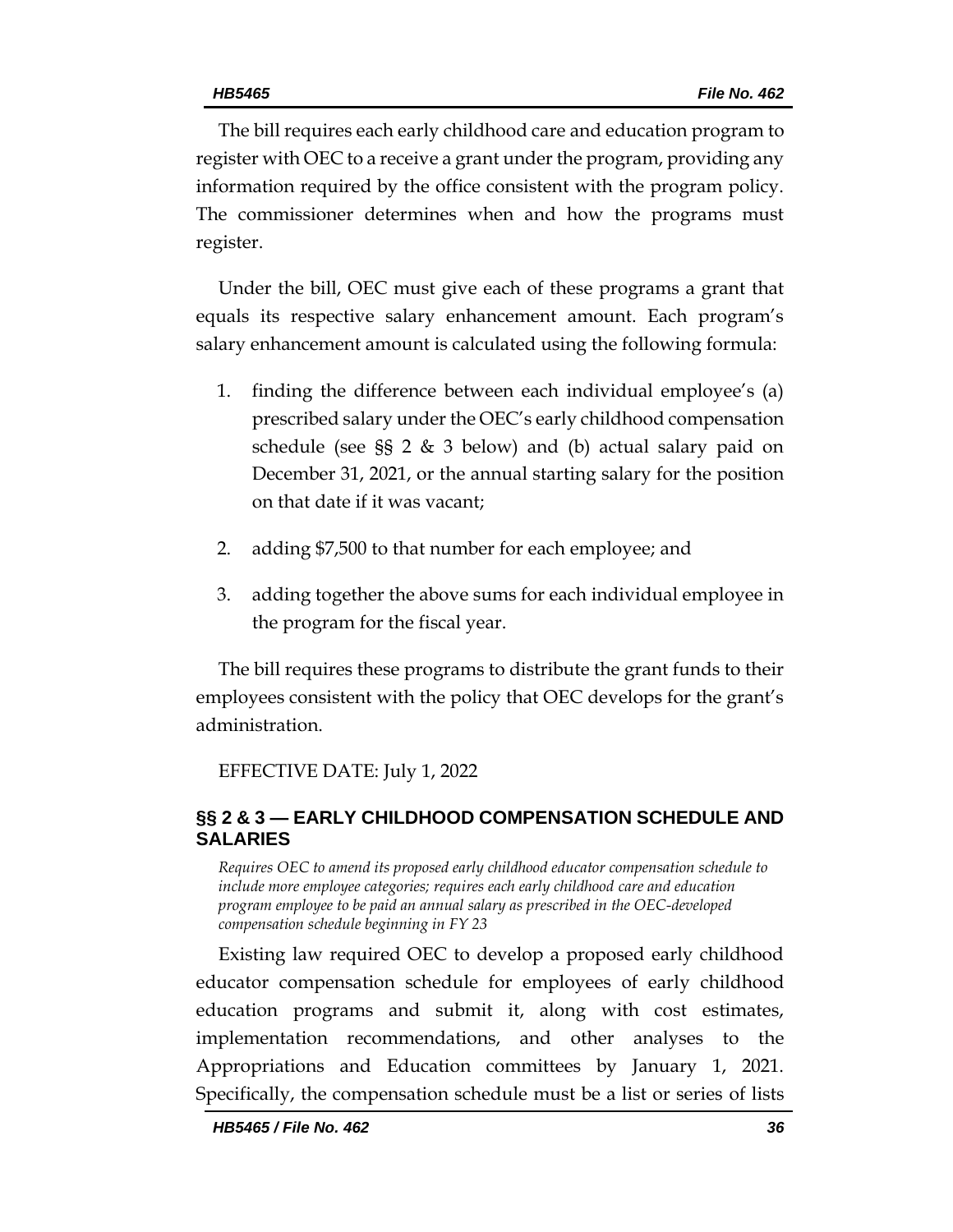specifying a series of compensation steps and ranges for the salary, wages, benefits, and other forms of valuable consideration provided to employees for their work.

#### *Compensation Schedule Amendment (§ 3)*

The bill requires OEC to amend the compensation schedule to include employees of "early childhood care and education programs" by January 1, 2023.

Under the bill, these employees include individuals who meet the following criteria:

- 1. work for a (a) child care center, group child care home, or school readiness program that does not accept state funds; (b) child care or school readiness program that accepts state funds for infant, toddler, and preschool spaces; (c) private preschool program; or (d) state-funded child care center for disadvantaged children and
- 2. satisfy the eligibility criteria described in OEC's (a) compensation schedule, rather than the staff qualifications requirements established by law (see BACKGROUND) as current law requires for the January 2021 schedule, and (b) policies for the early childhood care and education salary enhancement program (see § 1).

#### *Salaries to Match Compensation Schedule (§ 2)*

Beginning July 1, 2022, the bill requires each early childhood care and education program employee to be paid an annual salary as prescribed in the OEC-developed compensation schedule. By law, OEC must establish a recommended minimum salary for employees as part of the proposed early childhood educator compensation schedule. If, however, an employee's salary is greater than the amount prescribed in the schedule, then the employee must be paid the greater amount.

Because this requirement takes effect in 2022, salaries must reflect the 2021 compensation schedule, not the new 2023 schedule required by this bill (see § 3; see COMMENT).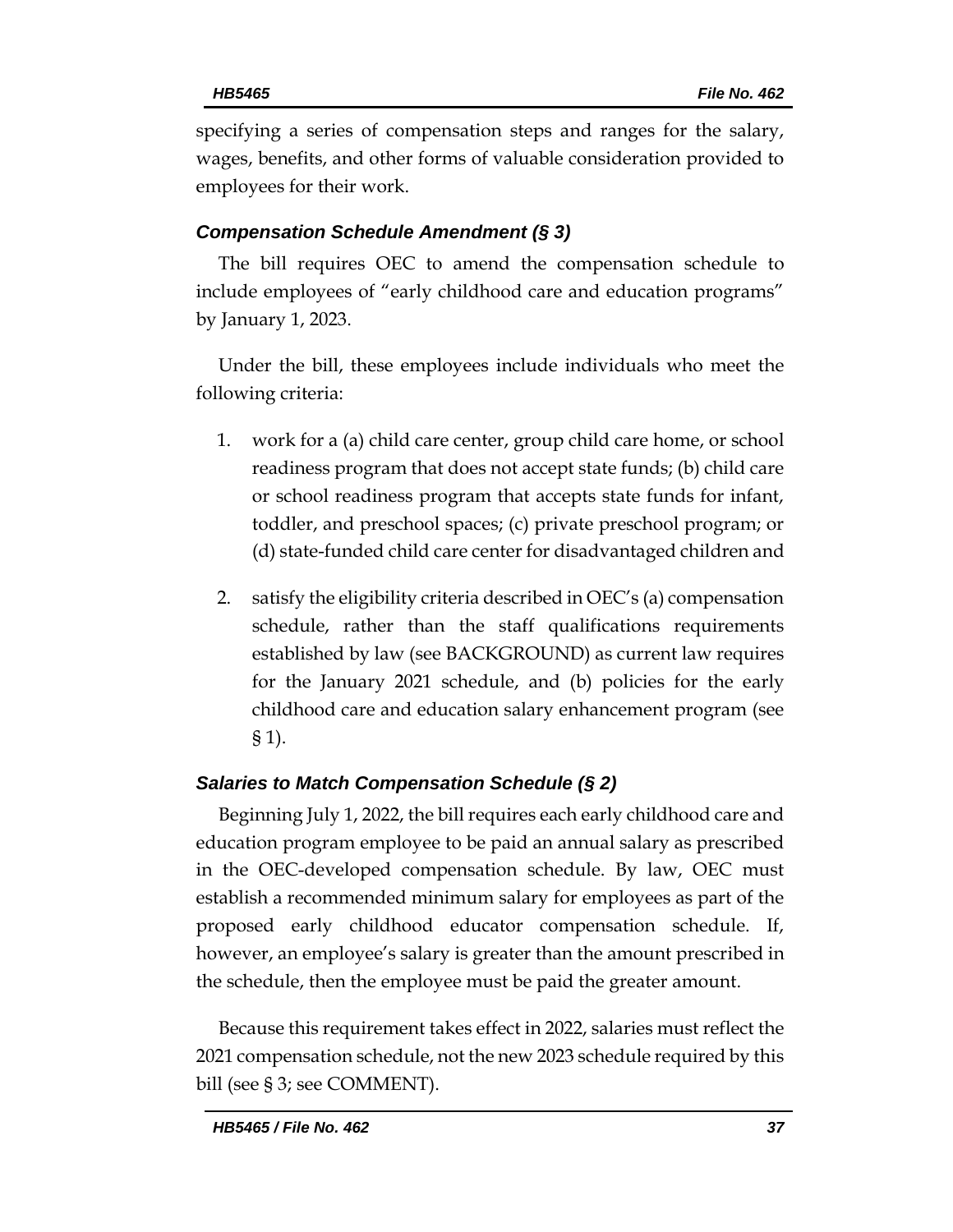# *Early Childhood Education Program Definition (§ 3)*

The bill also defines the term "early childhood education program" a second time. Under current law, the term refers to any child care or school readiness program with state-funded infant, toddler, and preschool spaces. The bill adds a second, separate definition, defining the term to mean a private preschool program, a private school readiness program, or a state-funded child care center for disadvantaged children. (Presumably, the term captures both definitions, which do not conflict.)

EFFECTIVE DATE: July 1, 2022

# <span id="page-37-0"></span>**§ 4 — EARLY CHILDHOOD EDUCATOR LOAN FORGIVENESS GRANT**

<span id="page-37-1"></span>*Requires OHE to administer an early childhood educator loan forgiveness grant in collaboration with OEC beginning in FY 23*

Beginning in FY 23, the bill requires the Office of Higher Education (OHE), in collaboration with OEC, to administer an early childhood educator loan forgiveness grant program within available appropriations. This program provides grants to eligible applicants in the amount of their remaining federal or state educational loan balance. Applicants must meet the following criteria to receive a grant:

- 1. have been continuously employed by a licensed child care center or group or family child care home for at least four years at the time they apply and
- 2. hold either an associate or bachelor's degree with a concentration in early childhood education from a regionally-accredited Connecticut public higher education institution, and the degree program is approved by (a) the Board of Regents for Higher Education or OHE and (b) OEC.

By law, a "concentration in early childhood education" is a program of study that includes early childhood education, child study, child development, or human growth and development (CGS § 10-  $16p(a)(10)$ ).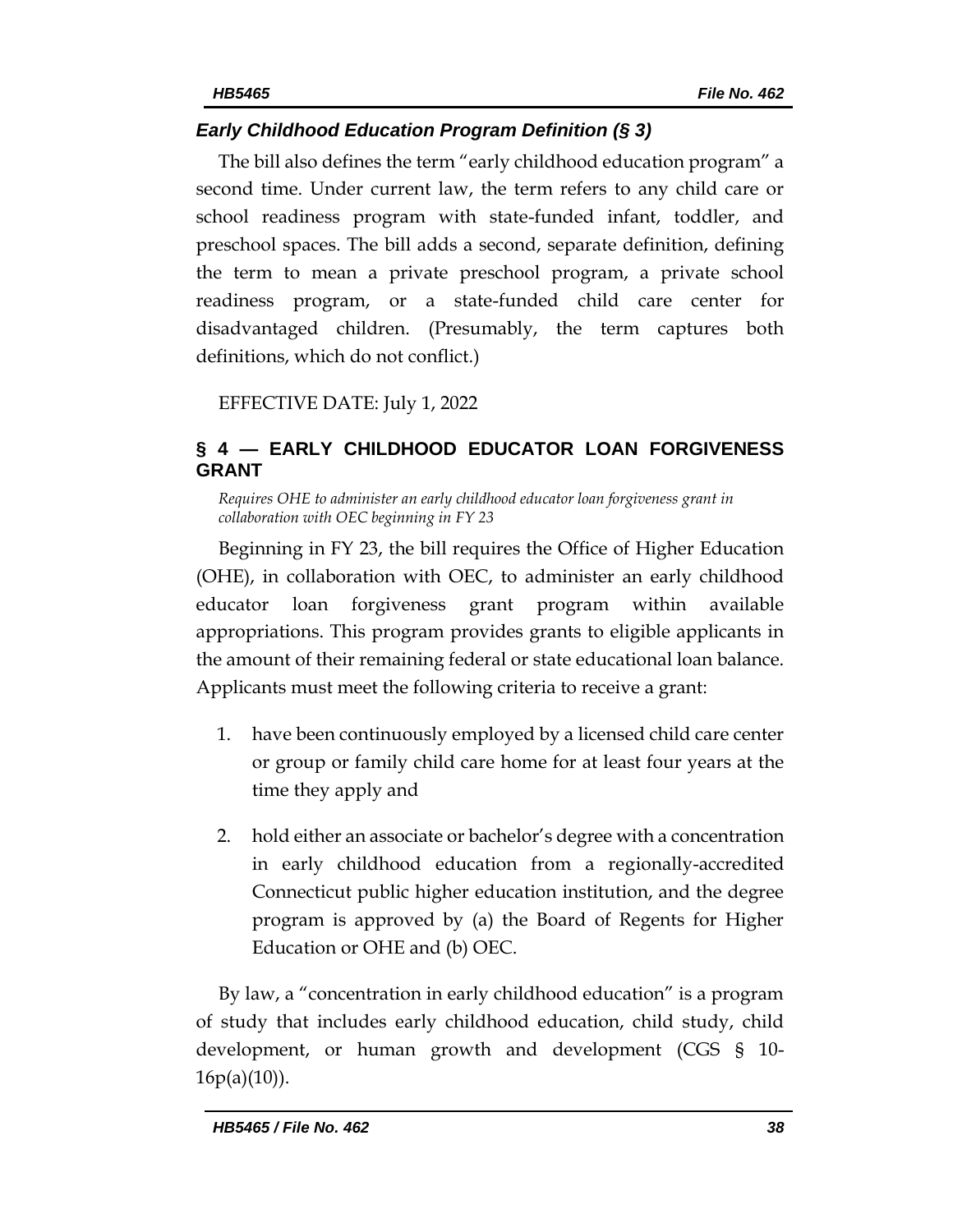Under the bill, OHE's executive director determines when and how applicants should apply to the program. Any funds appropriated for the program are nonlapsing, and any unexpended funds must be available during the following fiscal year.

EFFECTIVE DATE: July 1, 2022

#### <span id="page-38-0"></span>**§ 5 — SCHOOL READINESS COMPETITIVE GRANT PROGRAM**

<span id="page-38-1"></span>*Increases the per child cost cap used to calculate certain school readiness program grants beginning in FY 23*

Beginning in FY 23, the bill increases the per child cost cap used to calculate school readiness program grants for OEC's school readiness competitive grant program, which provides spaces in school readiness programs located in alliance districts, areas with priority schools or former priority schools, and the 50 poorest or formerly poorest towns whose school districts are not priority districts (CGS  $\S 10\n-16p(d)(1)$ ).

The bill raises the cap on the per child cost of this program offered by a school readiness provider by \$1,000, increasing the maximum cost from \$9,027 to \$10,027. This increase affects the calculation of OEC's competitive school readiness grant. By law, the grant amount for an applicant town is calculated by multiplying the per child cost by the number of spaces in the school readiness program. Therefore, a program that provides services at a cost above the current per child cap will receive a grant that is up to \$1,000 larger under the bill.

EFFECTIVE DATE: July 1, 2022

#### <span id="page-38-2"></span>**§ 6 — EXCESS SCHOOL READINESS GRANT FUNDS**

<span id="page-38-3"></span>*Allows OEC to use appropriated, unexpended school readiness funds to provide scholarships for early childhood care and education program providers and their staff; eliminates licensed school readiness programs' authority to use unspent school readiness grant funds that exceed the per child school readiness cost to increase classroom teacher or caregiver salaries*

The bill makes two changes to how the OEC commissioner and licensed school readiness programs may spend excess school readiness grant funds.

#### *Provider and Staff Scholarships*

*HB5465 / File No. 462 39*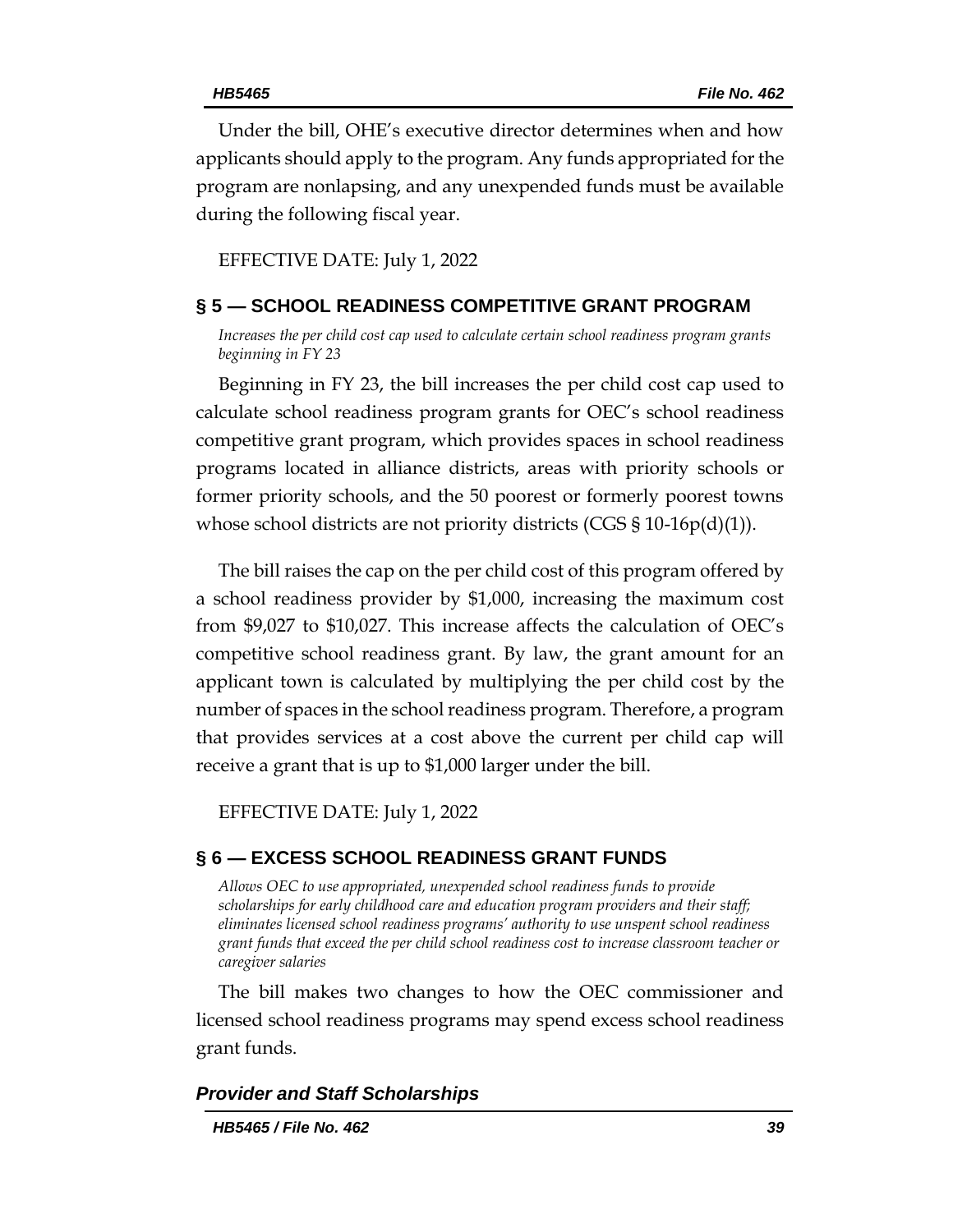Under existing law, OEC also offers a school readiness program grant to provide spaces in accredited school readiness programs located in current or former priority school districts (see BACKGROUND). Current law allows the OEC commissioner to use up to \$1 million of any appropriated, unexpended grant funds in the following fiscal year to provide, among other things, professional development for early childhood care and education program providers and their staff, so long as their programs accept state funds for infant, toddler, and preschool spaces. The bill expands this use of funds to include scholarships for these providers and their staff members.

Existing law, unchanged by the bill, requires the commissioner to use the funds to assist individual staff members with the cost of higher educational courses leading to a bachelor's degree. She may give up to \$10,000 per staff member per year for this purpose.

## *Staff Salary Increases*

Current law requires licensed school readiness programs to use unspent school readiness grant funds that exceed the per child school readiness cost for FY 20 (see § 5 above) to increase salaries for individuals who directly teach or care for children in a school readiness classroom. The bill eliminates this requirement.

EFFECTIVE DATE: July 1, 2022

# <span id="page-39-0"></span>**§ 7 — EXCESS GRANT FUNDS FOR CHILD CARE CENTERS FOR DISADVANTAGED CHILDREN**

<span id="page-39-1"></span>*Eliminates the requirement that child care centers for disadvantaged children to use state per child grant amounts that exceed their FY 19 per child costs exclusively to increase their educators' salaries*

By law, the state through the OEC commissioner may enter into contracts with municipalities, human resource development agencies, or nonprofit corporations for state financial assistance (i.e., grants) for developing and operating child care centers for disadvantaged children.

Current law requires that the contracts provide for a state grant for the following: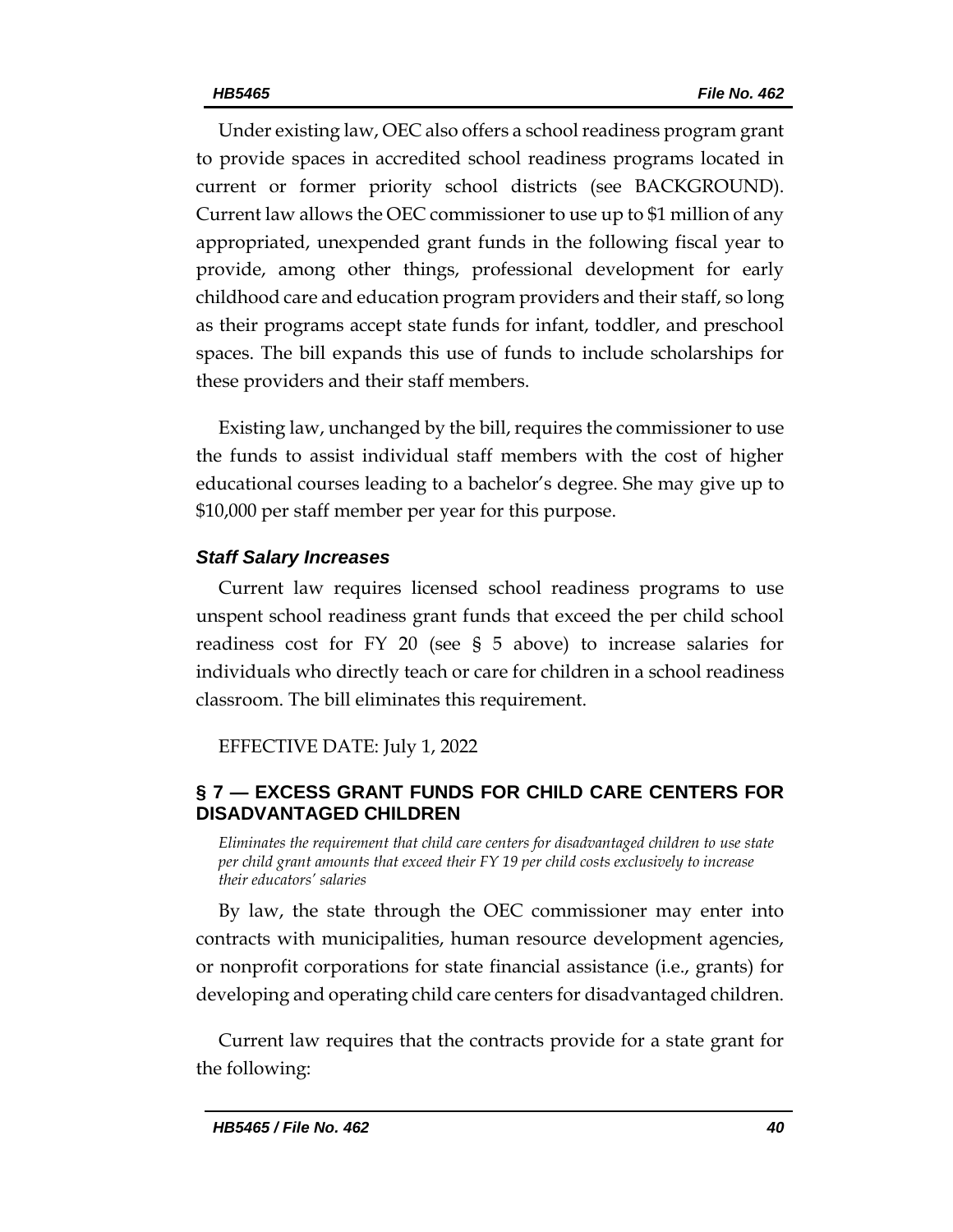- 1. part of the program's cost, as determined by the OEC commissioner, if the program is not federally assisted;
- 2. half the amount by which the program's net cost, as approved by the commissioner, exceeds its federal grant; or
- 3. at least equal to the per child cost set in state law (see § 5 above) for each child age three to five not yet eligible to enroll in school.

The bill removes the requirement that any portion of the per child amount received by these centers under the third state grant option that exceeds the per child cost amount set in the contract for FY 19 be used exclusively to increase educators' salaries at the centers.

EFFECTIVE DATE: July 1, 2022

# <span id="page-40-0"></span>**§§ 8-10 — CARE 4 KIDS CHILD CARE SUBSIDY PROGRAM**

<span id="page-40-1"></span>*Removes a program funding limitation related to federal COVID-19 relief fund availability; makes changes to applicant income limits and copays; requires OEC acceptance of specific evidence of program eligibility; and requires provider subsidies to be at least 75% of the market rate*

OEC's Care 4 Kids child care subsidy program helps low- to moderate-income families pay for child care costs if a parent or caretaker is working, attending high school, or enrolled or participating in certain postsecondary education and workforce training programs.

The bill (1) removes a program funding limitation related to federal COVID-19 relief fund availability; (2) makes changes to applicant income standards and copays; (3) requires OEC acceptance of specific evidence of program eligibility; and (4) requires provider subsidies to be at least 75% of the market rate.

# *COVID-19 Relief Funding Limitation (§§ 8 & 9)*

The bill removes from current law a funding availability limitation on applicants participating in certain postsecondary education and workforce training programs. Under current law, these groups are only eligible to receive Care 4 Kids benefits if certain COVID-19 related relief funds are available under federal law (i.e., the Coronavirus Response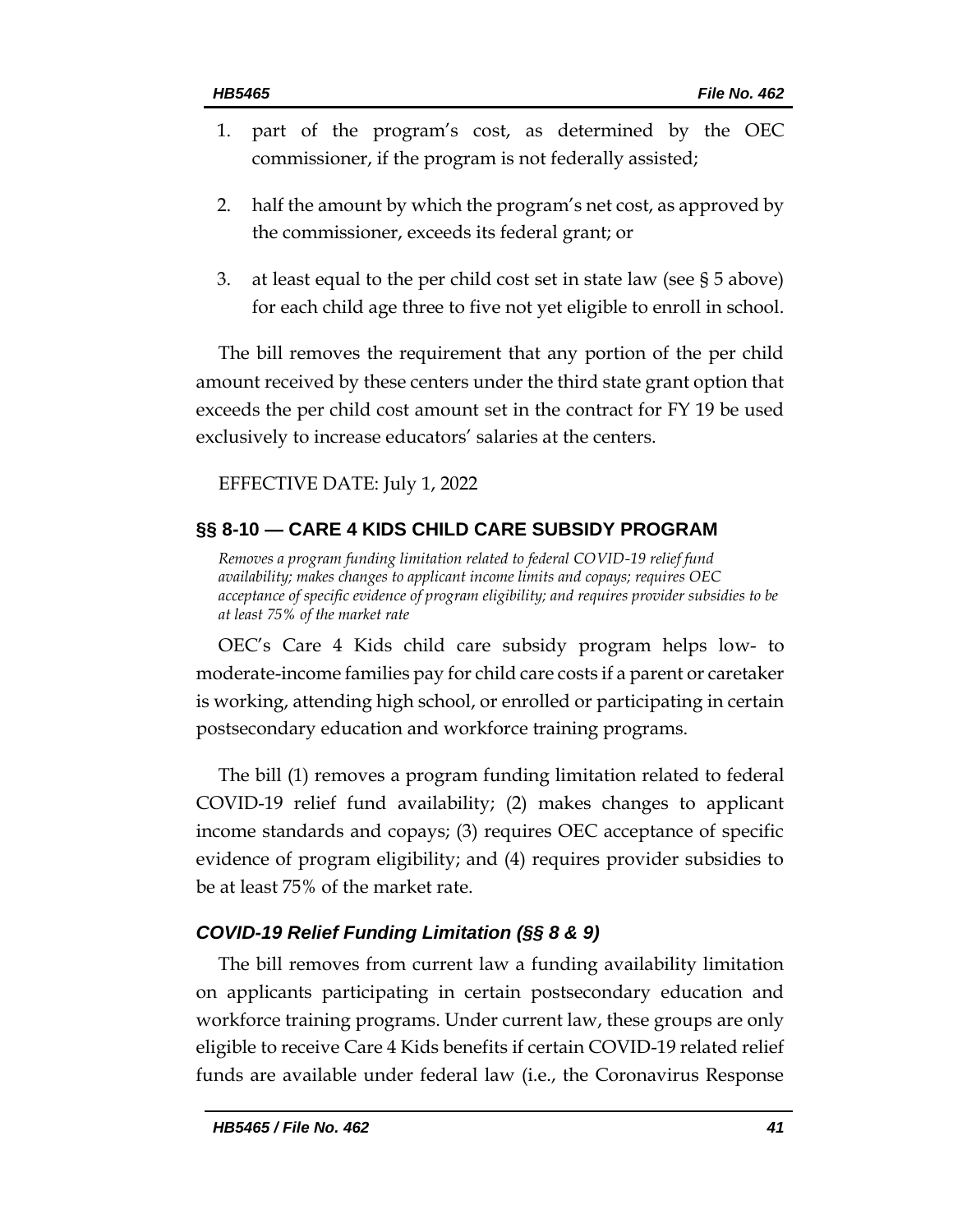and Relief Supplemental Appropriations Act (P.L. 116-260) or the American Rescue Plan Act (P.L. 117-2)) and designated by the commissioner to fund the subsidies. Specifically, the bill removes this limitation for subsidy recipients enrolled in any of the following:

- 1. a public or private higher education institution,
- 2. a private occupational school,
- 3. a job training or employment program administered by a regional workforce development board,
- 4. a Department of Labor-administered apprenticeship program,
- 5. a State Board of Education-approved alternate route to certification program,
- 6. an adult education program or other high school equivalency program, or
- 7. a local Even Start program or other adult education program approved by the OEC commissioner.

## *Applicant Income Limits and Copays (§ 8)*

The bill requires the OEC commissioner to expand Care 4 Kids eligibility by raising the income limit, allowing applicants and recipients to be families with a gross income up to 75%, rather than 50%, of the statewide median income (SMI). It also eliminates a separate income limit (55% of SMI) for people who qualify because they are no longer eligible for Temporary Family Assistance. It removes from current law the commissioner's authority to increase the income level up to maximum allowed under federal law (i.e., up to 85% of SMI under the Child Care Development Fund (CCDF) program, the federal funding source for child care subsidies).

Additionally, the bill requires the commissioner to limit an eligible family's copay amount to 7% of its household income. There are no copay limits for families specified under current law.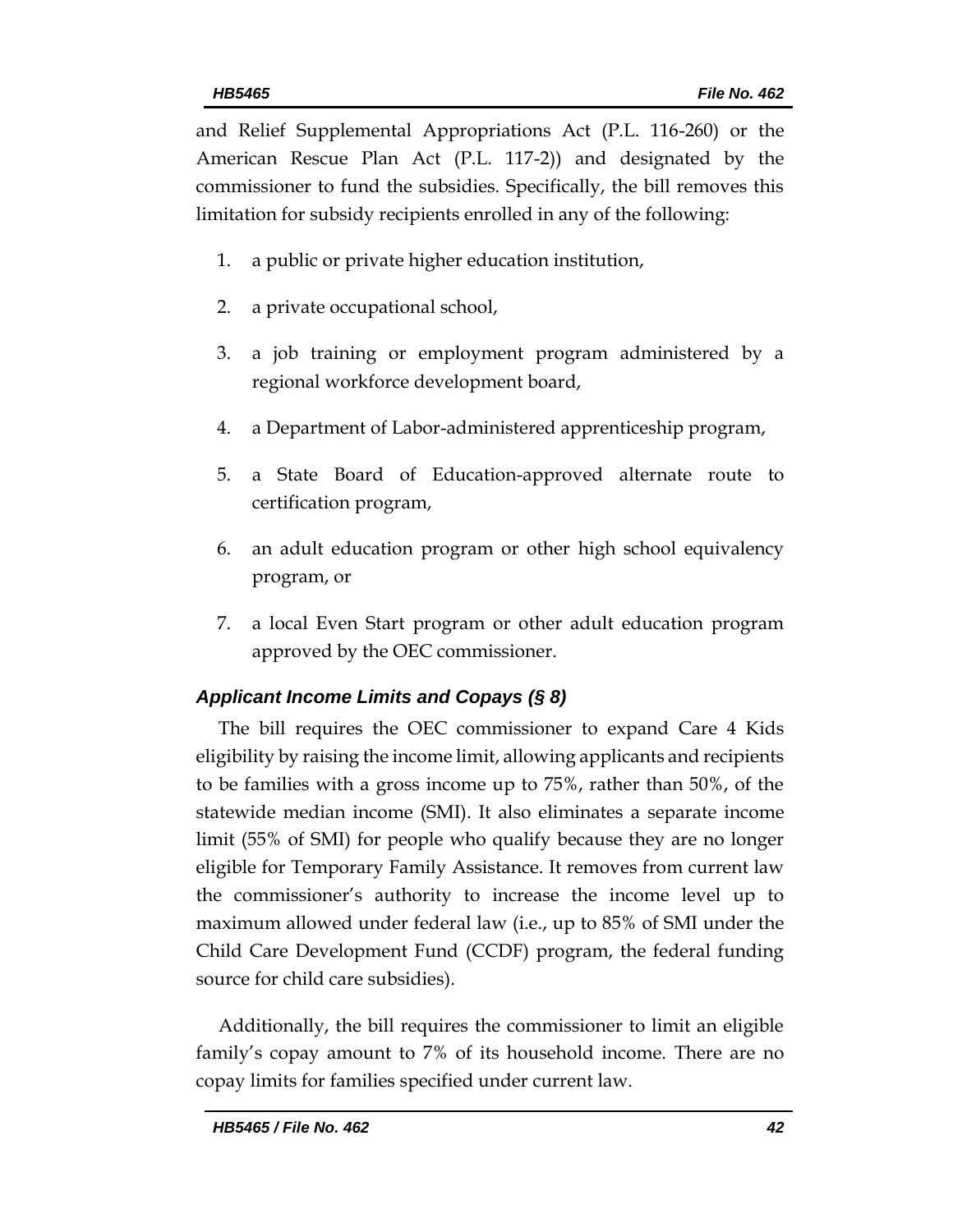#### *Evidence of Eligibility (§ 9)*

Under the bill, when determining an applicant's eligibility for Care 4 Kids subsidies as a working parent or caretaker, the OEC commissioner must accept evidence of registration with a DOL-administered job search assistance program. The commissioner must consider this applicant to have half-time employment and be eligible for the subsidy for 90 days while seeking employment.

#### *Provider Subsidies (§ 10)*

Beginning in FY 23, the bill requires the Care 4 Kids subsidy amount paid to child care providers to be at least 75% of the market rate, as determined by the OEC commissioner under the current market rate study that federal law requires. The federal Child Care Development Block Grant Act of 2014 requires CCDF lead agencies such as OEC to certify, through a market rate survey and other means, that their payment rates are sufficient to ensure equal access for eligible children comparable to child care services provided to children whose parents are not eligible for CCDF.

EFFECTIVE DATE: July 1, 2022

#### <span id="page-42-0"></span>**§ 11 — FAMILY CHILD CARE HOME STAFFING AND ENROLLMENT**

<span id="page-42-1"></span>*Requires family child care homes to employ an OEC-approved assistant to care for more than six and up nine children and removes a similar requirement in current law, limited to children enrolled in school, that only requires extra staff during the summer and for children that are not the provider's own children; allows all of a family child care home provider's own children to attend any time of year* 

Under current law, a family child care home may care for up to six children, including the provider's own children who are not in school full time, plus three additional children during the regular school year who are in school full time. However, if the provider has more than three children who are in school full time, then all of the provider's children may attend.

During the summer months when school is not in session, current law requires the family child care home to employ an OEC-approved assistant or substitute staff member for up to three additional schoolaged children beyond the six to attend, including the provider's own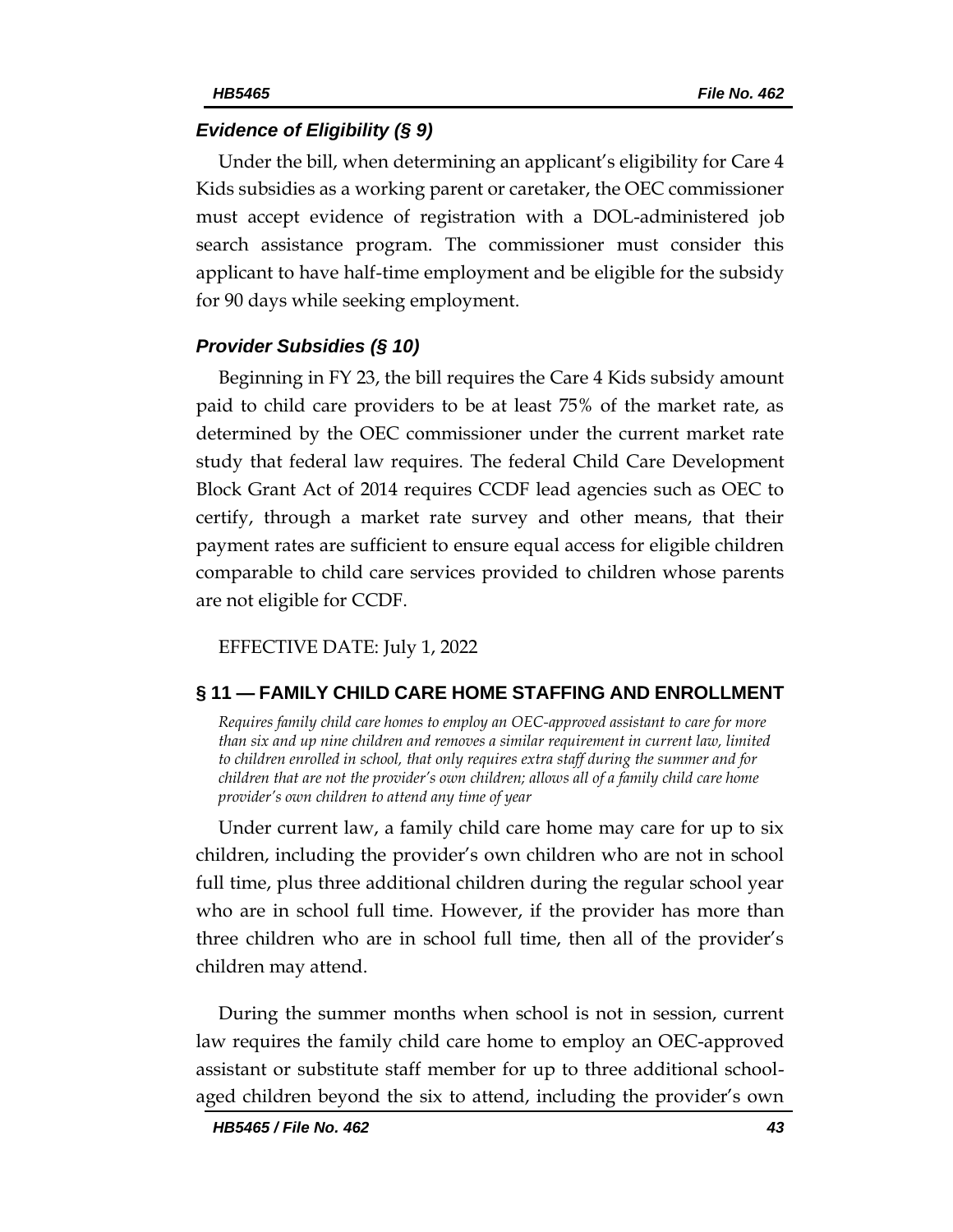children. However, currently, additional staff is not required if all the additional children are the provider's own.

The bill maintains the base maximum number of enrolled children at six throughout the year, including the provider's own children who are not enrolled in school full time. However, the bill requires the employment of an OEC-approved assistant or substitute at all times of the year, rather than only in the summer as under current law, to enroll up to three more children, for a maximum total of nine. It also allows the three additional children to be any mix of ages, rather than specifying that they must be enrolled in school full time as required under current law. (It is unclear whether the assistant or substitute staff member must be present in addition to and simultaneously with the provider.)

Additionally, the bill allows all of the family child care home provider's children to attend at any time of the year, regardless of their school enrollment status. (It is unclear whether the six-child, year-round cap and the nine-child, year-round cap include all of the provider's children (see COMMENT).)

EFFECTIVE DATE: July 1, 2022

## <span id="page-43-0"></span>**§ 12 — SCHOOL READINESS LOCAL NEEDS ASSESSMENT**

<span id="page-43-1"></span>*Requires local school readiness councils to conduct an early childhood education needs assessment for children and families in the community; allows a local or regional school readiness council to convert unused school readiness space into infant and toddler spaces*

By law, to be eligible for a school readiness grant, towns must convene a local school readiness council that makes recommendations to school officials and elected officials on issues relating to school readiness. The bill requires local school readiness councils to conduct a needs assessment as necessary for early childhood education for children and families in the community. It also allows regional school readiness councils, which two or more towns or school districts may form, to conduct this needs assessment.

Additionally, if a needs assessment reveals that a surplus of unused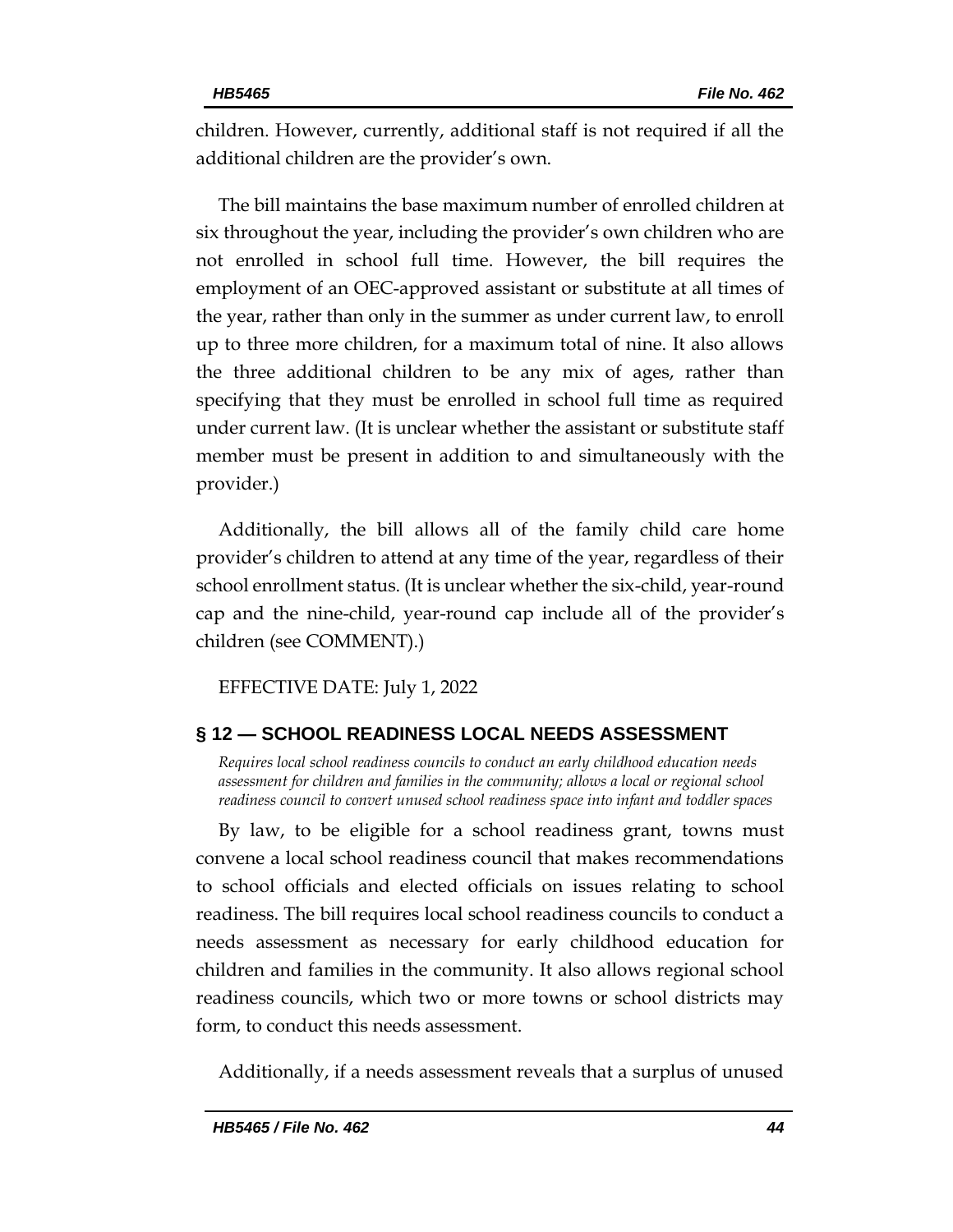school readiness spaces exists, then the bill allows a local or regional school readiness council to convert the spaces into infant and toddler spaces; however, the per child cost for the converted spaces cannot exceed the per child cost for infant and toddler spaces for state-funded child care centers (which is established by contract using one of three grant models in state law; see § 7 above).

EFFECTIVE DATE: July 1, 2022

## <span id="page-44-0"></span>**§ 13 — SCHOOL READINESS APPROPRIATION**

<span id="page-44-1"></span>*Appropriates an unspecified amount to OEC in FY 23 to provide (1) scholarships and professional development for early childhood program providers and staff and (2) help for state-funded program staff members to meet qualification requirements*

The bill appropriates an unspecified amount to OEC from the General Fund in FY 23 to (1) provide scholarships and professional development for early childhood care and education program providers and their individual staff members and (2) help state-funded early childhood education programs and their individual staff members meet the staff qualification requirements in state law.

EFFECTIVE DATE: July 1, 2022

## <span id="page-44-2"></span>**BACKGROUND**

#### *Related Bills*

SB 2, § 1 (File 276), favorably reported by the Committee on Children, also raises the cap on the school readiness program per-child cost, but by a greater amount (a \$5,473 increase, from \$9,027 to \$14,500, rather than a \$1,000 increase under this bill).

SB 2, § 19, also contains an identical provision to § 11 in this bill on family child care home staffing and enrollment.

HB 5279, § 4, favorably reported by the Education Committee, also contains a similar, but not identical, provision revising family child care home staffing and enrollment.

#### *Family Child Care Home*

A family child care home is a private family home caring for up to six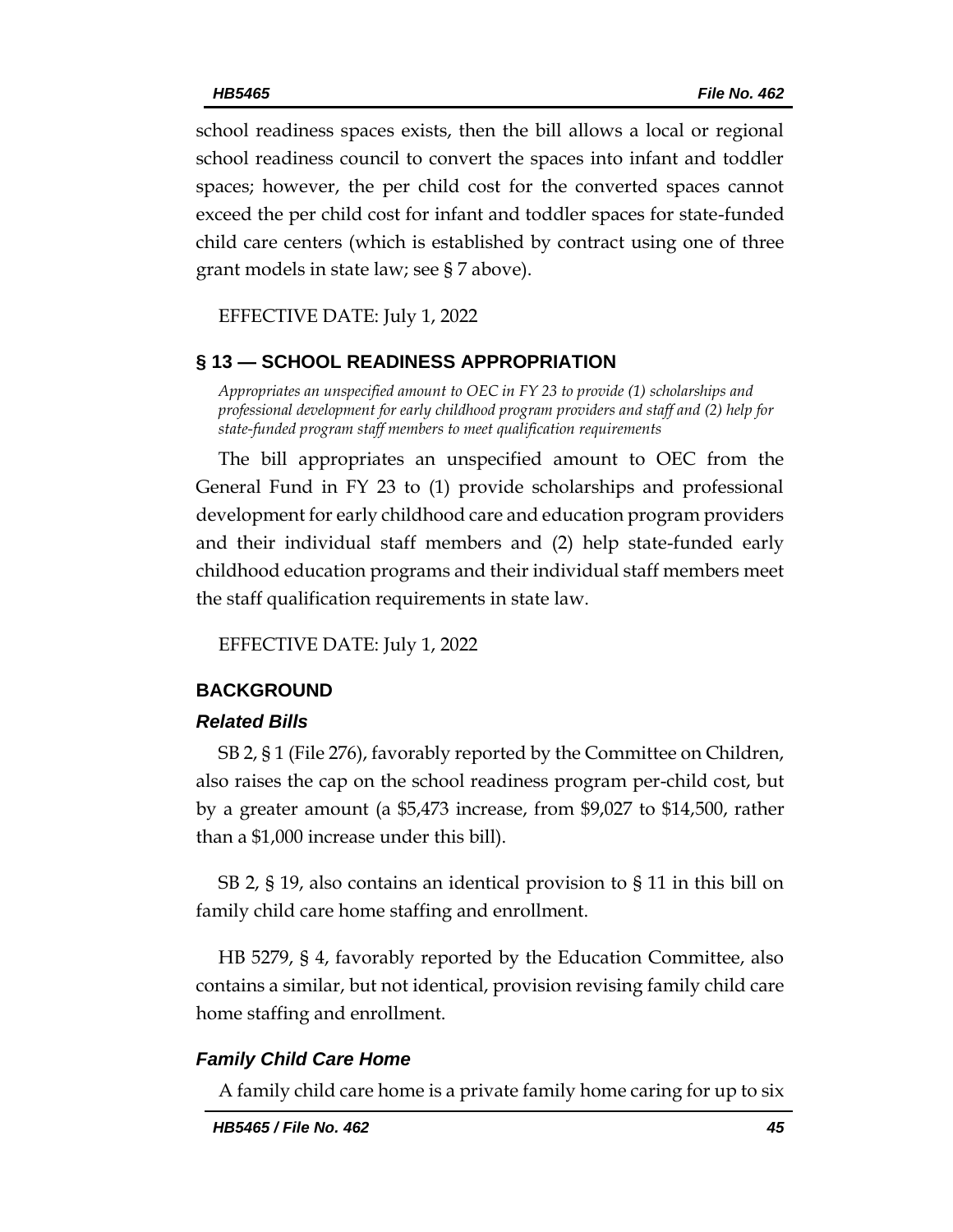children, including the provider's own children not in school full time, where a child is cared for between three and 12 hours per day on a regular basis. Care may be provided for up to 72 consecutive hours to accommodate a need for extended care or intermittent short-term overnight care. During the regular school year, a family child care home may care for more than six children in certain cases (CGS  $\S 19a-77(a)(3)$ ).

# *Child Care Center*

A child care center offers or provides supplementary care to more than 12 children outside their own homes on a regular basis (CGS § 19a-77(a)(1)).

# *Group Child Care Home*

A group child care home (1) offers or provides supplementary care to between seven and 12 children on a regular basis or (2) meets the family child care home definition, except that it does not operate in a private family home (CGS § 19a-77(a)(2)).

# *School Readiness Program*

A school readiness program is a non-religious, state-funded program that provides a developmentally appropriate learning experience for children ages three to five who are too young to enroll in kindergarten (CGS § 10-16p).

# *Early Childhood Staff Qualifications*

These qualification requirements call for lead classroom teachers in state-funded child care programs to meet increasingly higher educational standards over the next seven years, which culminate in requiring that all lead classroom teachers hold a bachelor's degree by July 1, 2029, with certain exceptions (CGS § 10- 16p(b)).

# *Priority School District*

Priority school districts are districts (1) whose students receive low standardized test scores, (2) that have high levels of poverty, or (3) in the eight towns with the largest population in the state (CGS § 10- 266p(a)). There were 15 priority school districts in 2020-21.